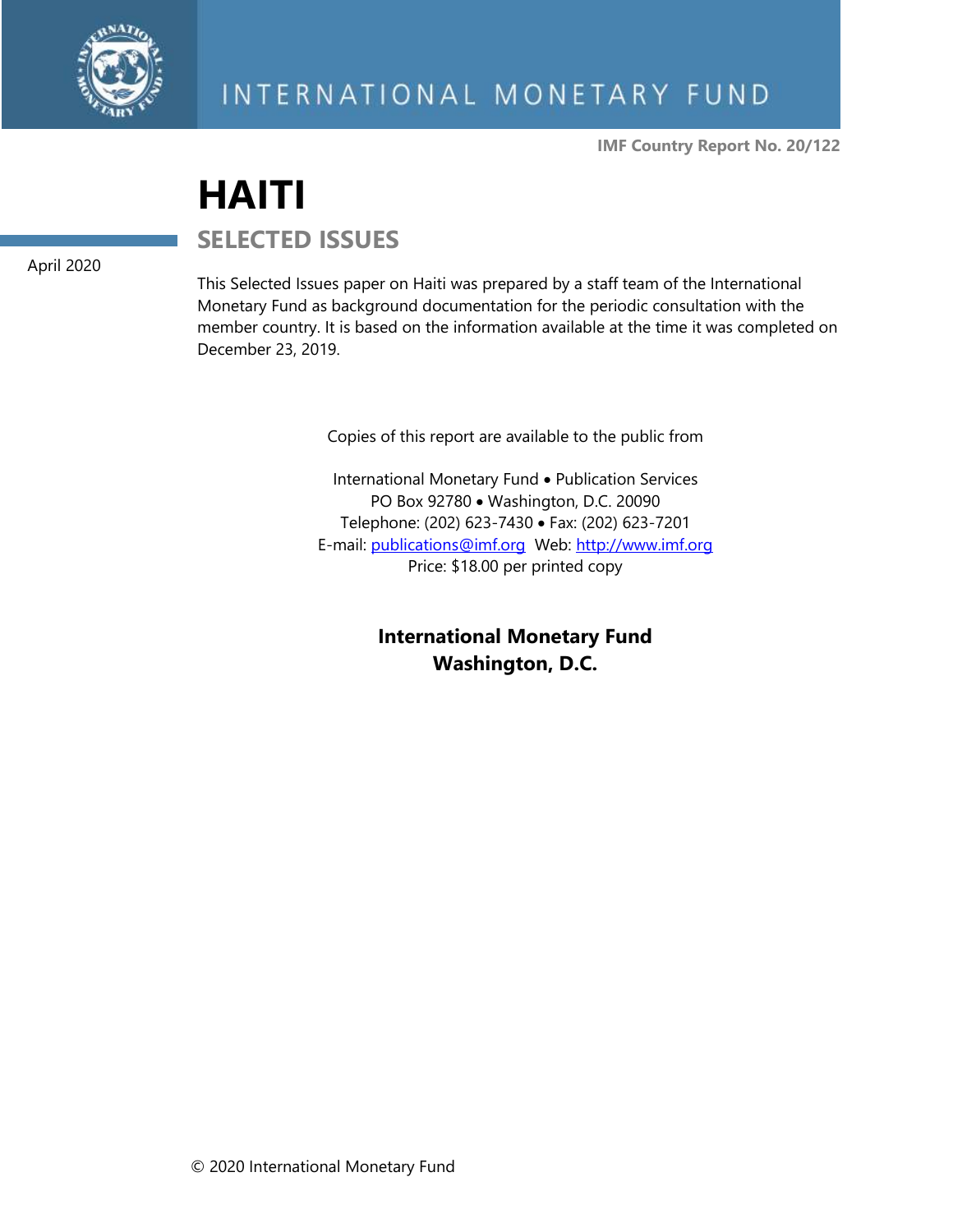

# **HAITI**

**SELECTED ISSUES**

#### December 23, 2019

*Staff Report prepared by a staff team of the IMF for the Executive Board's consideration on January 24, 2020. The staff report reflects discussions with the Haiti authorities in November 2019 and is based on the information available as of December 20, 2019. It focuses on Haiti near and medium-term challenges and policy priorities and was prepared before COVID-19 became a global pandemic and resulted in unprecedented strains in global trade, commodity and financial markets. It, therefore, does not reflect the implications of these developments and related policy priorities. The outbreak has greatly amplified uncertainty and downside risks around the outlook. Staff is closely monitoring the situation and will continue to work on assessing its impact and the related policy response in Haiti and globally.*

Approved By **Western Hemisphere Department**

Prepared By Rand Ghayad, Frederic Lambert, Marina Rousset (all WHD), and Matthieu Bellon (FAD).

# **CONTENTS**

| <b>INEQUALITY IN HAITI: BACKGROUND AND POLICY OPTIONS</b>                        | 4              |
|----------------------------------------------------------------------------------|----------------|
|                                                                                  | $\overline{4}$ |
| B. The Role of Government Policies in Combatting Inequality_____________________ | -6             |
| C. Income Inequality between Rural and Urban Areas                               |                |
|                                                                                  | - 9            |
| E. Policy Advice ________________________                                        | 10             |

#### **FIGURES**

|                                                                                           | $\sim$ 5        |
|-------------------------------------------------------------------------------------------|-----------------|
|                                                                                           |                 |
| 4. Rural Poverty and Financial Inclusion <b>Analyzine Community Community Community</b> 7 |                 |
|                                                                                           | 10 <sup>°</sup> |
|                                                                                           | $\overline{13}$ |
| <b>SOCIAL PROTECTION SPENDING</b>                                                         |                 |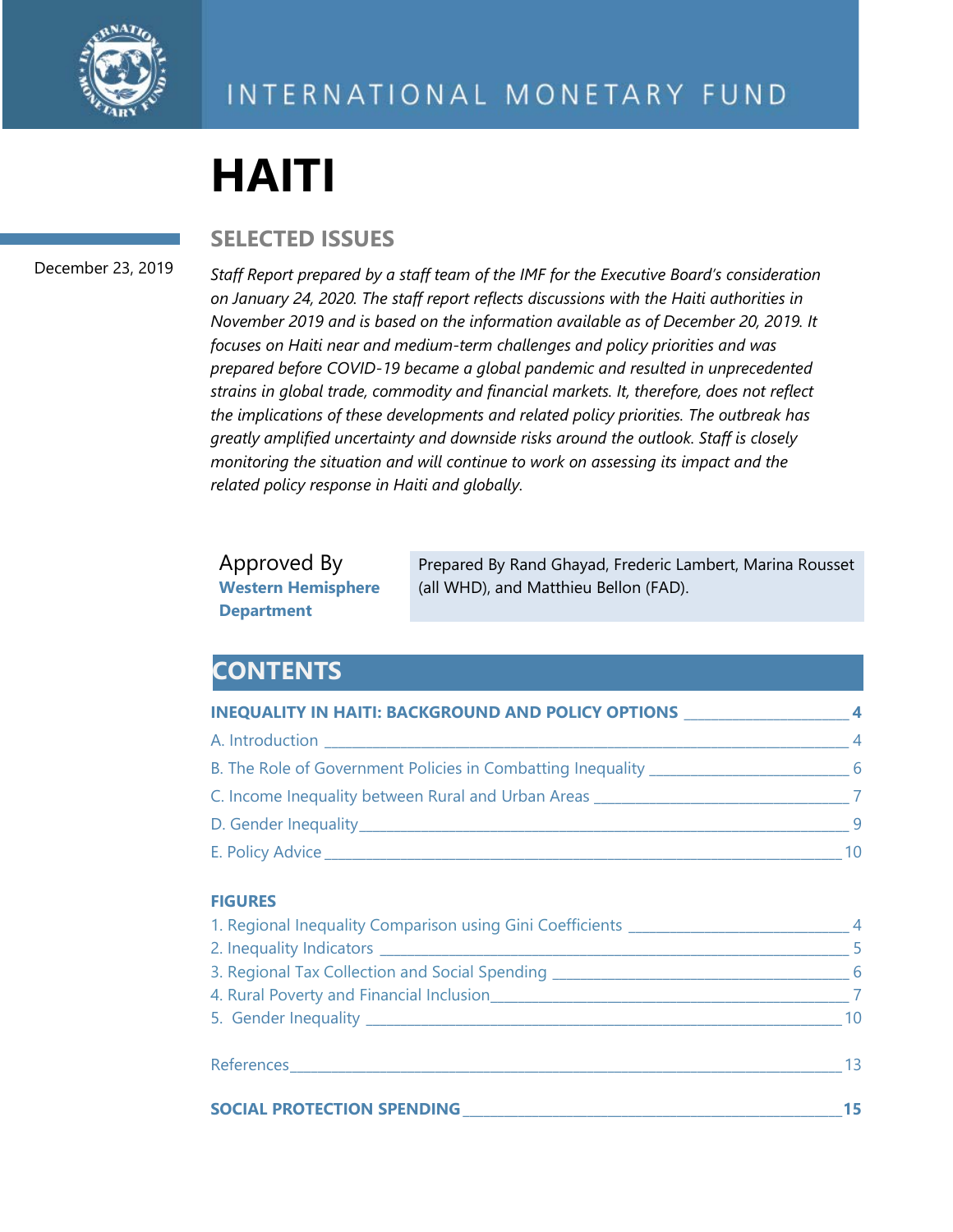| <b>BOX</b>                                                                                                |  |
|-----------------------------------------------------------------------------------------------------------|--|
| 1. Terminology and Methodology Note on Social Spending__________________________16                        |  |
| <b>FIGURE</b>                                                                                             |  |
| 1. Government Social Spending and Technical and Financing Support ____________________20<br><b>TABLES</b> |  |
| 1. Main Existing Social Protection and Promotion Programs________________________19                       |  |
| 24 Illustrative Template of Reform Implementation _______________________________                         |  |
|                                                                                                           |  |
|                                                                                                           |  |
|                                                                                                           |  |
|                                                                                                           |  |
|                                                                                                           |  |
|                                                                                                           |  |
|                                                                                                           |  |
|                                                                                                           |  |
|                                                                                                           |  |
| <b>BOXES</b>                                                                                              |  |
|                                                                                                           |  |
|                                                                                                           |  |
| <b>FIGURES</b>                                                                                            |  |
|                                                                                                           |  |
|                                                                                                           |  |
|                                                                                                           |  |
|                                                                                                           |  |
|                                                                                                           |  |
|                                                                                                           |  |
| 8. Household Expenditure and Subsidies by Income Group _________________________39                        |  |
|                                                                                                           |  |

#### **TABLES**

| 1. Price Structure for Distributors vs. Non-Distributors (2017) |  |
|-----------------------------------------------------------------|--|
| 2. EDH Budget and Electricity Price Overview_                   |  |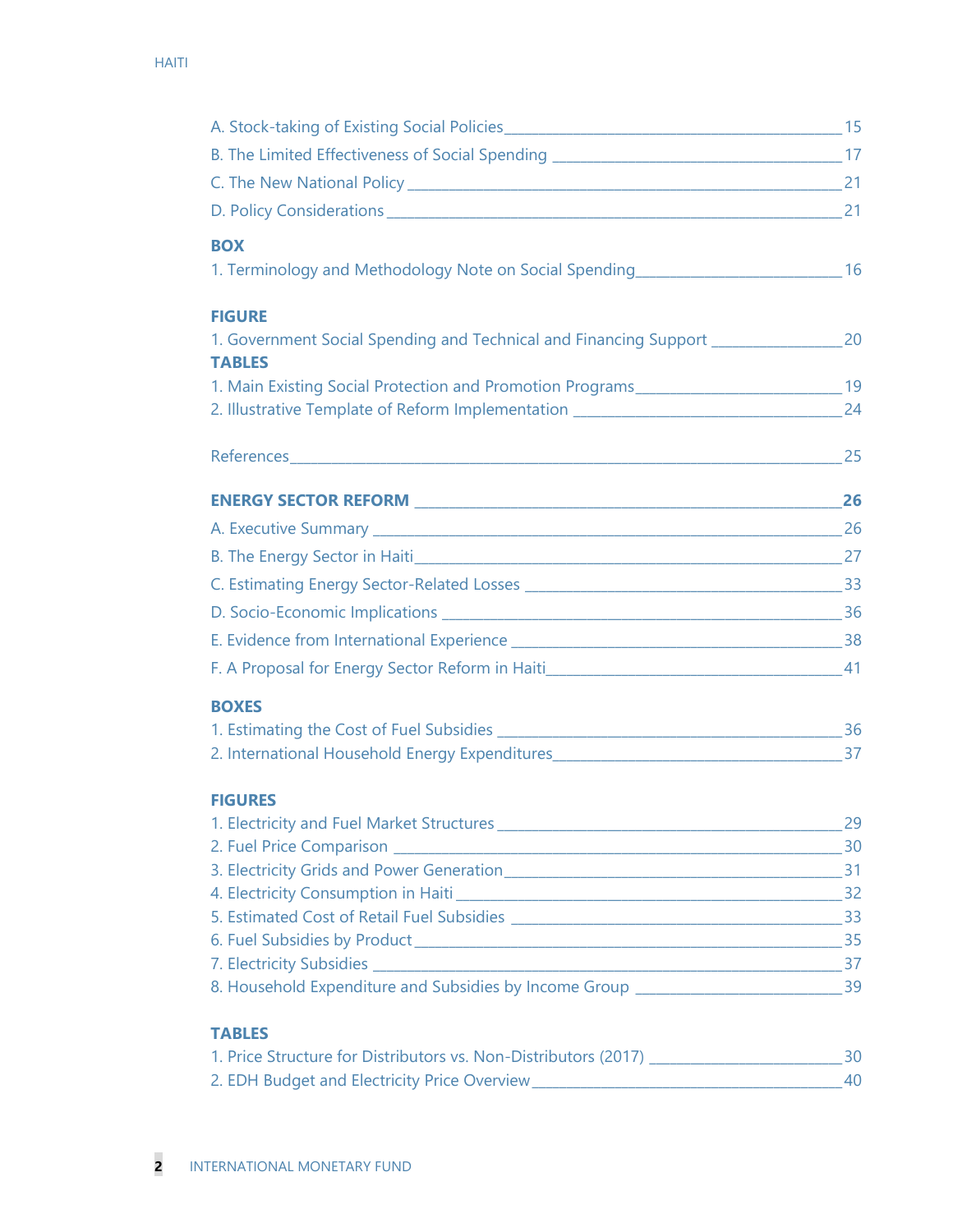#### **ANNEXES**

| I. Lessons from International Energy Price Reforms      | 45 |
|---------------------------------------------------------|----|
| II. Petrocaribe in Haiti                                |    |
| III. Experience from Recent Fuel Reform Attempts        | 48 |
| IV. Experience from Electricity Sector Reform Attempts_ | 49 |
|                                                         |    |
|                                                         |    |

| <b>References</b> |  |
|-------------------|--|
|                   |  |

| HAITI'S CROSS BORDER TRADE WITH THE DOMINICAN REPUBLIC 51                                                                      |     |
|--------------------------------------------------------------------------------------------------------------------------------|-----|
|                                                                                                                                |     |
|                                                                                                                                |     |
|                                                                                                                                |     |
|                                                                                                                                |     |
| <b>BOX</b>                                                                                                                     | -53 |
| <b>FIGURE</b><br>1. Bilateral Trade Flows with the US and the World Learness Communist Communist Communist Communist Communist | 53  |
| <b>TABLE</b><br>1. Tariff Revenue Implications from Under-Reporting of Imports ______________________54                        |     |
|                                                                                                                                | 56  |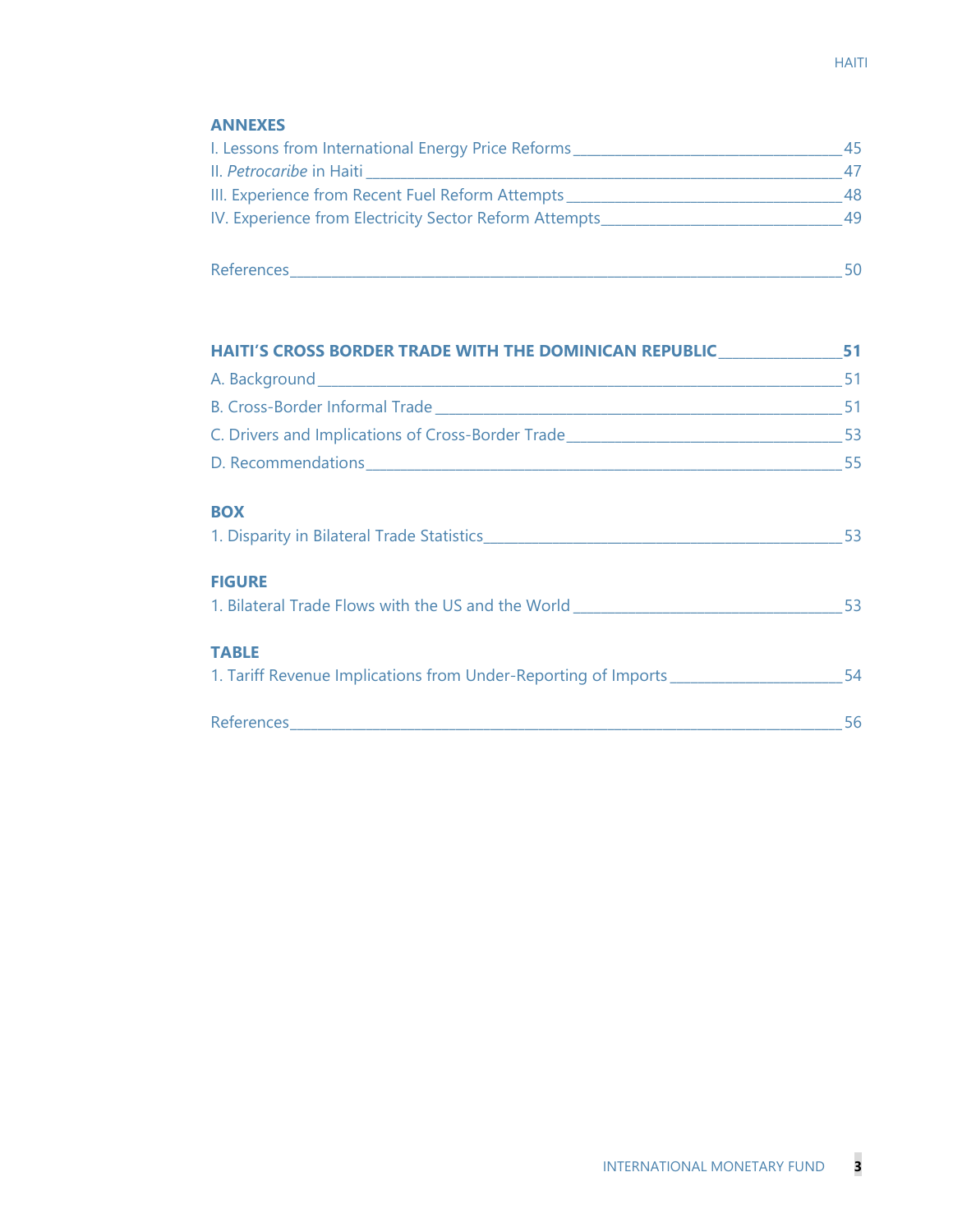# **INEQUALITY IN HAITI: BACKGROUND AND POLICY OPTIONS[1](#page-4-0)**

## **A. Introduction**

**1. Despite some recent improvements, inequality in Haiti remains high**. Notwithstanding improvements in education indicators and life expectancy (Figure 2), income inequality has continued to widen. According to various cross-country datasets, Haiti remains among the most unequal countries in the world as measured by the Gini coefficient (Figure 1). This is related to a concentration of resources in the hands of a small but powerful group of elites, many of whom have dominated entire sectors of the Haitian economy since the Duvalier era, when they were granted monopoly rights in key industries and exclusive import licenses for major consumables (Singh et al, 2015). The persistence of such high levels of inequality is due in part to the weakness or absence of channels of resource redistribution, such as targeted transfers and a social safety net.



**2. Income inequality can hamper economic growth and development.** In theory, the effect of inequality on growth is ambiguous: on the one hand, it should promote entrepreneurial activity and foster innovation, while on the other hand it can reduce long-term growth potential via underinvestment in human and physical capital and the effects of political instability and social unrest. Empirically, there is no consensus in the literature on which effect prevails in the long run or which way the causality goes. However, recent IMF studies link greater income equality with better growth outcomes. Ostry, Berg and Tsangarides (2014) find that lower net inequality (*post*-tax and transfers) is robustly correlated with faster and more durable growth when examining net inequality across countries. More specifically, an increase in the income share of the poorest 20 percent of the population is associated with higher growth outcomes over the medium term, whereas an increase in the income share of the top 20 percent is linked to lower growth (Dabla-Norris and others, 2015a).

<span id="page-4-0"></span><sup>&</sup>lt;sup>1</sup> Prepared by Marina Rousset (WHD).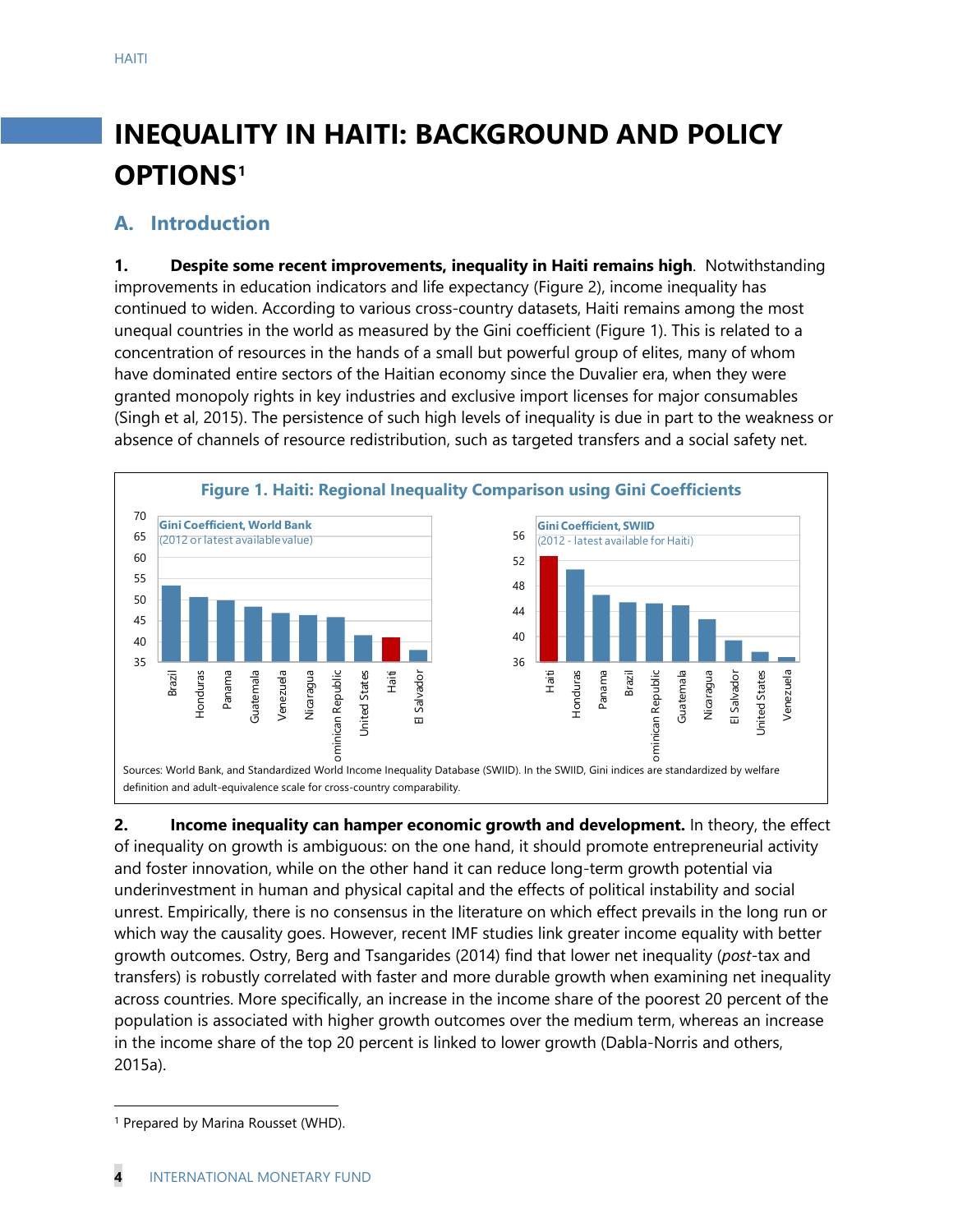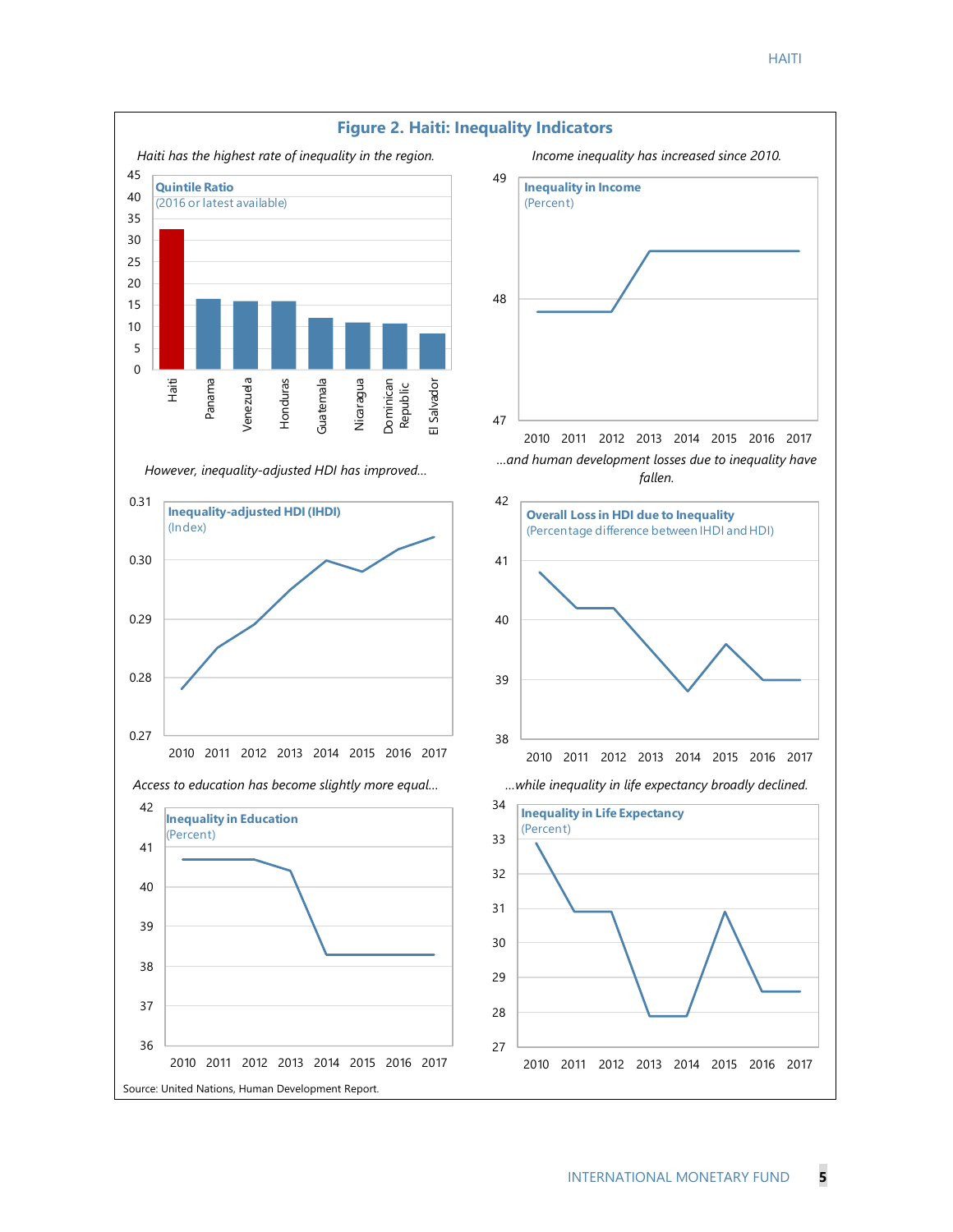# **B. The Role of Government Policies in Combatting Inequality**

#### **3. Policies promoting inclusive growth must be designed to balance efficiency and**

**equity concerns at the onset.** In the context of low-income countries, greater equality can come as a by-product of growth-enhancing policies. For example, improved revenue collection combined with well-targeted cash transfers and increased infrastructure spending simultaneously reduce inequality and improve growth (Ostry, Berg and Kothari, 2016). Furthermore, spending on education can be both pro-growth and pro-equality, as long as access to education is not restricted. Improving the efficiency of infrastructure and education spending can provide both the fiscal space to finance inequality reducing initiatives and encourage investment, thus boosting growth (Fiscal Monitor, 2017).

#### **4. Fiscal policy plays an important redistributive role in mitigating income inequality,**

**but this redistributive capacity is limited in many LICs, including Haiti.** Fiscal policy is an important instrument that helps policymakers tackle inequality both directly through taxes and subsidies—and indirectly through in-kind transfers such as health and education spending. To promote inclusive growth, fiscal policy has three major tools at its disposal: progressive income taxation, health and education spending, and a social safety net (Fiscal Monitor, 2017). In developing economies, the use of these tools is severely restricted by low overall levels of tax revenues and transfers and a lack of tax-structure progressivity (Bastagli, Coady, and Gupta 2015). In the Latin America and Caribbean region, Haiti appears at the lower end of the tax collection distribution with an average of 13 percent of GDP over the last five years (Figure 3, chart 1). It also has very low levels of safety-net transfers consisting mainly of tuition assistance and nutritional support programs backed by various development and humanitarian partners.



#### **5. Haiti's social safety net is currently fragmented, limited in reach, and underfunded, although reforms are in the works.** Efforts are underway to identify the most vulnerable segments of the population (WFP, 2017) and the authorities have made progress to develop a national social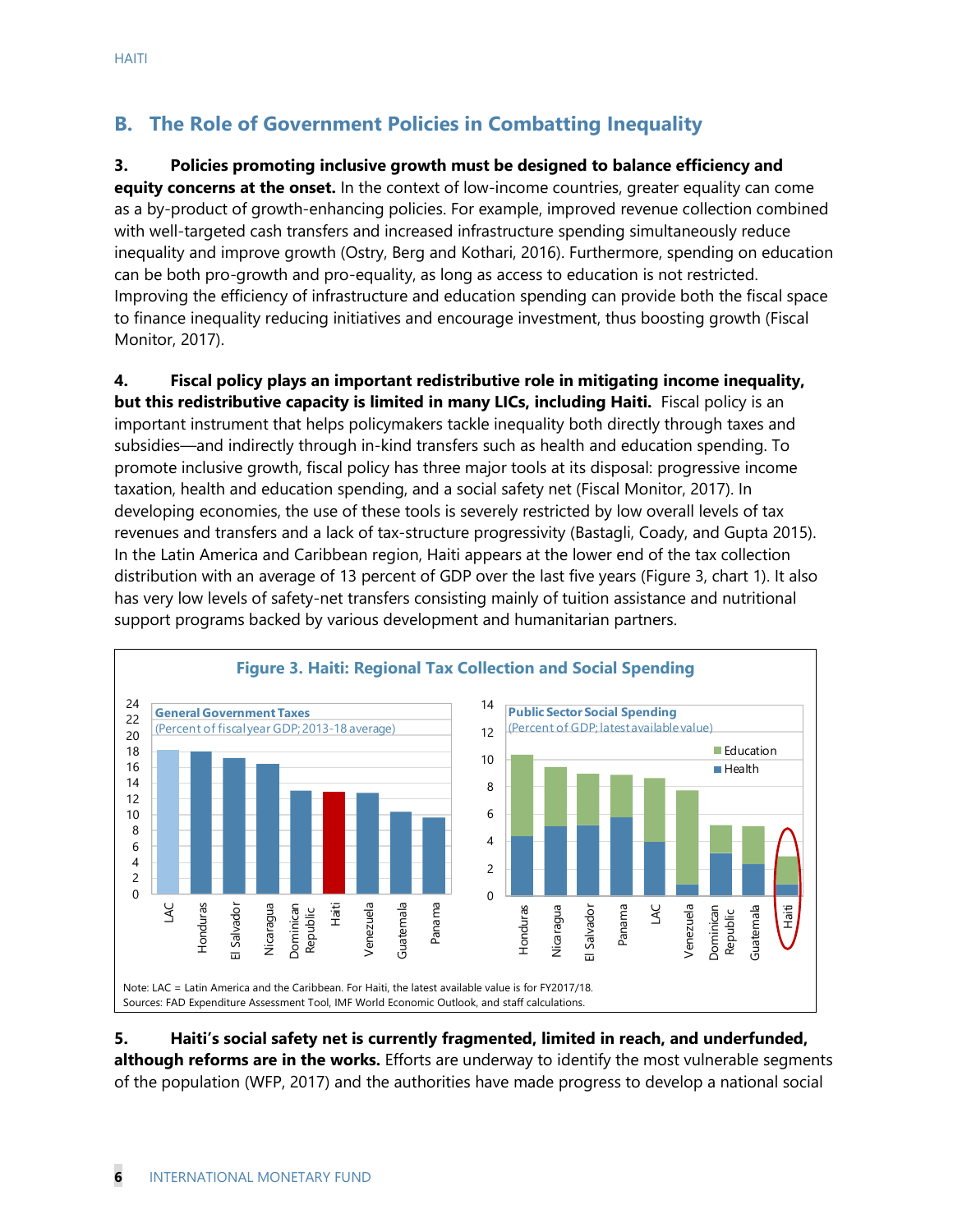protection and promotion policy (*PNPPS*).[2](#page-7-0) Social spending on health and education iHaiti is very low relative to comparator countries and the region overall (Figure 3, chart 2). Progressivity of income taxation can also be improved: as discussed in the 2013 SIP, the top rate of 30 percent applies to incomes that are over 2000 percent higher than Haiti's per-capita GDP (Bessaha and Bova, 2013).



## **C. Income Inequality between Rural and Urban Areas**

#### **6. Income inequality in Haiti is particularly pronounced between rural and urban**

**households.** According to Haiti's latest household survey (2012), more than half of the population resides in rural areas, where almost 70 percent of households are considered chronically poor; the comparable figure for urban areas is 20 percent. While country-wide extreme poverty declined from 31 percent in 2000 to 24 percent in 2012, it remained largely the same in rural areas over this period (World Bank, 2014a). The political and economic crisis of the past year has likely caused a significant deterioration in poverty and inequality indicators. A high incidence of rural poverty is not uncommon among developing economies where opportunities for education, employment, and access to technology tend to be concentrated in metropolitan areas. It is the entrenchment of rural poverty combined with its relatively elevated rate compared to other countries in the region that highlight rural versus urban income inequality as particularly problematic in Haiti (Figure 4, chart 1). Since urban-rural gaps account for a large fraction of inequality within and across countries (Young, 2013), combatting rural poverty is an essential step toward reducing income inequality in Haiti.

**7. Job creation and income diversification are essential for rural poverty reduction.** In Haiti, the self-employed are much more likely to experience poverty than formal-sector employees, and those working in agriculture are far more likely to be poor than others (Verner, 2008). Over

<span id="page-7-0"></span><sup>2</sup> The *PNPPS (Politique Nationale de Protection et Promotion Sociale)* is a national initiative led by the ministry of social affairs and labor (MAST) and the ministry of planning and external cooperation (MPCE), drafted in June 2019, aiming at broadening and improving the social safety net (see SIP on Social Protection Spending).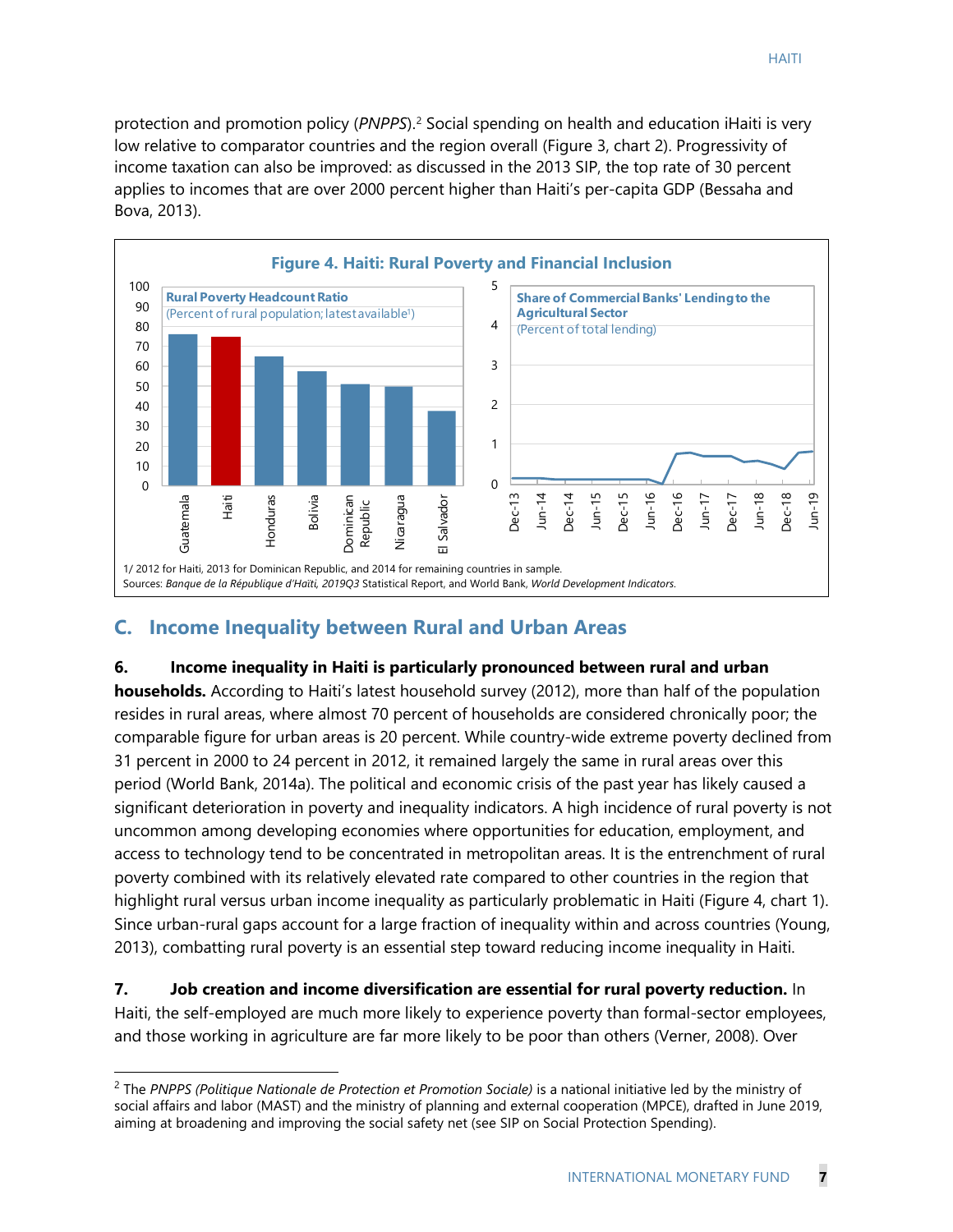three quarters of the rural population in Haiti works in agriculture, and half has agricultural activity as its sole source of revenue (World Bank, 2014b). Lifting the productive capacity of the sector, particularly through improved irrigation systems, is an obvious starting point for addressing rural poverty. However, due to the structure of rural land ownership (i.e. small farmable plots and a lack of land titles), poor soil quality, and climate-related vulnerabilities, a large share of the rural poor cannot sustain a family through agricultural activity alone. In other words, subsistence farming is not usually possible.

**8. Provision of basic services is key.** The rural poor are primarily smallholders, sharecroppers, and informal wageworkers who depend on a diverse strategy of income-generating activities (Verner, 2008), with higher shares of off-farm formal employment associated with lower incidence of poverty. This group lacks basic services, such as access to healthcare, clean drinking water, and sanitary waste management, with only 11 percent of the rural population having access to electricity as compared to 63 percent in urban areas, and 16 percent having access to improved sanitation facilities versus 48 percent in the cities. Access to these services is not only desirable for social and humanitarian reasons, but also for productivity and economic efficiency purposes: people are more productive when they are healthy and can work longer hours when they have electricity. Expanding targeted public investment in rural communities could simultaneously expand access to basic services, improve labor efficiency, and provide employment opportunities for the rural poor, generating more inclusive growth and sustainable community development.

**9. Greater financial inclusion would help to close the rural/urban income gap.** Economic inclusion is multidimensional and means "easing access to quality education, nutrition, healthcare, finance, and markets to all our citizens". It is a necessity for sustainable growth and "…obviously, a moral imperative" (Rajan, 2015). In the Haitian context, economic inclusion requires better connectivity between remote rural areas and urban zones with access to markets and services. According to the World Bank's Rural Access Index, 50 percent of Haiti's surface remains poorly connected, with two-thirds of rural dwellers living in poorly-connected areas. In the medium term, better connectivity requires better infrastructure and transportation. In the long term, it means more comprehensive delivery of services—including financial—to the countryside. Financial inclusion policies that reduce participation costs primarily benefit the poor and are associated with lower inequality in low-income countries (Dabla-Norris and others, 2015b).

#### **10. Currently, the financial needs of the rural poor are sustained by microfinance institutions, financial cooperatives, humanitarian programs, and remittance providers**.

According to the World Bank's 2017 FINDEX, Haiti has the second-lowest financial inclusion score in the region, after Nicaragua, with only 33 percent of the adult population having a bank account. While lending to the agricultural sector picked up in late 2016, it remains below 1.0 percent of commercial banks' total lending portfolio (Figure 4, chart 2), despite agriculture being identified as one of the priority sectors for development. Moreover, fewer rural households receive remittances when compared to urban households, and the difference is especially large among the poor (World Bank, 2014c). Microfinance institutions along with savings and deposit cooperatives, which fill the financing gap for the rural poor, are numerous and growing but lack regulation and supervision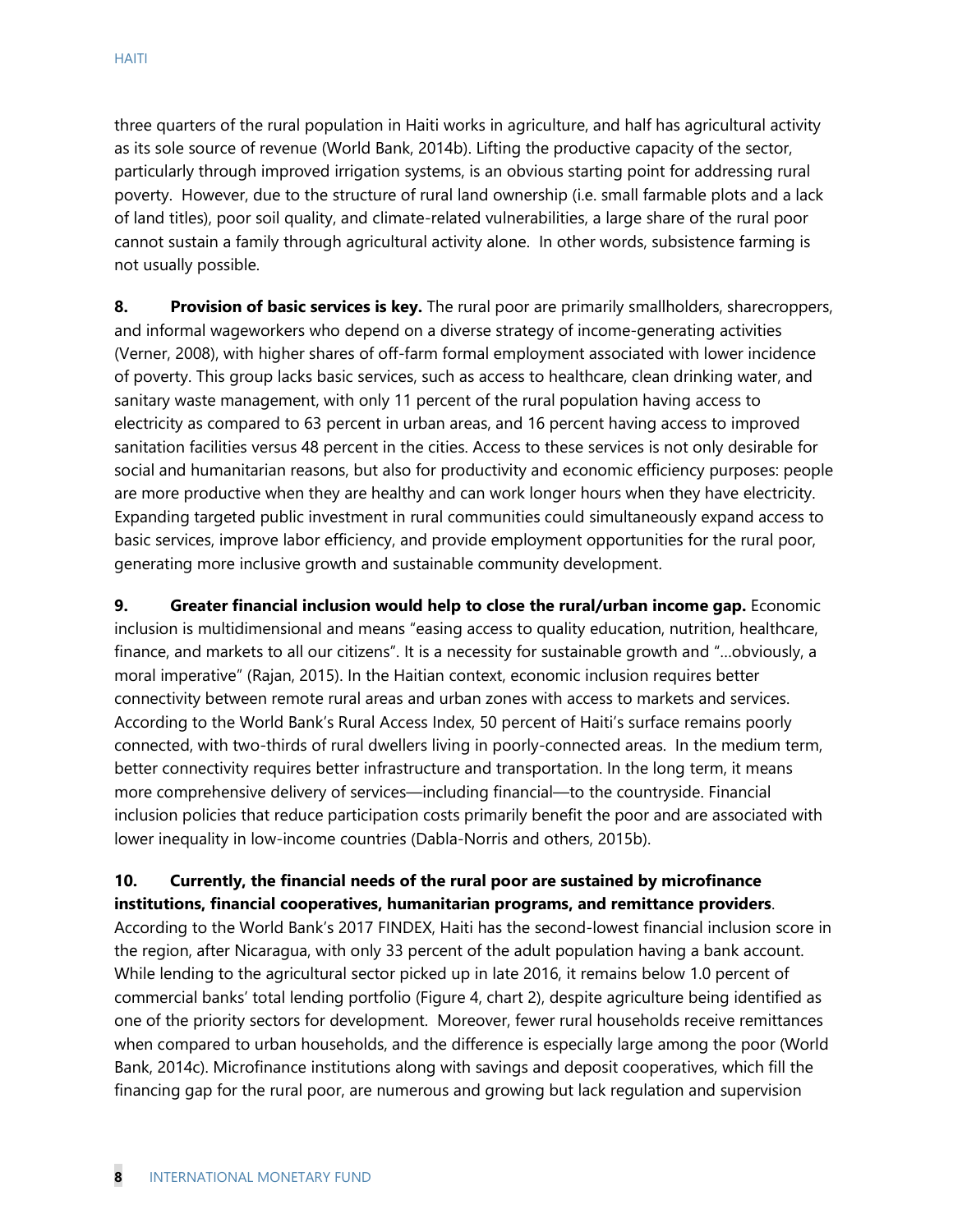since the law drafted in 2012 bringing them under central bank supervision has not been ratified by Parliament. This underscores the need for better integration of formal financial services to rural clients, such as through reduced participation costs (fees, collateral and documentation requirements) and greater supervision of existing lending institutions.

**11. Greater financial inclusion could also be reached via solutions outside of traditional banking practices, including through fintech initiatives.** Technologies such as mobile money may help increase financial inclusion for people living in remote areas and other underbanked populations (Berkmen and others, 2019). In Haiti, where the delivery of formal banking services to the countryside is lacking, leapfrogging to new-generation low-cost solutions may in fact be preferable, provided financial-integrity and cybersecurity risks can be properly managed. In fact, projects involving distributed ledger technology aimed at poverty reduction in rural communities are already underway in Haiti (see Box 1 in Berkmen and others, 2019). In addition, the 2015 National Financial Inclusion strategy spearheaded by the BRH is a step in the right direction. In the long run, the success of fintech initiatives at reaching poor communities and thus reducing inequality hinges on supportive government policies, including those aimed at improving the business climate.

#### **D. Gender Inequality**

**12. Gender inequality is another important socioeconomic issue in Haiti that merits immediate attention and policy response.** Haitian women earn, on average, 32 percent less than men. About a third of this earnings gap can be explained by factors such as age, number of children, education, and industry of employment, while the remaining two-thirds is unexplained, suggesting some gender discrimination in the labor market (World Bank, 2014c). The gender earnings gap is largest in the urban areas and is greater than in any other Latin American or African country. In rural areas, female-headed households (of which 62 percent are poor) are much more likely to fall below the indigence poverty line than are male-headed households (54 percent are poor). Haitian women are less likely than men to have an account at a financial institution or at a mobile network (Demirgüç-Kunt et al, 2017). Moreover, after staying low and unchanged for ten years, Haiti's gender equity rating dropped further in 2016, signaling a deterioration in the quality of institutions and policies that promote gender equity (Figure 5, chart 3). These conditions are not likely to have improved during the last one-two years of crisis.

**13. Low access to education and healthcare and a high incidence of gender-based violence hamper economic opportunities for Haitian women.** Among comparator countries, the labor force participation gap is the smallest in Haiti at 10 percent while the education gap is largest (many other countries in the region report higher rates of secondary education among girls than boys). While adolescent birth rates are relatively low, the maternal mortality ratio is five times higher than the regional average since many births take place outside a healthcare facility (Human Development Report; World Bank 2014c). Gender-based violence is another important contributor to gender inequality, with nearly one third of married women experiencing spousal violence and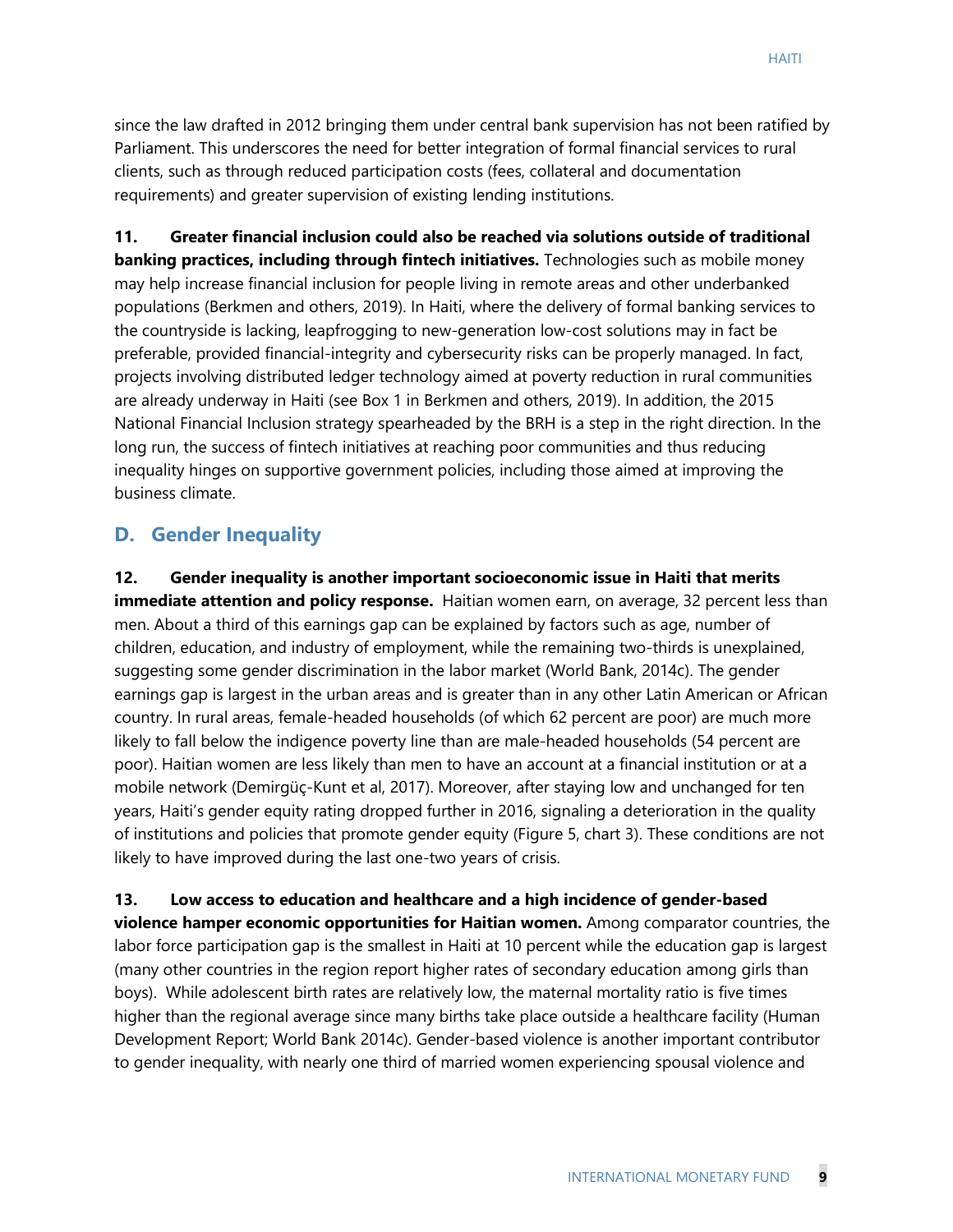13 percent of all women experiencing sexual violence (Figure 5, chart  $2^3$ . Despite notable progresson the legislative front, such as criminalizing rape and domestic violence in 2005, genderbased crime remains widespread, underreported, and uncontested.



# **E. Policy Advice**

#### **14. Policies to address income inequality in Haiti include pro-growth reforms and realignment of fiscal policy with the needs of the poor.**

• To make growth more inclusive and sustainable in the long run, improved **revenue collection** and an efficient and a more progressive income tax system are necessary. Revenue collection needs to be strengthened (see Staff Report) and become more decentralized, as municipalities currently collect only a fraction of potential revenues, constraining their capacity for local service delivery.

<span id="page-10-0"></span><sup>3</sup> Social Institutions and Gender Index, OECD: sub-index captures social institutions that limit women's and girls' control over their bodies, increase women's vulnerability, and normalize attitudes toward gender-based violence. This includes formal and informal laws, norms and practices that fail to protect women's physical integrity..."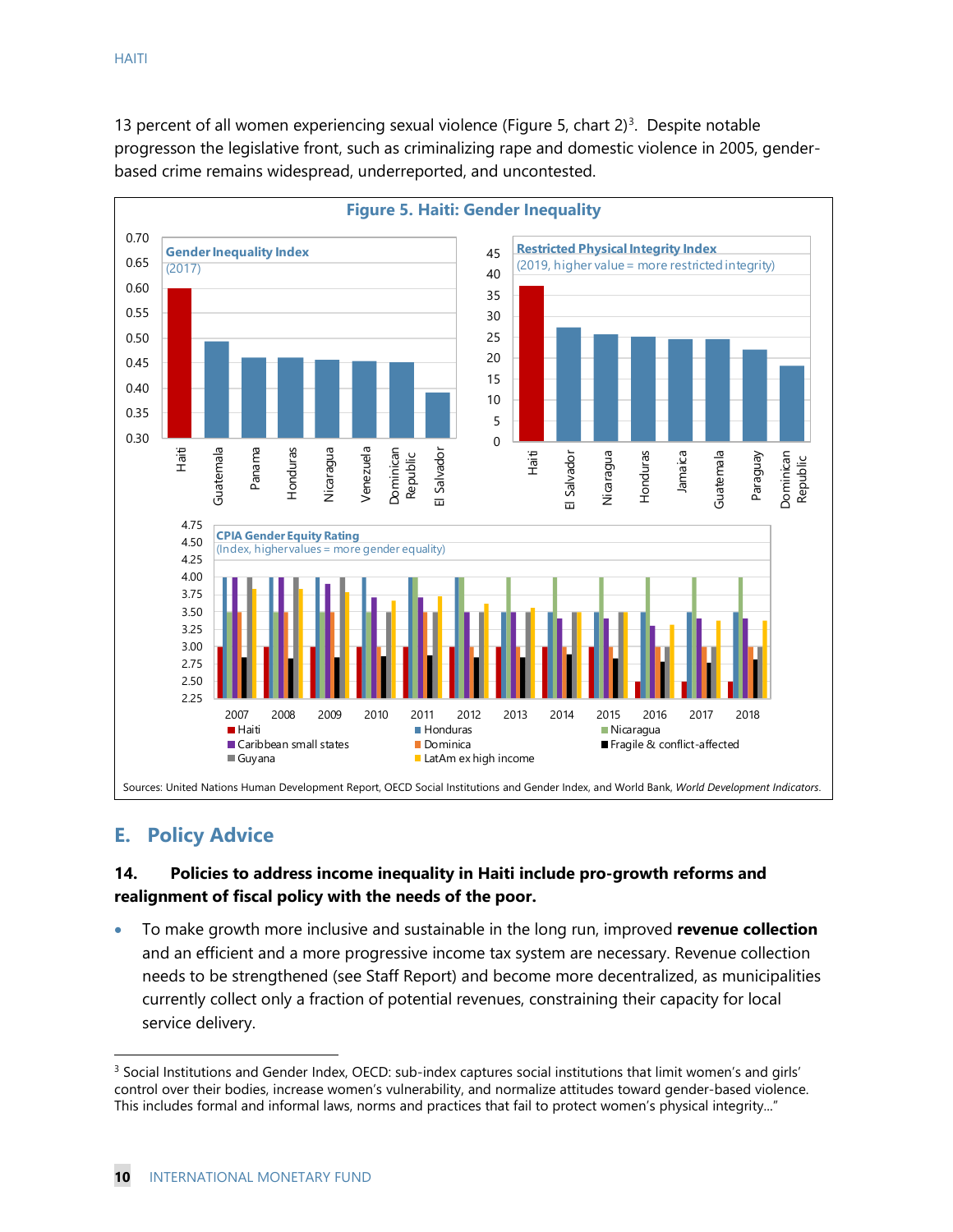- On the expenditure side, improving infrastructure as well as education and health services combined with higher **spending efficiency** on these growth-enhancing priorities would benefit all segments of the population.
- Scaling up **public investment** in the medium term can simultaneously help Haiti meet its Sustainable Development Goals, stimulate growth, and reduce the income gap. Identifying infrastructure bottlenecks most relevant to the rural poor could be a good starting point.
- Targeted social-support programs as well as unconditional cash transfers can contribute significantly to poverty reduction.*[4](#page-11-0) ,[5](#page-11-1)* Given the lack of administrative capacity to effectively monitor compliance with program conditions, unconditional transfers may be more appropriate in low-income countries and fragile states, including Haiti (see Staff Report and SIP on Social Protection Spending). In Latin America and the Caribbean, 28 economies already have unconditional transfer programs in place (World Bank, 2015).
- The recently-tabled *PNPPS* is an excellent starting point to better coordinate existing support programs and build a broader and more efficient safety net in Haiti.
- Successful implementation of the *PNPPS* will require a long-lasting policy commitment, crossagency and intragovernmental cooperation, and a sustainable financing strategy (see SIP).

#### **15. Labor markets and financial inclusion play an integral role in reducing poverty and the urban/rural income gap.**

- A large share of full-time formal jobs in Haiti are concentrated in the apparel industry, which is supported by favorable terms of access to the U.S. market. Maintaining these trade preferences would support **formal employment** in the medium term, while in the long run Haiti needs to increase its **competitiveness** by improving the business climate, reducing political uncertainty, and streamlining its wage-setting process.
- Low employment accessibility is another barrier to inclusive growth. Overcoming this barrier is a multi-step approach: in the medium run, it involves better **connectivity** between residences and job sites—including through improved transport efficiency, coordinated land use, and greater affordability of public transport (Lozano-Gracia et al, 2017). In the long run, it means delivering formal jobs to the countryside, both through public works and private-sector development, which President Moïse's *Caravane du Changement* reform program aimed to boost.
- In addition, it means improving and diversifying the revenue stream for those employed in agriculture and the informal sector. This would involve access to basic **infrastructure** and **education** and increased **financial inclusion.** While a larger share of adult population takes out loans in Haiti than in other low-income countries, most of the credit comes from family, friends,

<span id="page-11-0"></span><sup>&</sup>lt;sup>4</sup> When properly targeted at the most disadvantaged, these programs have been associated with declines in the Gini coefficient and human-capital impacts (Bastagli and others, 2012).

<span id="page-11-1"></span><sup>&</sup>lt;sup>5</sup> Evidence shows that unconditional cash transfer programs raise consumption levels of food, health, education, and hygiene, and perceptibly reduce inequality (World Bank, 2015).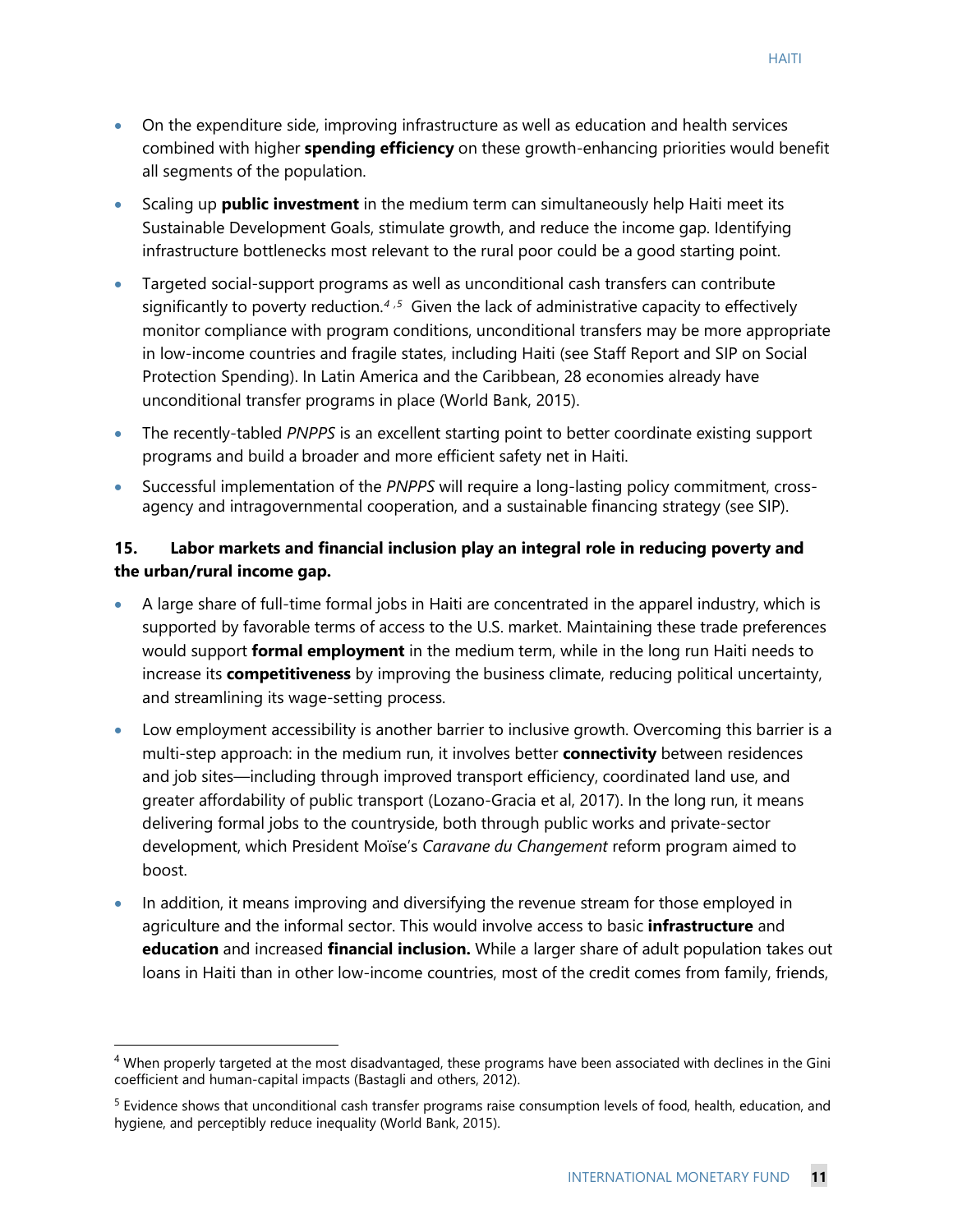or private money lenders, and only 10 percent from institutional lenders (World Bank, 2014c). A comprehensive strategy to make financial services more available, affordable, and less burdensome to initiate would help reach the financially-underserved segments of the population, including those in rural communities.<sup>[6](#page-12-0)</sup> Such a strategy should be accompanied by a financial literacy program and fintech-based initiatives in addition to traditional banking, all with an appropriate level of supervision.

#### **16. In addition to being a moral imperative, addressing gender inequality is necessary for generating broad-based and inclusive growth.**

- Policies to promote **equal access to basic services** such as education and health, including prenatal and maternal care, and upgrading the **legal framework** to reduce gender-based violence will strengthen Haiti's human capital and increase its long-run growth potential. Specifically, school-level interventions have been shown to reduce social acceptability of gender-based violence, which require training for teachers and school administrators.
- Formal **employment opportunities** for women need to be expanded. A good start would be to implement the 30 percent quota reserved for women in public-sector appointments, which was introduced in 2012 but never enforced.

<span id="page-12-0"></span><sup>&</sup>lt;sup>6</sup> Haiti developed a National Financial Inclusion Strategy in 2014 with support from the World Bank and other international development partners and created a Financial Inclusion Unit at the central bank in 2017 to monitor its implementation. However, progress has been slow, hampered by lack of data and administrative challenges.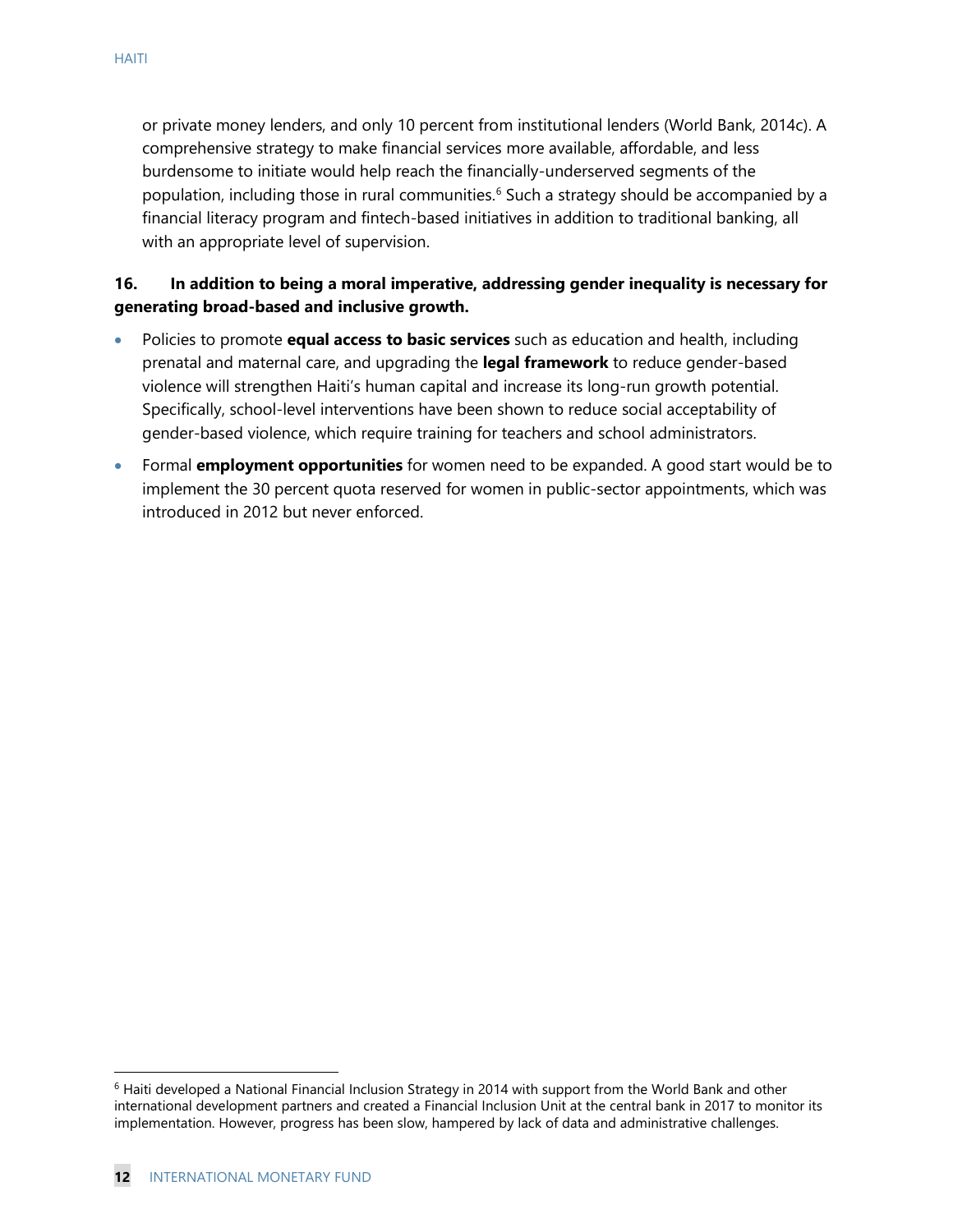# **References**

Bastagli, F., D. Coady, and D. Gupta. 2012. "Income Inequality and Fiscal Policy." Staff Discussion Note 12/08, (International Monetary Fund, Washington, D.C.).

Berkmen, P., K. Beaton, D. Gershenson, J. Arze del Granado, K. Ishi, M. Kim, E. Kopp, and M. Rousset. 2019. "Fintech in Latin America and the Caribbean: Stocktaking." *IMF Working Paper 19/71.*

- Bessaha, Abdel, and Elva Bova. 2013. "Haiti: Selected Issues." IMF Country Report No. 13/91, (International Monetary Fund, Washington, DC).
- Dabla-Norris, Era, Kalpana Kochhar, Nujin Suphaphiphat, Frantisek Ricka, and Evridiki Tsounta. 2015a. "Causes and Consequences of Inequality: A Global Perspective." Staff Discussion Note, SDN/15/13, (International Monetary Fund, Washington, DC).
- Dabla-Norris, E., Y. Ji, R.M. Townsend, and D. Filiz Unsal. 2015b. "Distinguishing Constraints of Financial Inclusion and Their Impact on GDP and Inequality." NBER Working Paper 20821, Cambridge, Massachusetts: National Bureau of Economic Research.
- Fabrizio, S., D. Furceri, R. Garcia-Verdu, B. G. Li, S. V. Lizarazo, M. Mendes Tavares, F. Narita, and A. Peralta-Alva. 2017. "Macro-Structural Policies and Income Inequality in Low-Income Developing Countries." IMF Staff Discussion Note 17/01, (International Monetary Fund, Washington, DC).
- Human Development Report, 2016, "Human Development for Everyone." (United Nations Development Programme, New York).
- Lozano-Gracia, Nancy; Garcia Lozano, Marisa. 2017. "Haitian Cities: Actions for Today with an Eye on Tomorrow." (World Bank Group, Washington, DC).
- Ostry, Jonathan, Andrew Berg, and Charalambos Tsangarides, 2014, "Redistribution, Inequality, and Growth." Staff Discussion Note, SDN/14/02 (International Monetary Fund, Washington, DC).
- [Rajan,](https://www.bis.org/author/raghuram_rajan.htm) Raghuram, February 2015, "Democracy, inclusion, and prosperity." Speech at the D Kosambi Ideas Festival, (Reserve Bank of India, 2015).
- Singh, Raju Jan; Barton-Dock, Mary A. 2015. "Haiti: Towards a New Narrative; Systematic Country Diagnostic (English)." (World Bank Group, Washington, DC).
- Verner, Dorte. 2008, "Making Poor Haitians Count: Poverty in Rural and Urban Haiti Based on the First Household Survey for Haiti." World Bank Policy Research Working Paper 4571, (World Bank Group, Washington, DC).
- World Bank, 2014a, "Living Conditions in Haiti's Capital Improve, but Rural Communities Remain Very Poor." (World Bank Group, Washington, DC).
- World Bank, 2014b, "Poverty and inclusion in Haiti: Social gains at timid pace." (World Bank Group, Washington, DC).
- World Bank, 2014c. "Investing in people to fight poverty in Haiti: Reflections for evidence-based policy making (English)". (World Bank Group, Washington, DC).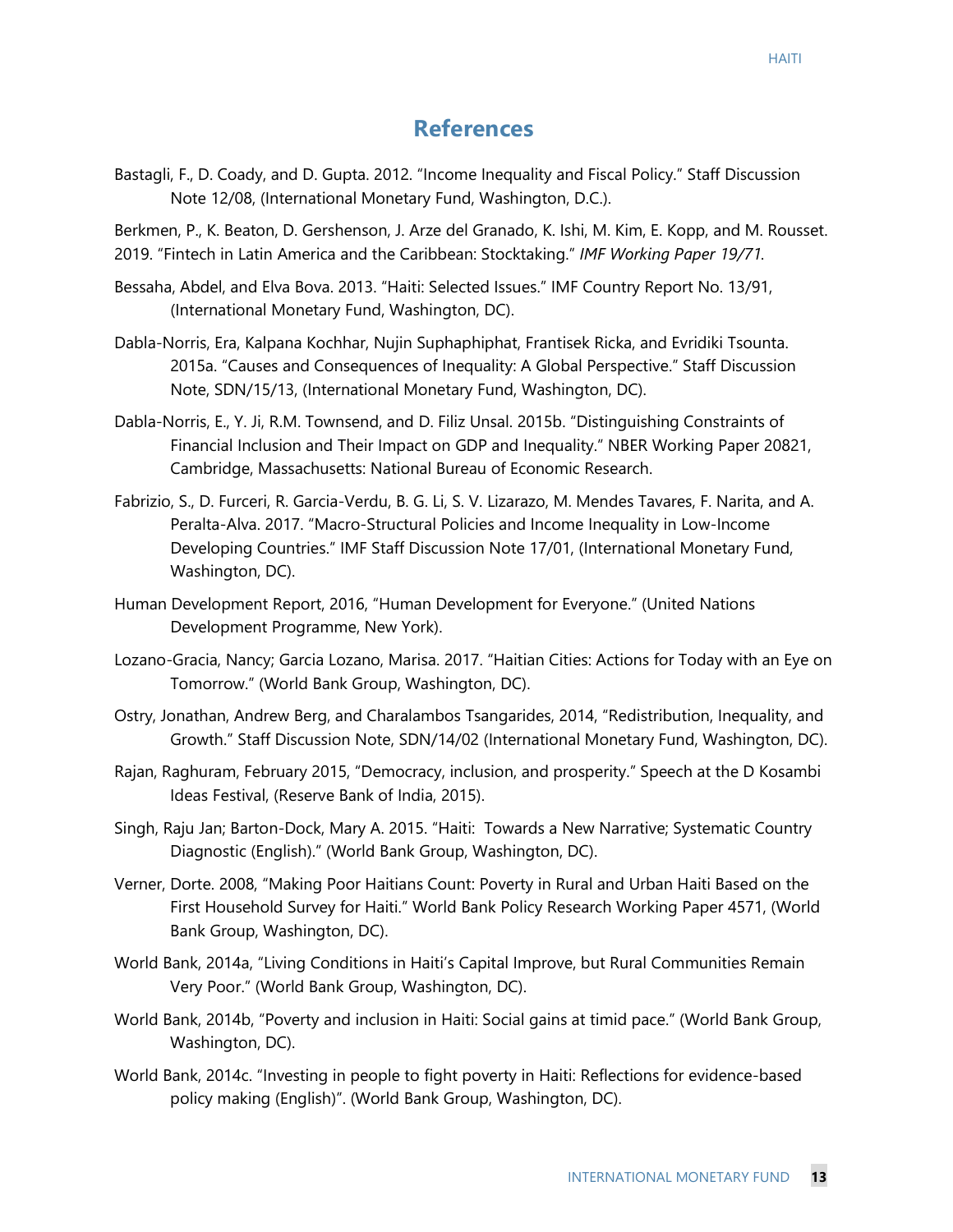- World Bank, 2015. "The State of Social Safety Nets 2015." (World Bank Group, Washington, DC).
- Demirgüç-Kunt, Asli; Leora Klapper; Dorothe Singer; Saniya Ansar; and Jake Hess. 2017, "The Global Findex Database 2017: Measuring Financial Inclusion and the Fintech Revolution" (World Bank Group, Washington, DC).
- World Food Programme, 2017, "Strengthening National Social Protection Systems: WFP Institutional and Policy Support to the Government of Haiti" (World Food Programme, Haiti).
- Young, Alwyn, 2013, "Inequality, the Urban-Rural Gap, and Migration," Quarterly Journal of Economics, 128 (November): 1727–85.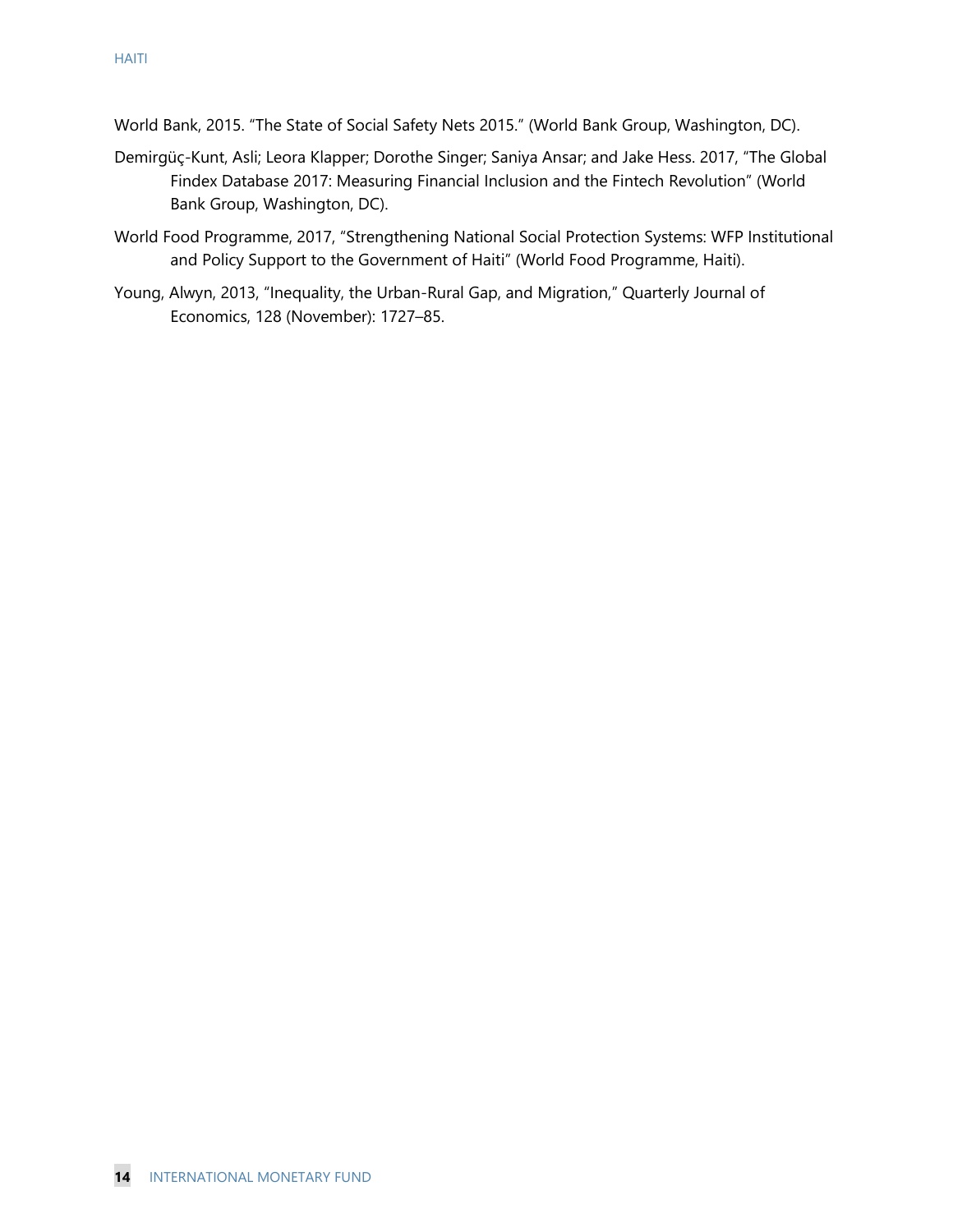# **SOCIAL PROTECTION SPENDING[1](#page-15-0)**

*Haiti is one of the poorest and most unequal societies globally. This paper provides an overview of the current social context in Haiti and coverage and effectiveness of social safety nets. Existing social programs suffer from volatile financing and are fragmented, poorly targeted, and undermined by weak governance. As a new national policy on social protection and development is being prepared by the government, this paper builds on the literature and lessons from recent experiences to examine policy options to effectively reduce poverty and inequality. It argues in favor of a comprehensive strategy focused on a few quasi-universal cash transfer programs with simple demographic and/or geographic targeting. The programs must include systematic annual reports and be supported by a communications strategy and sustainable financing plans.* 

# **A. Stock-taking of Existing Social Policies[2](#page-15-1)**

**1. Social policy has historically been underdeveloped in Haiti.** With few resources and low capacity, the engagement of the Haitian government on social policies has been limited. The first modern public social security organizations created in the late 1960s have remained weak and underdeveloped (World Bank, 2016). Government spending in the three main social sectors—social protection, health, and education—is complemented by: i) programs funded and managed by development partners; ii) semi-independent contributory insurance schemes; and iii) domestic private spending.

**2. Total government spending on social sectors peaked at 5.7 percent of GDP in 2013.** 

After the catastrophic 2010 earthquake, a surge in **foreign** financial and technical support contributed to a proliferation of projects and interventions. Most public social spending at that time was allocated to education (3.5 percent of GDP), reflecting the authorities' priorities. The remainder was divided between health (0.8 percent of GDP) and other general social protection programs (1.4 percent of GDP). These levels are comparable to the averages for low-income countries but well below those of other Latin American and Caribbean (LAC) countries (Figure 2).

**3. Government-financed social protection spending in Haiti has declined sharply since** 

**2010.** At its peak, the national social assistance strategy called *Ede Pèp* consisted of a wide array of programs aimed at protecting vulnerable populations. At the time, these government programs were funded in roughly equal part by the *Petrocaribe* agreement, by the public treasury, and by special taxes on remittances and international phone calls (Figure 2).[3](#page-15-2) While *Petrocaribe* ended in April 2018, revenues from the special taxes decreased to 0.3 percent of GDP from 0.5 percent of GDP per year during FY2013-FY2017. Other budget resources allocated to social protection have also dwindled,

<span id="page-15-0"></span><sup>&</sup>lt;sup>1</sup> Prepared by Matthieu Bellon (FAD) and Frederic Lambert (WHD).

<span id="page-15-1"></span> $<sup>2</sup>$  See SIP on Inequality for data on poverty and inequality. Recent data on social indicators in Haiti is limited. Based on</sup> developments over the past five years, most social indicators are not likely to have improved (see Box 1).

<span id="page-15-2"></span><sup>3</sup> Under the *Petrocaribe* agreement between Venezuela and Haiti started in 2007, Venezuela supplied fuel to Haiti with concessional financing for a portion of the imports (SIP on Energy Sector Reform, Annex II). The Haitian government could use the proceeds from domestic fuel sales to finance investments and social programs.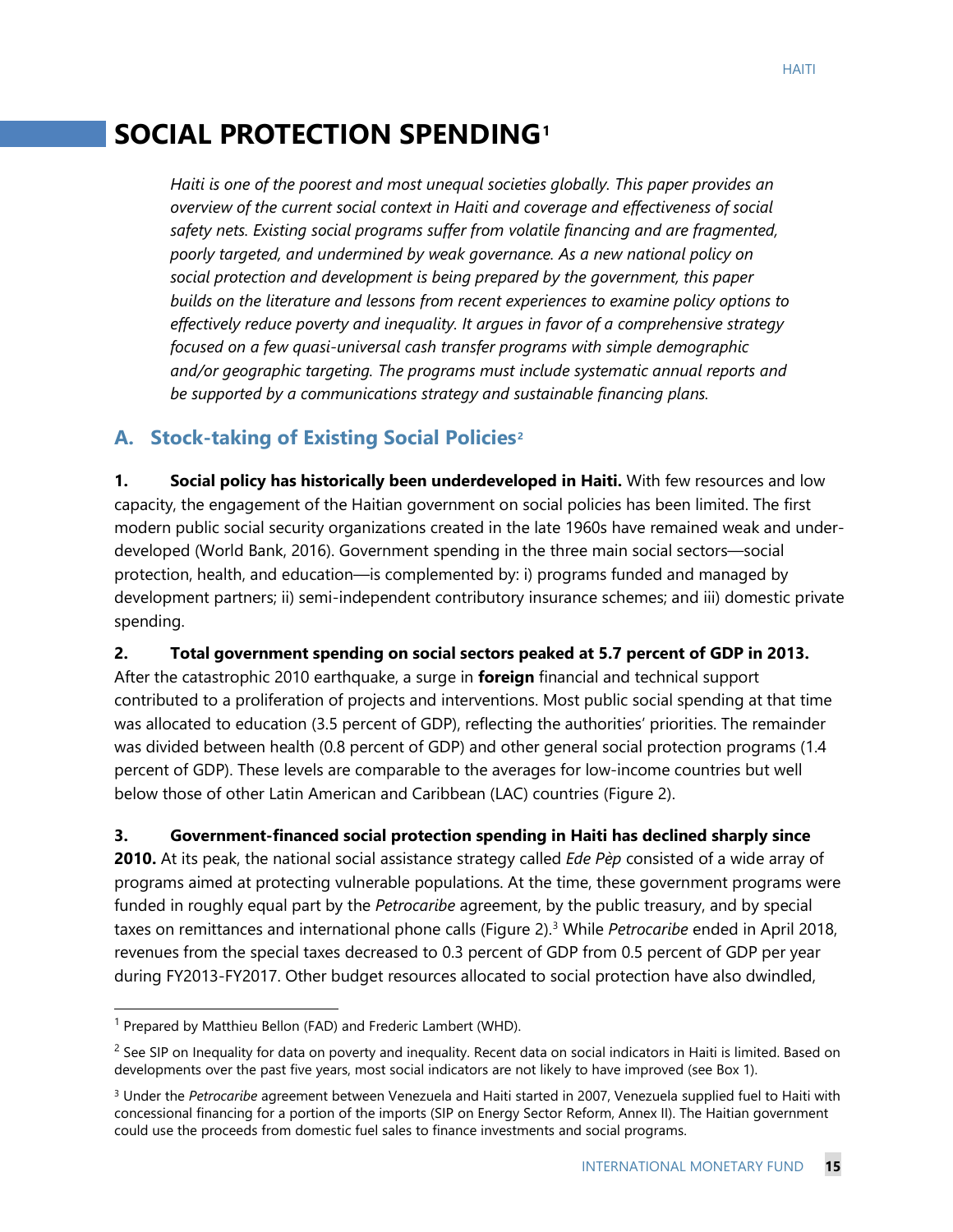largely because social protection spending has been displaced by rising spending on energy subsidies (see SIP on energy sector). Consequently, many of the *Ede Pèp* programs have stopped operating and assessing the level of activity in those remaining is difficult because of their fragmentation and a general lack of oversight.

| <b>Box 1. Terminology and Methodology Note on Social Spending</b>                                                                                                                                                |                                          |  |  |  |  |  |
|------------------------------------------------------------------------------------------------------------------------------------------------------------------------------------------------------------------|------------------------------------------|--|--|--|--|--|
| Social Assistance (non-contributory programs)                                                                                                                                                                    | Social Insurance (contributory programs) |  |  |  |  |  |
| Health assistance programs (health expenditure for<br>vulnerable populations)<br>Education assistance programs (education<br>expenditure for vulnerable populations)<br>Other general social protection programs | Health insurance<br>Pensions             |  |  |  |  |  |

- This note distinguishes between different forms of **social** programs―also called social protection and social safety nets. All social spending and programs have in common the objective of addressing vulnerabilities by preventing individuals from falling into poverty and by helping the poor to exit poverty. There are two types of programs that differ based on their financing sources: i) programs that are financed by workers and employers' contributions, possibly along with government subsidies, are defined as **social insurance** programs and include health insurance programs and pension schemes; ii) other programs that are financed by the government and/or development partners and that do not rely on private contributions are defined as **social assistance**. This note uses the term "social protection" to cover the full spectrum of programs included in social insurance and assistance (i and ii above), public and private.
- Social assistance and insurance programs operate across different social sectors, such as health, education, labor, gender and agriculture. Because of the lack of data on social protection, **social spending** sometimes corresponds to a broader category of expenditure that includes total spending in social sectors, even if some of the beneficiaries are not vulnerable. The definition of social protection used in this note is thus a subset of "social spending".
- **Data.** Data quality and availability are challenging because of the multiplicity of actors, different definitions of social protection, and the lack of systematic reporting. A comprehensive overview of spending on social protection would require disaggregated data spending. This note relies heavily on the comprehensive World Bank 2016 report entitled "Better Spending Better Services", the most recent and comprehensive attempt at collecting data consistently across social programs. The study is based on data from FY2013 (FY ending September 30)—the year the last household survey was completed―and is complemented whenever possible with more recent data. All available time series later than FY2013 show that social spending has decreased, suggesting that social conditions are likely to have deteriorated since then.

#### **4. Total spending on social protection, education and health has largely been funded and complemented by development partners, although that support has declined.** Some

development partners have financed the government's social programs (*Petrocaribe*, World Bank and InterAmerican Development Bank-IDB) including with a technical assistance component, while others have favored fully independent programs funded and operated by NGOs (e.g., USAID programs are operated by CARE). Independent social programs financed by development partners were estimated at about 0.5 percent of GDP in 2013. In addition, development partners have also financed independent programs amounting to 1.9 percent of GDP for health programs and 0.5 percent of GDP for education in 2013 (World Bank, 2016). The downward trend in overall support from development partners since 2013 suggests that the authorities should not count on higher levels going forward.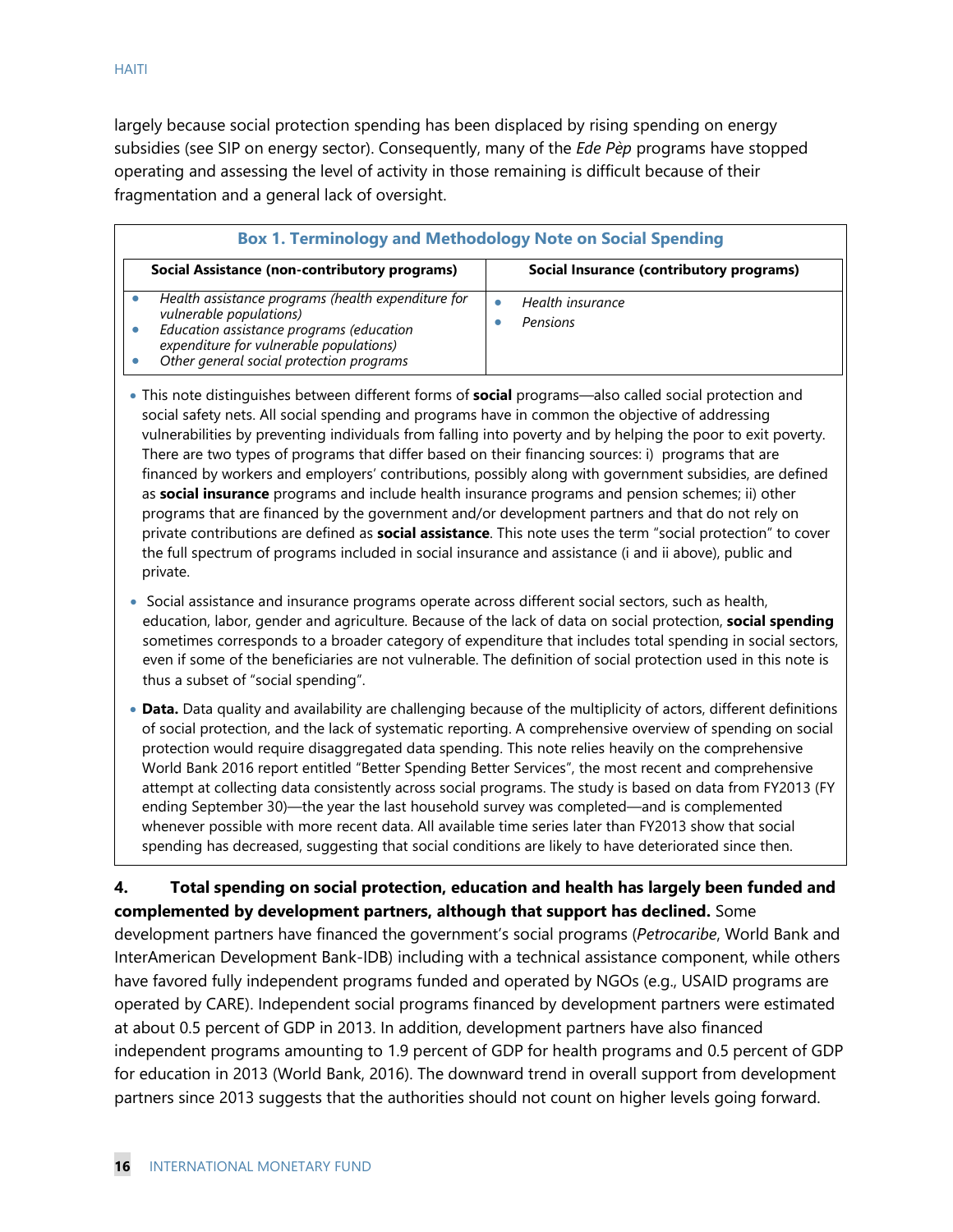**5. Beyond government and development partner assistance, social protection is also provided under three contributory insurance programs (see Table 1).** The Office of Work Accidents, Illness and Maternity (OFATMA) under the Ministry of Social Affairs and Labor (MAST) provides work injury and disability insurance to both private and public workers. Pension schemes are run by the National Office for Old Age Insurance (ONA) for the private sector and by the Directorate for Civil Pensions (DPC) in the Ministry of Finance (MEF) for the public sector. Social insurance contributions (from employers and employees) represented about 1.2 percent of GDP in 2013, over 90 percent of which came from private sector worker contributions. Total spending under these three programs remained slightly below 2 percent of GDP from 2013 to 2018. These programs have typically run surpluses because, with current Haitian demographics, there are many more contributors than beneficiaries for now.

# **B. The Limited Effectiveness of Social Spending**

**6. Coverage of all existing public social assistance programs is low and fragmented, and transfers are poorly targeted.** Despite the large number of programs, institutions, and partners, coverage of the population is relatively low (Table 1). Only about 8 percent of the population received non-contributory social assistance benefits such as scholarships, food aid or transfers in 2012 (World Bank, 2016). Coverage is progressive as the population of the two poorest quintiles are twice as likely to receive assistance relative to the top two quintiles. However, coverage is uneven and young children (pre-school-age) are under-represented among beneficiaries, which is a concern given their vulnerability. Child labor is a significant issue in Haiti. In contrast with the progressivity of coverage, social assistance transfers are regressive as their amount increases with income (Figure 1).

**7. Few Haitians are covered by existing contributory social insurance programs and their sustainability has recently been undermined by weak governance**. Access to contributory programs is out of reach for most Haitians because of the high level of informality. It was estimated that only 400,000 workers, or around 10 percent of wage workers and less than 4 percent of the population, were insured in 2012. Most households with social insurance belong to the highest consumption quintile and live in the Port-au-Prince area (World Bank, 2016). The operating surplus at ONA―the largest contributory program―have recently turned into deficits. The 2019 report from the audit court *Cour Supérieure des Comptes et du Contentieux Administratif (*CSCCA) raised concerns about ONA's sustainability due to weak governance, poor portfolio choices, and misuse of funds.

**8. The impact of social spending has been limited due to low capacity, fragmented programs, and a lack of continuity due to volatile financing.** Haiti would benefit from a cohesive and coordinated national strategy. Reports from the *Commission Économique pour l'Amérique Latine et les Caraïbes* (CEPALC), World Bank and IDB highlight the fragmentation of social policies as a major source of inefficiency. At over 20, there are too many different programs, and many are too small, with narrow target groups. These programs are supervised by nine ministries and executed by 11 public agencies and ministries. Development partner support is not well coordinated and future financing is always uncertain. To some extent, fragmentation reflects the absence of a national strategy and low capacity, with the latter compounding the former. Furthermore, monitoring, analysis and evaluation of results are generally missing, preventing the application of lessons from experience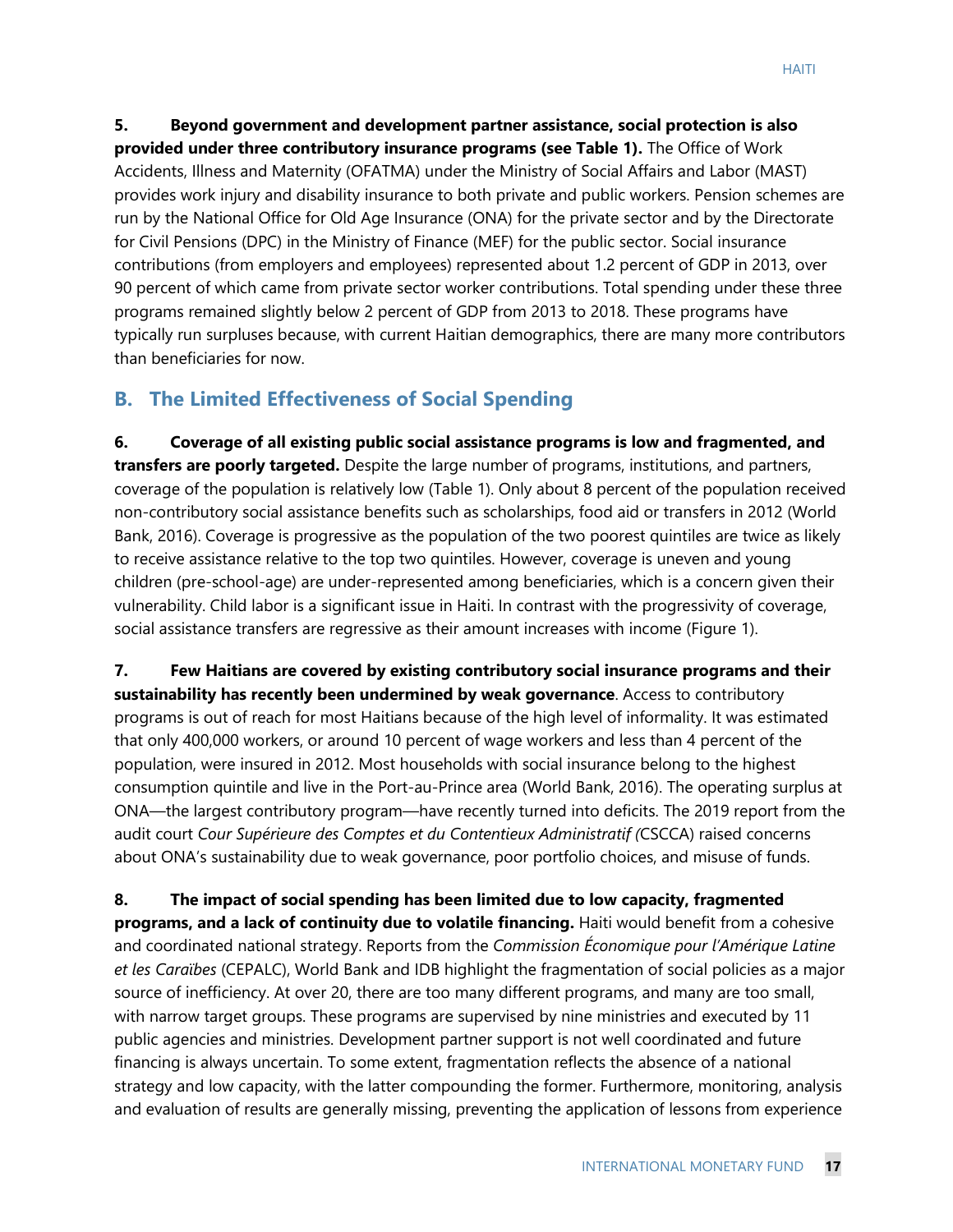to inform current policies. Estimates from the last household survey (2012) suggest that social assistance and insurance programs contributed to reducing the poverty headcount by only one percent (World Bank, 2016).

**9. Despite gradual improvements and total spending levels comparable to other lowincome countries (LICs), health outcomes remain relatively low, implying that public spending has been comparatively inefficient**. Health indicators have improved, with life expectancy rising by 9 years and child mortality declining by 8 percentage points from 1990-2016. While noteworthy, this is a slower pace than the average improvement in all LICs. The poorest continue to benefit the least from health services (World Bank 2016). Health service utilization in percent of the population is about 20 percent lower on average than LIC peers, because the density of medical staff to hospital beds is below average, despite similar levels of public spending. Health facilities are judged to have low efficiency because of low consultation-per-medical personnel ratios and excessive share of administrative staff.

**10. Education outcomes and government spending on education are at comparable levels to LIC peers, though affected by fraud and misuse**. Education attainments and learning indicators have improved but, based on existing data up to 2013, are still relatively low. The literacy rate of adults in 2013 was close to 80 percent while 45 percent of the population had completed secondary school (high school). This exceeded by a small margin LIC country averages of 60 and 40 percent, respectively (World Bank 2016). Gains are due mostly to increased access to private schools—less than 15 percent of schools are public—and to increased public financing through school canteen programs and tuition waivers under the *Programme de Scolarisaton Gratuite et Universelle* (PSUGO) and topped up by development partners' tuition waiver program (Table 1).<sup>4</sup> In 2013, the government reported that over 0.5 percent of GDP was spent on waivers supporting approximately 1.4 million students. However, implementation challenges have plagued PSUGO and independent reports (ULCC 2013, CCSCA 2019) have repeatedly pointed to fraud, such as "ghost" schools and nonexistent student beneficiaries. While 70 percent of the education budget is allocated to salaries, on par with other LAC countries, it is heavily skewed towards administrative or non-teaching staff. The quality of service delivery in education is poor and disparities across regions are wide (World Bank, 2016).

<span id="page-18-0"></span><sup>&</sup>lt;sup>4</sup> PSUGO is financed from the government budget and from special taxes on international phone calls collected by the telecom company CONATEL and on international money transfers collected by the Central Bank, both of which are accumulated in the National Education Fund (FNE).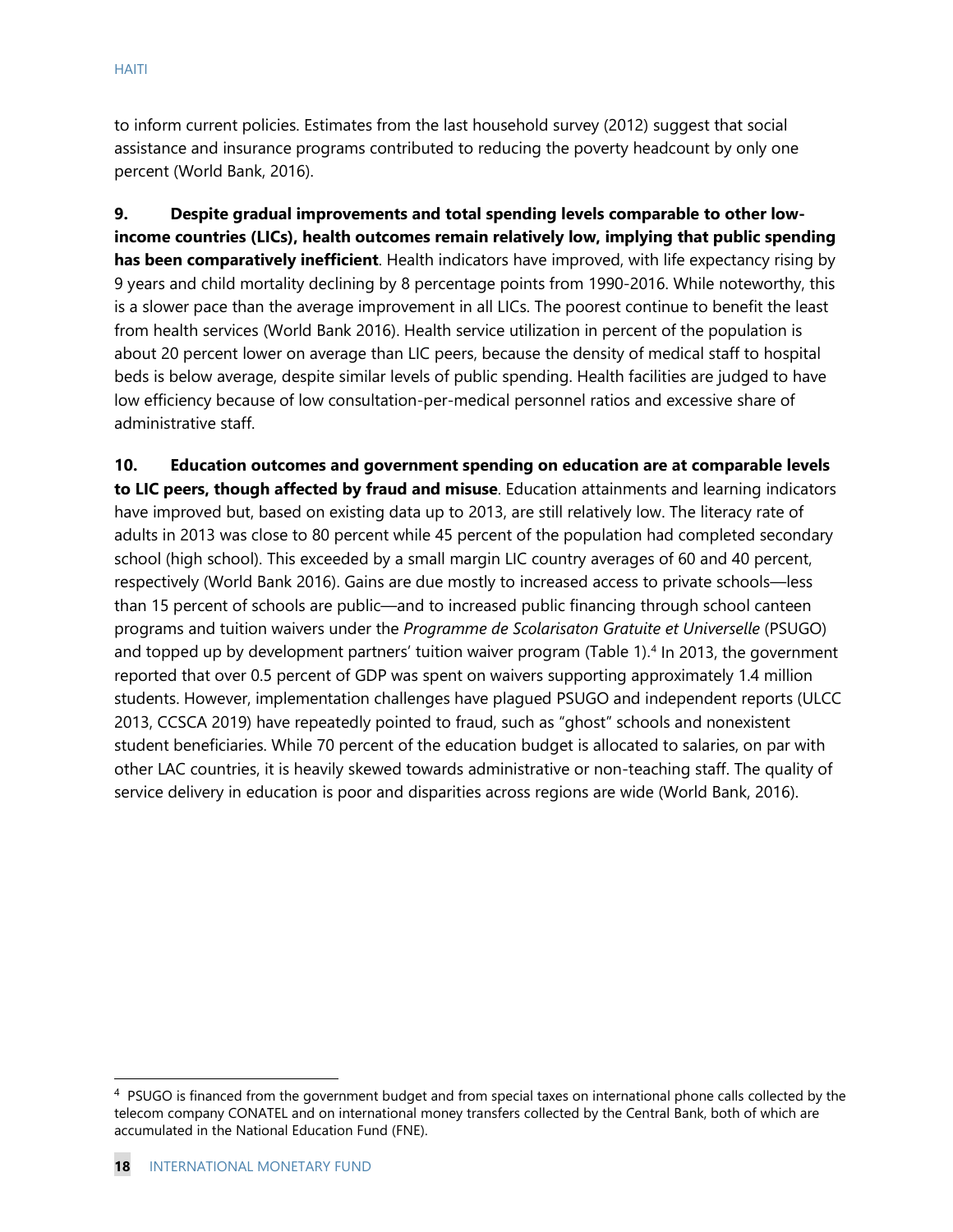|                                              | <b>Ministry</b>                         | <b>Program/Institution</b>                                                                                                     | <b>Objectives / Services Delivered</b>                                                                                                                                                                                                      | <b>Beneficiaries</b>                                                            | <b>Financing</b>                                                         | <b>Development</b>                                   |
|----------------------------------------------|-----------------------------------------|--------------------------------------------------------------------------------------------------------------------------------|---------------------------------------------------------------------------------------------------------------------------------------------------------------------------------------------------------------------------------------------|---------------------------------------------------------------------------------|--------------------------------------------------------------------------|------------------------------------------------------|
|                                              | Social Affairs<br>and Labor/<br>Finance | <b>OFATMA</b> (Office<br>d'Assurance Accidents du<br>travail, Maladie Maternité)                                               | Insurance against labor injuries, maternity<br>issues, and disabilities                                                                                                                                                                     | Approximately 500,000<br>persons including 100,000 employer<br>dependents       | Worker and<br>contributions +                                            | partners                                             |
| Social<br>insurance                          | Social Affairs<br>and Labor             | <b>ONA</b> (Office National<br>d'Assurance vieillesse)                                                                         | Private sector pensions, Housing<br>(mortgage), Micro-credit                                                                                                                                                                                | 400,000 pension<br>contributors and 3,000<br>pensioners (2014)                  | government<br>subsidies<br>Worker and<br>employer<br>contributions       |                                                      |
|                                              | Finance                                 | <b>Civil Servants Pension</b><br>(Direction de la Pension<br>Civile)                                                           | Public sector pensions                                                                                                                                                                                                                      | 70,000 contributors and<br>14,000 pensioners (2014)                             | Public workers<br>contributions                                          |                                                      |
|                                              | Finance                                 | <b>FAES</b> (Fonds d'Assistance<br>Economique et Sociale)<br>(Kore Pep, Social housing,<br>school building, micro-<br>finance) | Cash transfers to mothers with school-age Varying and unknown<br>children (Ti Manman Cheri) and students<br>(Kore Etidyan), in-kind transfers (Panye<br>Solidarite, Kantin Mobil, Resto<br>Communautaire), micro-credit (PAIP, Ti<br>Kredi) |                                                                                 | Government<br>budget + donor<br>financing                                | IDB, WB.<br>Petrocaribe<br>(Venezuela)               |
|                                              | Finance                                 | <b>BMPAD</b> (Bureau de<br>Monetisation des<br>Programme d'Aide au<br>Dévelopement)                                            | Food (rice) and energy subsidies, house<br>building                                                                                                                                                                                         | housing for 16,100<br>households over 2011-<br>2016                             | Donor financing                                                          | WB,<br>Petrocaribe<br>(Venezuela)                    |
| Social<br>assistance                         | Social Affairs<br>and Labor             | <b>CAS</b> (Caisse d'Assistance<br>Sociale)                                                                                    | Transfers to old people (Kore Ti Gran<br>Moun) and people with disabilities (Kore<br>Moun Andikape). Subsidized restaurants<br>(Resto Communautaire)                                                                                        | 6000 old-age beneficiaries Government                                           | budget (labor tax)                                                       |                                                      |
|                                              | Social Affairs<br>and Labor             | Kore Lavi                                                                                                                      | Improving nutrition (food vouchers and<br>sensitization) + micro-credit                                                                                                                                                                     | 18,200 households get<br>vouchers + 36,000 micro-<br>credit institutions        | Donor financing<br>(ending soon)                                         | <b>USAID</b>                                         |
|                                              | Social Affairs<br>and Labor             | <b>IBESR</b> (Institut du bien-être Foster care<br>social et de la Recherche)                                                  |                                                                                                                                                                                                                                             |                                                                                 | Government<br>budget + donor<br>financing                                | <b>UNICEF</b>                                        |
|                                              | Social Affairs<br>and Labor             | <b>EPPLS</b> ( <i>Entreprise Publique</i> Social housing<br>de Promotion de Logements<br>Sociaux)                              |                                                                                                                                                                                                                                             |                                                                                 | Government<br>budget and<br>donor financing                              | IDB and others                                       |
|                                              | Social Affairs<br>and Labor             | Migration)                                                                                                                     | <b>ONM</b> (Office National de la Welcoming of returning migrants                                                                                                                                                                           |                                                                                 | Government<br>budget                                                     |                                                      |
|                                              | Education                               | PSUGO (Programme de<br>Scolarisation Gratuite et<br>Universelle)                                                               | Tuition waivers                                                                                                                                                                                                                             | 1,156,000 students (official<br>numbers for 2015-16)                            | Government<br>budget +<br>National                                       |                                                      |
| Social<br>assistance in<br>education         | Education                               | <b>PNCS</b> (Programme<br>National de Cantines                                                                                 | School meals                                                                                                                                                                                                                                | 816,000 students (25% of<br>total)                                              | <b>Education Fund</b><br>(special taxes)<br>Government<br>budget + donor |                                                      |
|                                              | Education                               | Scolaires)<br><b>EPT</b> (Projet Education pour                                                                                | Tuition waivers and school meals in                                                                                                                                                                                                         | 438,000 tuition waivers                                                         | financing                                                                | IDB, WB                                              |
| Social<br>assistance in<br>health            | Health                                  | Tous)<br>PASMISSI and Kore<br>Fanmi project                                                                                    | vulnerable areas<br>Health services                                                                                                                                                                                                         |                                                                                 |                                                                          | WB                                                   |
| Social<br>develop-<br>ment in<br>agriculture | Agriculture                             | PMDM, PTTA, RESEPAG<br>and SECAL                                                                                               | Direct subsidies to farmer to buy inputs to 35,000 farmers for the<br>help with: natural disaster resilience<br>(PMDM), technological development<br>(PTTA), agricultural public services<br>(RESEPAG), food security (SECAL)               | <b>PTTA</b>                                                                     | Donor financing                                                          | IDB (PMDN,<br>PTTA), WB<br>(RESEPAG), AFD<br>(SECAL) |
| Regulation                                   | Social Affairs<br>and Labor             | <b>Labor Department,</b><br>l'Artisanat)                                                                                       | Improving labor conditions, Training<br><b>ONART</b> (Office National de programs, and skills validation                                                                                                                                    | 30 companies covered by<br>the HOPE agreement are<br>inspected (40,000 workers) | Government<br>budget                                                     |                                                      |
|                                              | Social Affairs<br>and Labor             | <b>CSS</b> (Conseil Supérieur des<br>Salaires)                                                                                 | Minimum wage                                                                                                                                                                                                                                |                                                                                 |                                                                          |                                                      |

#### **Table 1. Haiti: Main Existing Social Protection and Promotion Programs**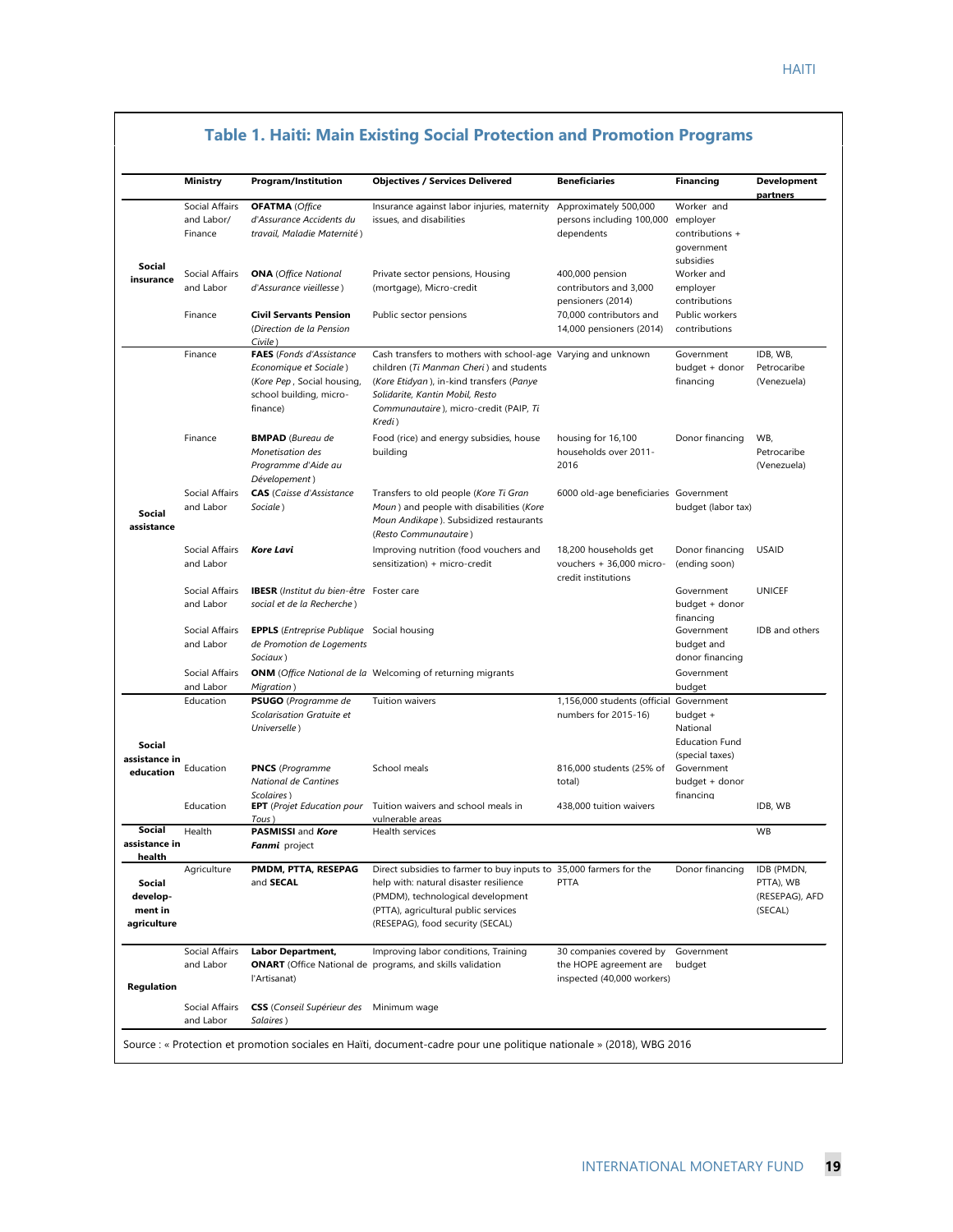

Sources: World Bank, World Development Indicators, Haitian authorities and Staff calculations.

Notes: LICs defined as country with a GNI per capita, calculated using the World Bank Atlas method, of \$1,025 or less in 2018. LAC excludes high income countries.



Note: Total government assistance spent was 1.4 percent of GDP. Sources: FAES, *Primature*, Ministry of Education (MENFP), Ministry of Social Affairs and Labor (MAST), WB and IMF staff calculations.





Sources: Authorities data and Staff calculations.

Notes: Social spending in line ministries only includes qualified spending and excludes administrative costs.

\* unavailable data for Others;

\*\* Cumulative flows up to the 3rd quarter, unavailable data for Others.



Note: For AFD, Brazilian Cooperation and Canada: with social programs operated by the WFP. For AFD and Canada: with social programs implemented by the WB. For AFD and Canada: with social programs implemented by the UNESCO. Sources: World Bank and IMF staff calculations.

Sources: ECVMAS 2012, World Bank and IMF staff calculations. **Distribution of Government Social Assistance Benefits, 2012** (Benefit incidence by income quartile, percent of total) Q1 ■Q2  $Q<sub>3</sub>$  $\blacksquare$  O4  $Q5$ 

**20** INTERNATIONAL MONETARY FUND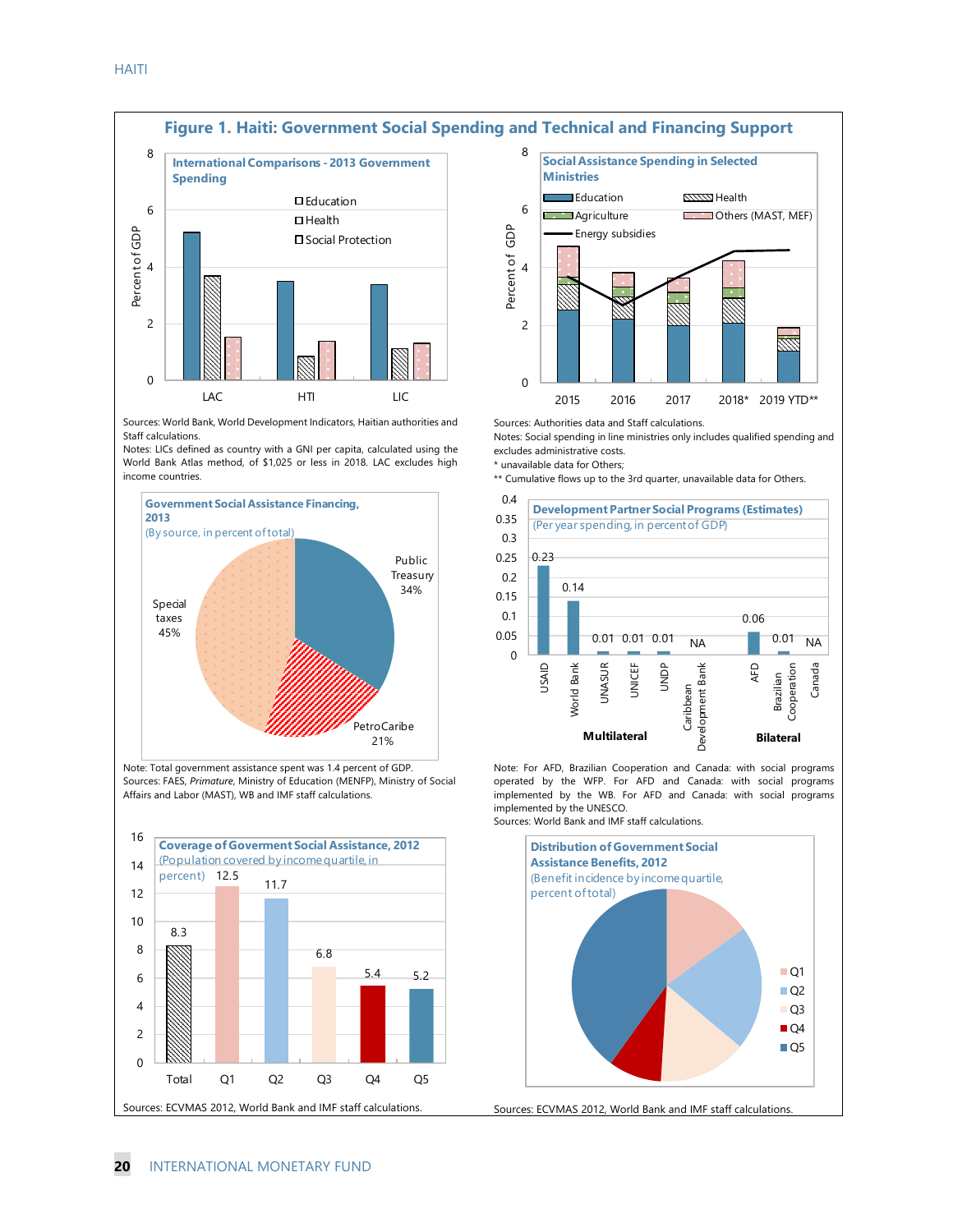### **C. The New National Policy**

**11. The new** *Politique Nationale de Protection et de Promotion Sociales (PNPPS)* **is a very welcome national initiative led by the ministry of social affairs and labor (MAST) and the** ministry of planning and external cooperation (MPCE).<sup>[5](#page-21-0)</sup> The ministries of health, education, and women's conditions and four public organizations participate in the relevant drafting subcommissions.[6](#page-21-1) Sub-commissions have collaborated with international organizations and civil society organizations (CSOs).<sup>7,[8](#page-21-3)</sup> A first draft of the policy was submitted for national consultation in June 2019. A revised draft was expected to be presented to the government for approval by the Council of Ministers by the end of 2019. This inclusive approach is an excellent starting point to prepare a homegrown and more effective and efficient social safety net. Ideally, the implementation plan should quickly articulate some short-term actions to address urgent needs as well as to maintain momentum and traction.

**12. The PNPPS assigns three objectives to social protection**: (1) breaking the intergenerational transmission of poverty by supporting children's health, development, and education; (2) creating conditions so that all individuals can get out of poverty; and (3) creating conditions of equality of people and eliminating discrimination related to gender, age, and disability.

**13. While aiming to provide universal coverage, the PNPPS focuses on four strategic priorities**: (1) childhood; (2) labor, employment and employability; (3) health and social security, and (4) resilience to shocks. The corresponding social protection schemes will prioritize rural populations living in extreme poverty and the most vulnerable.

#### **D. Policy Considerations**

*Key goals in the design of the PNPPS should be to reduce fragmentation and overlap and boost ownership. In this context, and drawing from the literature and international experience, the following recommendations present important features that would contribute to attaining those goals.*

**14. Given the conditions in Haiti, cash transfers to households would be preferred over other forms of assistance that are more complicated to administer.** The literature generally finds a positive effect of cash transfer programs on poverty, education, health, and nutrition indicators.<sup>[9](#page-21-4)</sup>

(continued)

<span id="page-21-0"></span><sup>&</sup>lt;sup>5</sup> The last three-year plan for poverty reduction in 2014 "Thinking and Fighting for a Haiti without Poverty: Action Plan for Accelerating the Reduction of Extreme Poverty" (PAARP) is now outdated.

<span id="page-21-1"></span><sup>&</sup>lt;sup>6</sup> The Bureau of the Secretary of State for Integration of the Handicapped (BSEIPH), the Directorate of Civil Protection (DPC), the Office of Citizen Protection (OPC), and the Socio-Economic Assistance Fund (FAES).

<span id="page-21-2"></span><sup>7</sup> ECLAC, ILO, IADB, PAHO/WHO, UNICEF, UN WOMEN, WFP, WBG.

<span id="page-21-3"></span><sup>8</sup> The American Chamber of Commerce, the Alternative insurance Company, the Alliance for Disaster Risk Management, the Center for the Promotion of the Women Workers, the Chamber of Commerce and industry, the Economic Forum of the Private Sector and Haitian Unions.

<span id="page-21-4"></span><sup>&</sup>lt;sup>9</sup> See, for example, Parker, Susan and Petra Todd (2017) "Conditional Cash Transfers: The Case of progresa/Oportunidades," *Journal of Economic Literature*, 55(3), 866-915; Banerjee, Abhijit, Paul Niehaus and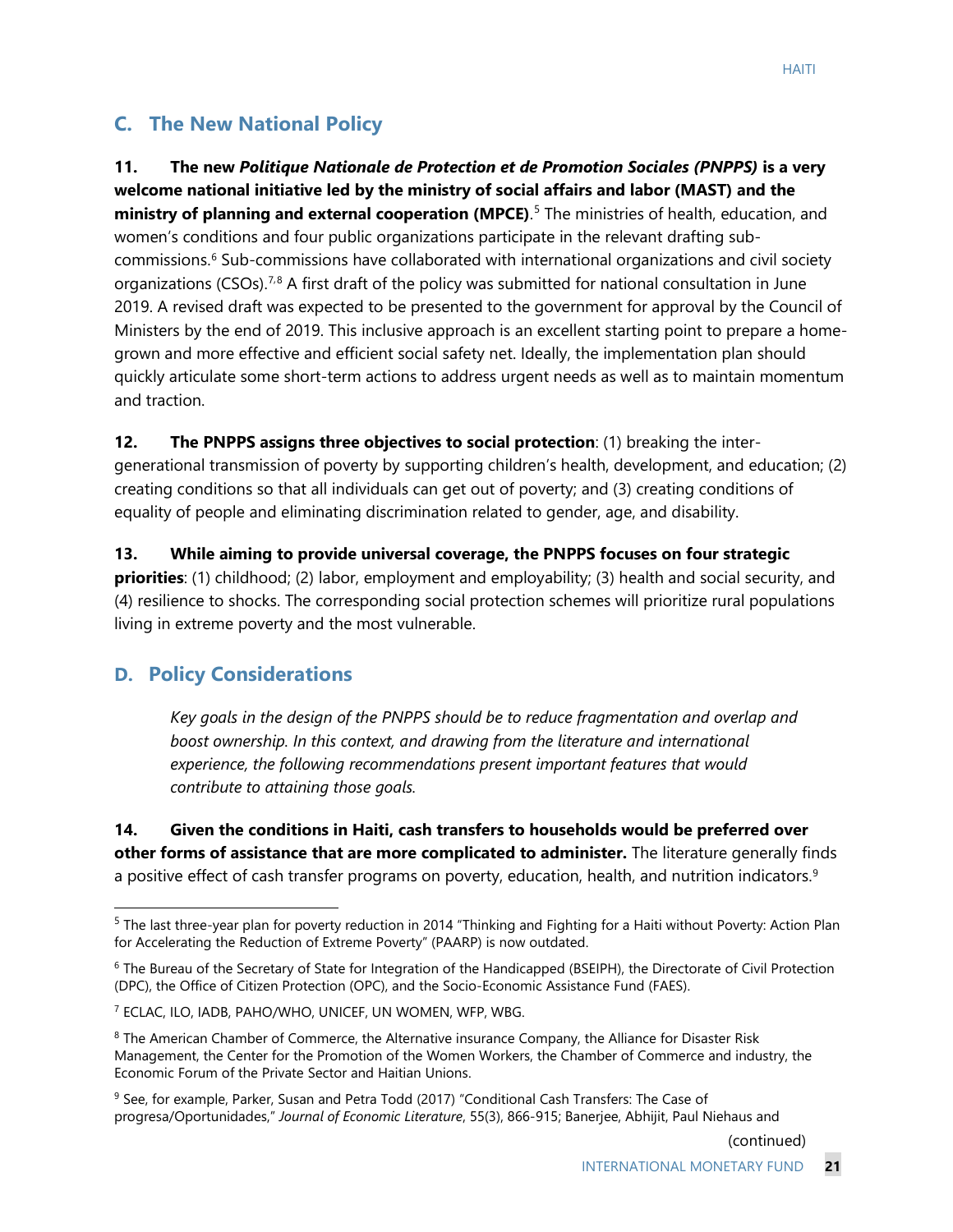In-kind support such as *Panye Solidarité* and *Kantin Mobile* require the government to buy food products and redistribute them. This assumes that the government has this administrative and logistical capacity and at the lowest cost. It also presents opportunities for leakages. The May 2019 report of the *CSCCA* could not confirm the data provided by the administrative unit set up within the Ministry of Finance, the *Fonds d'Assistance Economique et Sociale* (FAES), on the distribution of food baskets or free meals.

**15. International experience and the recent literature suggest that the best strategy for Haiti would aim for quasi universal coverage of basic needs.** Given the limited resources available for social protection, this would involve broad demographic or geographic targeting of beneficiary groups. Recent research has found more refined targeting, based on income for example, less effective in countries not able to identify beneficiaries or lacking capacity to implement (Banerjee et al. 2019). While much of the population is poor in Haiti and could benefit from social assistance, some social spending would aim for simple targeting of groups in ways that are easy to implement, for instance all children under some age cutoff. For example, providing average annual transfers of US\$150 to all households yields un upper bound estimate for total transfers of US\$345 million (4 percent of GDP).<sup>[10](#page-22-0), [11](#page-22-1)</sup> Blunt targeting, for example by demographic or region, would lower total costs to more feasible levels. The goal is to strike a balance between more universal, simple-to-administer programs and cheaper but more complicated conditional and/or targeted programs that involve greater costs and more capacity to administer, implement, and monitor.

**16. Staff recommend that implementation of the PNPPS could focus on three unconditional cash transfer schemes:** (1) to households with children under a certain age and/or with pregnant women, (2) to people with disabilities, and (3) to old people aged 65 and above. Focusing on those three categories of beneficiaries is consistent with the strategic priorities set by the PNPPS, addresses Haitians' strong sensitivity toward and against social assistance which is perceived as a charity handout, and factors in the limited availability of resources. The lack of conditionality is motivated by the likely difficulties for the most vulnerable households to comply with conditions and by lack of administrative capacity to monitor compliance.<sup>[12](#page-22-2)</sup>

**17. Effective social programs have to be complemented with improvements in the delivery of health and education services**. In view of the large gaps in health and education, supply side reforms in health and education are needed. Conditions for cash transfers, such as school attendance or vaccinations, could only be considered after improvements in education and health infrastructure actually improve the availability and access to services. Policy makers should work with development partners to support public investment and improvements in these areas.

Tavneet Suri (2019), "Universal Basic Income in the Developing World," NBER Working Paper, 25598; Abramo, Laís, Simone Cecchini and Beatriz Morales (2019), *Social programmes, poverty eradication and labour inclusion. Lessons from Latin America and the Caribbean*, ECLAC.

<span id="page-22-0"></span> $10$  The program for mothers of school-age children that was supported by the WB provided cash transfers of US\$100 per year for mothers with one child, US\$150 for mothers with two children, and US\$200 for mothers with three children or more. The program ended in 2018 because of financing issues.

<span id="page-22-1"></span> $11$  Total costs would need to additionally account for administration costs.

<span id="page-22-2"></span> $12$  For instance, if access to schools is limited in rural areas, conditionality on school attendance would not be feasible.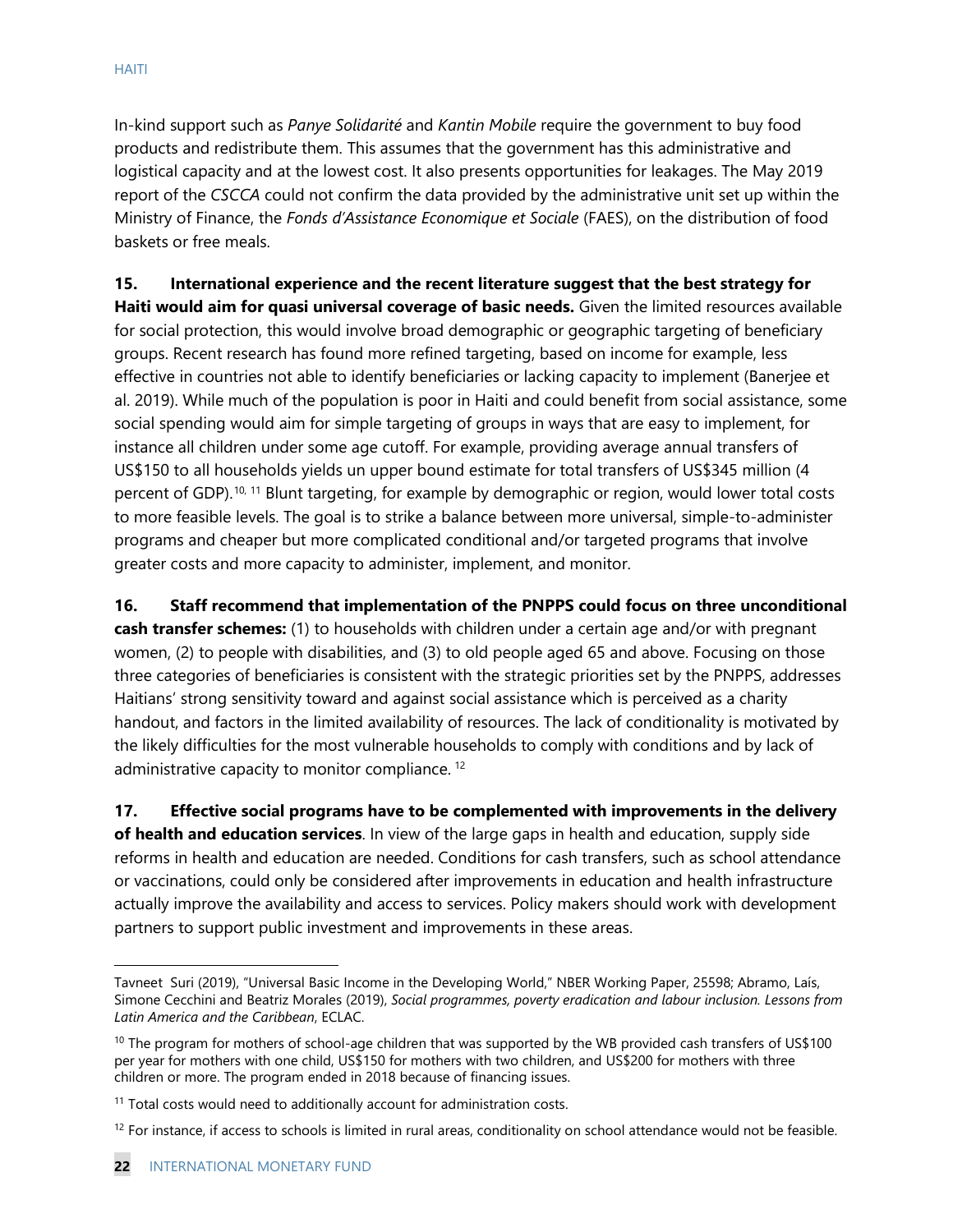**18. Existing social programs need to be rationalized.** Small programs that do not effectively contribute to the objectives defined in the PNPPS should be phased out. Social insurance programs and large or relevant social assistance programs that meet PNPPS objectives would need to be reformed and transitioned to the new simplified and more efficient cash transfer schemes. Rationalizing existing programs should be complemented by an overhaul of current agencies whose credibility has been undermined by allegations of mismanagement and misuse of public and donors' funds.

**19. The PNPPS would need to involve a sustainable financing strategy based on domestic resources.** In the context of declining development partner support and given the questionable impact of foreign-financed programs in terms of fragmentation and on program ownership, an appropriate financing strategy has to rely on domestic resources. To finance social programs, the government should boost customs revenue mobilization and reduce unproductive public spending, particularly on goods, services and energy subsidies. Any reform to the energy sector or subsidies must be preceded by effective mitigating measures addressing the adverse impact of such a reform on key groups affected, particularly the most vulnerable (see SIP on Energy Sector). Short and medium-term budget formulation should include a coherent and comprehensive framework that specifies explicitly the financing sources for social spending at different horizons.

#### **20. Delivering unconditional cash transfers to broad groups requires the proper**

**identification of potential beneficiary groups.**<sup>[13](#page-23-0)</sup> The development of the MAST Information System (SIMAST), a database containing detailed socio-economic information will facilitate such identification.<sup>14</sup> SIMAST is being developed with technical assistance from development partners and currently covers 1.2 million individuals (14 percent of the population). The marginal cost of increasing coverage by one percent is estimated at US\$350,000 implying a total one-off cost of US\$28.4 million (0.4 percent of GDP) to achieve full coverage of the population. Potential shortcomings of SIMAST include that it may not be expanded to cover dangerous urban areas, it will need regular updates, and its financing could end. Over the long term, national coverage based on a modernized national identification system could be envisaged and possibly coordinated down the road with other government functions like taxpayer IDs.

**21. The national policy should designate one sole institution to coordinate and develop a robust and secure system to deliver social assistance benefits.** Building capacity and institutions is as important as the design of social programs. The delivery of social services in Haiti has involved fraud and corruption and a lack of accountability, and the credibility of the agencies involved has been undermined by allegations of mismanagement of public and donors' funds. To avoid the risk of fragmentation and program interruption, the government should give the primary coordination role

<span id="page-23-0"></span> $13$  Individual identification with biometric details could reduce duplication and fraud risks and may strengthen the security of cash payments if the individual ID number is linked to a mobile account. However, India's experience with the "Aadhaar" identification system offers a cautionary tale, especially in regions where internet access is unreliable. Smart cards with a microchip storing information accessible without internet access, may be a better alternative.

<span id="page-23-1"></span><sup>&</sup>lt;sup>14</sup> There is a consensus among technical and financial partners to unify efforts and focus on developing the SIMAST. The SIMAST has been used in projects by USAID, the WFP, CARE, Action Contre la Faim, the EU, the Red Cross, Concern Worldwide and others. SIMAST is made available by MAST employees whose work is funded by the WFP. Updates and extensions of the database have so far been financed under one-off projects by development partners.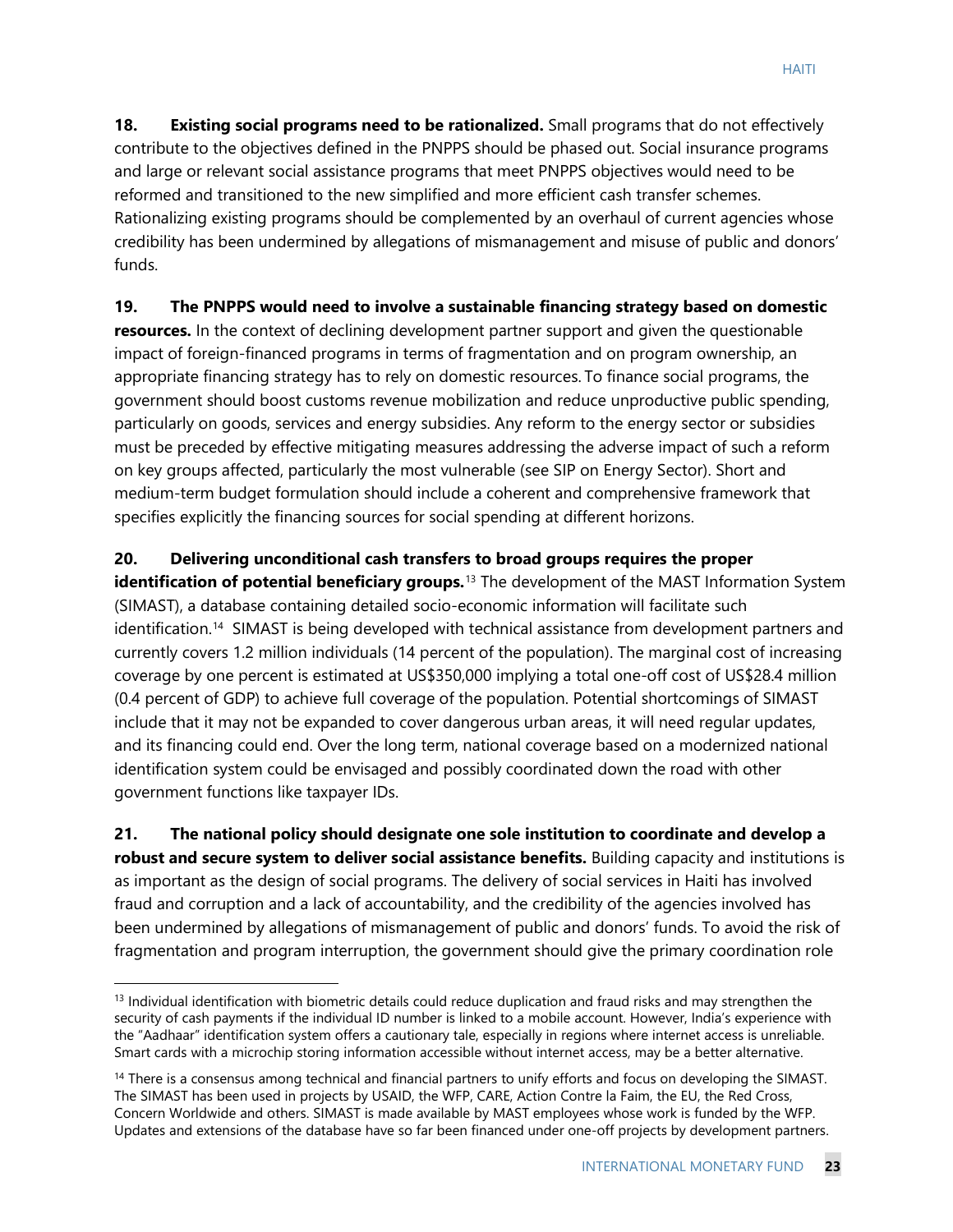to the MAST since its central role in designing and executing social protection is established by the organic law 24/11/1983 and reinforce its capacity.

**22. Developing digital financial services to support financial inclusion would be a critical for implementing large-scale cash-transfer schemes.** The *ex-post* assessment of the response to Hurricane Matthew emphasized the operational challenges related to cash-based initiatives, including cash-transfer delivery through mobile phones: Catholic Relief Services and others "met challenges with beneficiaries not having access to phones, not being comfortable with the system, not having SIM cards that worked with mobile money, not having coverage at disbursement sites, and provider agents not 'seeing' transfer amounts on beneficiary phones...".<sup>[15](#page-24-0)</sup> The 2015 Financial Inclusion Strategy of the *Banque de la République d'Haiti* (BRH) aims to develop new mobile financial services which may provide reliable cash distribution channels.

# **23. All existing and new programs should report systematically and annually on their**

**activities, coverage, resources received and transferred, beneficiaries, and administration costs**. In the medium term, this could be delegated to an independent organization, like the *Observatoire National de la Pauvreté et de l´Exclusion Sociale* (ONPES) mentioned in the last national plan for poverty reduction in 2014. Involving development partners and CSOs in the oversight of the implementation of the PNPPS would be crucial to limit leakages and mismanagement risks.

#### **24. Proactive communications will be essential for the success of the PNPPS.**

Communications should work towards building broad public support for comprehensive reforms, with a focus on social protection. The government should aim to advance understanding of the links between unpopular revenue mobilization reforms and the sustainable development of social protection programs. Close monitoring of benchmarks and targets is needed and should be appropriately communicated to build trust in public institutions.

| <b>Table 2. Haiti: Illustrative Template of Reform Implementation</b> |                                                                                                         |  |  |  |  |  |
|-----------------------------------------------------------------------|---------------------------------------------------------------------------------------------------------|--|--|--|--|--|
| Horizon<br><b>Measures</b>                                            |                                                                                                         |  |  |  |  |  |
|                                                                       | Build a national consensus on the PNPPS<br>$\bullet$                                                    |  |  |  |  |  |
|                                                                       | Define and develop a financing strategy to support the PNPPS<br>٠                                       |  |  |  |  |  |
|                                                                       | Create an independent oversight agency (strengthen ONPES)<br>$\bullet$                                  |  |  |  |  |  |
|                                                                       | Rationalize existing programs<br>۰                                                                      |  |  |  |  |  |
| 1-2 years                                                             | Strengthen oversight, governance and sustainability of the existing programs to be retained<br>٠        |  |  |  |  |  |
|                                                                       | Extend SIMAST coverage<br>٠                                                                             |  |  |  |  |  |
|                                                                       | Develop a mobile cash transfer system (or an efficient alternative system)<br>0                         |  |  |  |  |  |
|                                                                       | Initiate a plan to improve health care and education infrastructures, in particular in rural areas<br>۰ |  |  |  |  |  |
|                                                                       | Implement a pilot project for assistance to households<br>0                                             |  |  |  |  |  |
|                                                                       | Continue to extend SIMAST coverage to close to 100 percent of the population.<br>$\bullet$              |  |  |  |  |  |
| 2-6 years                                                             | Implement and scale-up cash-transfer schemes across the country.<br>0                                   |  |  |  |  |  |
|                                                                       | Assess/audit the schemes annually (coverage, cost, incidence).<br>۰                                     |  |  |  |  |  |

<span id="page-24-0"></span><sup>15</sup> CRS Haiti, *'*The Vendor Effect': Hurricane Matthew Response. A cash transfer programming learning study (2018).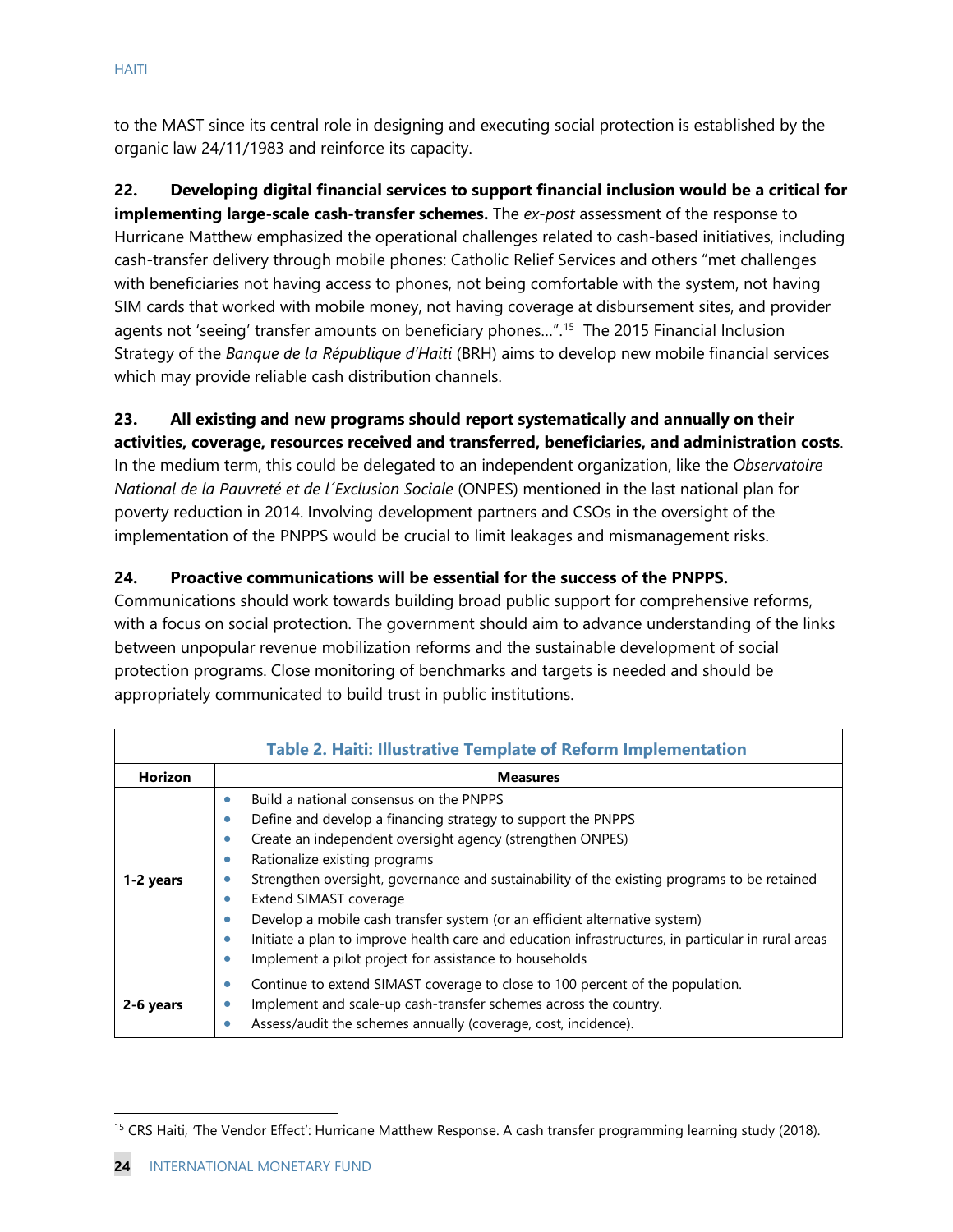- [World Bank. 2016.](http://documents.banquemondiale.org/curated/en/964461467030596497/Better-spending-better-services-a-review-of-public-finances-in-Haiti) *Better Spending, better services - a review of public finances in Haiti (Vol. 2) (English)*[. Public expenditure review \(PER\). Washington, D.C.: World Bank Group](http://documents.banquemondiale.org/curated/en/964461467030596497/Better-spending-better-services-a-review-of-public-finances-in-Haiti) [\(link\)](http://documents.banquemondiale.org/curated/en/964461467030596497/Better-spending-better-services-a-review-of-public-finances-in-Haiti).
- Cour Supérieure des Comptes Et du Contentieux Administratif (CSCCA). 2019. *Rapport Sur La Situation Financière De L'état Et L'efficacité Des Dépenses Publiques Pour L'exercice 2017-18* (RSFEEDP V).
- Ministère des Affaires Sociales et du Travail (MAST). 2018. *Protection et promotion sociales en Haïti. Document-cadre pour une politique nationale*.
- Unité de Lutte Contre la Corruption (ULCC). 2013. *Rapport annuel de l'exercice 2012-13.*
- Lamaute-Brisson, Nathalie. 2015*. Protection et promotion sociales en Haïti La stratégie nationale d´assistance sociale (SNAS/EDE PEP), enjeux stratégiques et institutionnels*. Rapport de la Commission Économique pour l'Amérique Latine et les Caraïbes (CEPALC).
- InterAmerican Development Bank. 2018. *Temporary social safety net and skills for youth*. Washington, D.C.
- Banerjee, Abhijit, Paul Niehaus, and Tavneet Suri. 2019. *Universal basic income in the developing world.* Annual Review of Economics 11.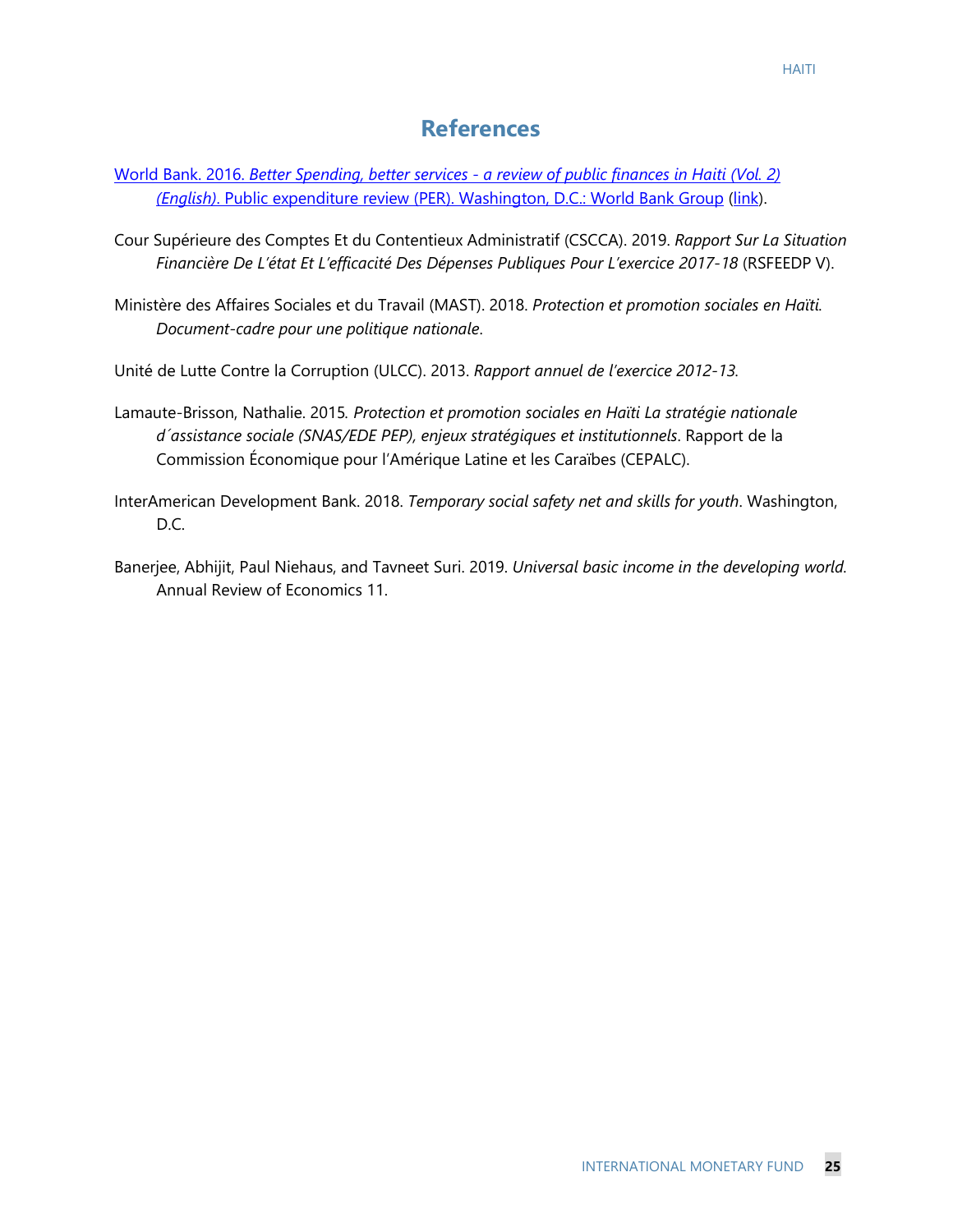# **ENERGY SECTOR REFORM[1](#page-26-0)**

### **A. Executive Summary**

**1. It is well known that the energy sector in Haiti generates large fiscal and economic efficiency losses.** Only one third of the population has access to electricity, and of those with access, many are free riders who are not billed or do not pay. Technical losses, low administered tariffs, high costs, mismanagement and theft have resulted in chronic deficits at the state-owned electricity company, *Electricité d'Haiti* (EDH). Retail fuel prices are also administered since 2011 and have barely increased in local currency (gourde) terms despite large swings in international prices and a fast depreciating exchange rate.

**2. Direct fiscal losses related to the electricity sector and fuel trade were estimated at 4.5 percent of GDP in FY2018, and at 6.5 percent of GDP in FY2019.[2](#page-26-1)** These comprised foregone fiscal revenues, budget transfers to cover losses of EDH and fuel prices fixed below cost, fuel transfers (inputs in kind), and guarantees. These have contributed to large deficits, public debt and arrears build-up. Energy sector-related losses have risen over time. When the fixed retail price of fuel was not sufficient to cover the charges and fees due suppliers, excise taxes and custom duties were waived to cover the shortfall. Eventually by 2018 the retail price fell below world market prices, resulting in a direct budget expense (goods and services) which, in addition to foregone revenues, amounted to about 2.7 percent of GDP. At the same time, the estimated losses from the electricity sector amounted to about 1.8 and 1.9 percent of GDP in FY2018 and FY2019 respectively.

**3. Broader economic and social losses would add up to a much higher bill.** For fuel subsidies alone, losses related to resource misallocation, the opportunity costs of displaced productive spending, and other externalities are estimated by FAD at another 4.7 percent of GDP ("*post* tax")[3](#page-26-2). The latter include estimated costs related to things like pollution and traffic congestion that raise health spending, including from traffic accidents. Energy subsidies and market rigidities distort resource allocation, encourage over-consumption, crowd out more productive government spending, and worsen the external balance, among other things. There are also the social costs of very regressive energy price subsidies as well as dead weight losses related to graft and corruption linked to the structure of the market.

**4. Several key decisions since the mid-2000s put Haiti in its current predicament.** In 2007, Haiti agreed to an arrangement with Venezuela under the *PetroCaribe* Agreement whereby fuel was supplied with concessional financing for a portion of the imports with the aim of financing "development projects" with the proceeds from fuel sales. Second, after the 2010 earthquake, the authorities fixed retail prices for humanitarian reasons, abandoning a 1995 law requiring adjustment

<span id="page-26-0"></span><sup>&</sup>lt;sup>1</sup> Prepared by Matthieu Bellon (FAD) and Rand Ghayad (WHD).

<span id="page-26-1"></span><sup>&</sup>lt;sup>2</sup> Fiscal year ends September 30<sup>th</sup>.

<span id="page-26-2"></span> $3$  The recent IMF paper on energy subsidy reform (2018) used the national VAT rate to compute the benchmark fuel taxation level and added a corrective (Pigouvian) tax to charge for related externalities: CO<sub>2</sub> emissions, local pollution, congestion, public health costs, etc..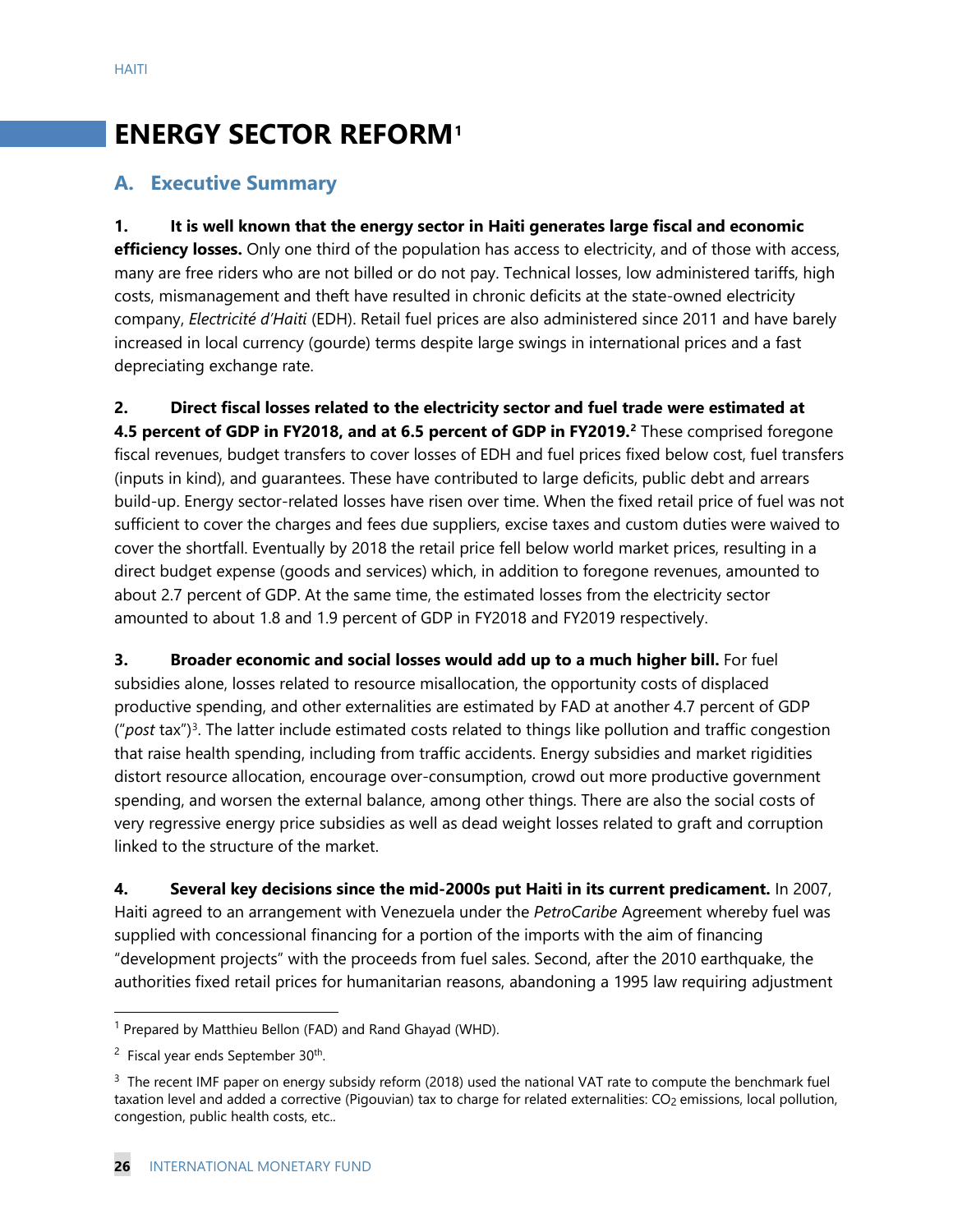in fuel prices to match supply cost variations. This resulted in lower tax revenues as excise taxes and customs duties on fuel products were compressed to compensate for import price increases and exchange rate depreciation. After committing in 2018 to gradually reducing fuel subsidies under a Fund Staff Monitored Program (SMP), the government decided to implement a one-time increase in prices of about 50 percent in July 2018. This sparked massive social protests and led to an immediate reversal in the hikes. Since then, intermittent social unrest and a protracted political crisis have led to fuel market disruptions and mounting fiscal losses, including build-up of arrears.

**5. Ensuring fiscal sustainability and higher rates of growth in Haiti will not be possible without fundamental reform of the energy sector.** This should be well prepared after broad consultation with stakeholders, well communicated, and implemented only after introducing mitigating measures for the most vulnerable groups in society. The eventual adoption of automatic fuel price mechanisms would be an important element of a sustainable solution, as would new regulation of the fuel import/ trade sector and the electricity sector, including with empowerment of an independent regulator. It would likely need new management at EDH, an overhaul of the utility's administration, and an investment program to render it financially viable. Addressing these issues will require strengthening the grid system, reforming the tariff structure, improving metering, and implementing systems and controls to limit theft, among other things.

# **B. The Energy Sector in Haiti**

#### **Market Structure of the Petroleum Sector**

**6. There is no fuel production or refining in Haiti.** The following petroleum products are imported: Gasoline 91, Gasoline 95, Gasoil (Diesel), Kerosene, a smaller quantity of JET–A1 for the air transportation industry, and crude oil for electricity production. Gasoil accounted for more than 50 percent of total imports over the last three years. The consumption of Kerosene, which is mainly used for lighting and cooking, is relatively low compared to total imports.

**7. Until April 2018, the government controlled the import of petroleum products.** The Autonomous Office of Monetization of Development Assistance Programs (BMPAD) under the MEF was responsible for implementing the *Petrocaribe* agreement from 2007–2018, playing an

intermediary role between importers and suppliers. Under *Petrocaribe*, fuel products were imported from Venezuela and resold to private oil companies (Figure 1). The government paid only a portion of the imports in cash and the remainder was financed by a loan under concessional terms. Imports outside of *Petrocaribe* were also controlled by BMPAD through an opaque tendering process. After April 2018, Venezuela stopped delivery of oil under *Petrocaribe,* forcing Haiti to buy petroleum products on the Caribbean and U.S. spot markets. BMPAD managed the process from April 2018–March 2019 by issuing requests for bids.

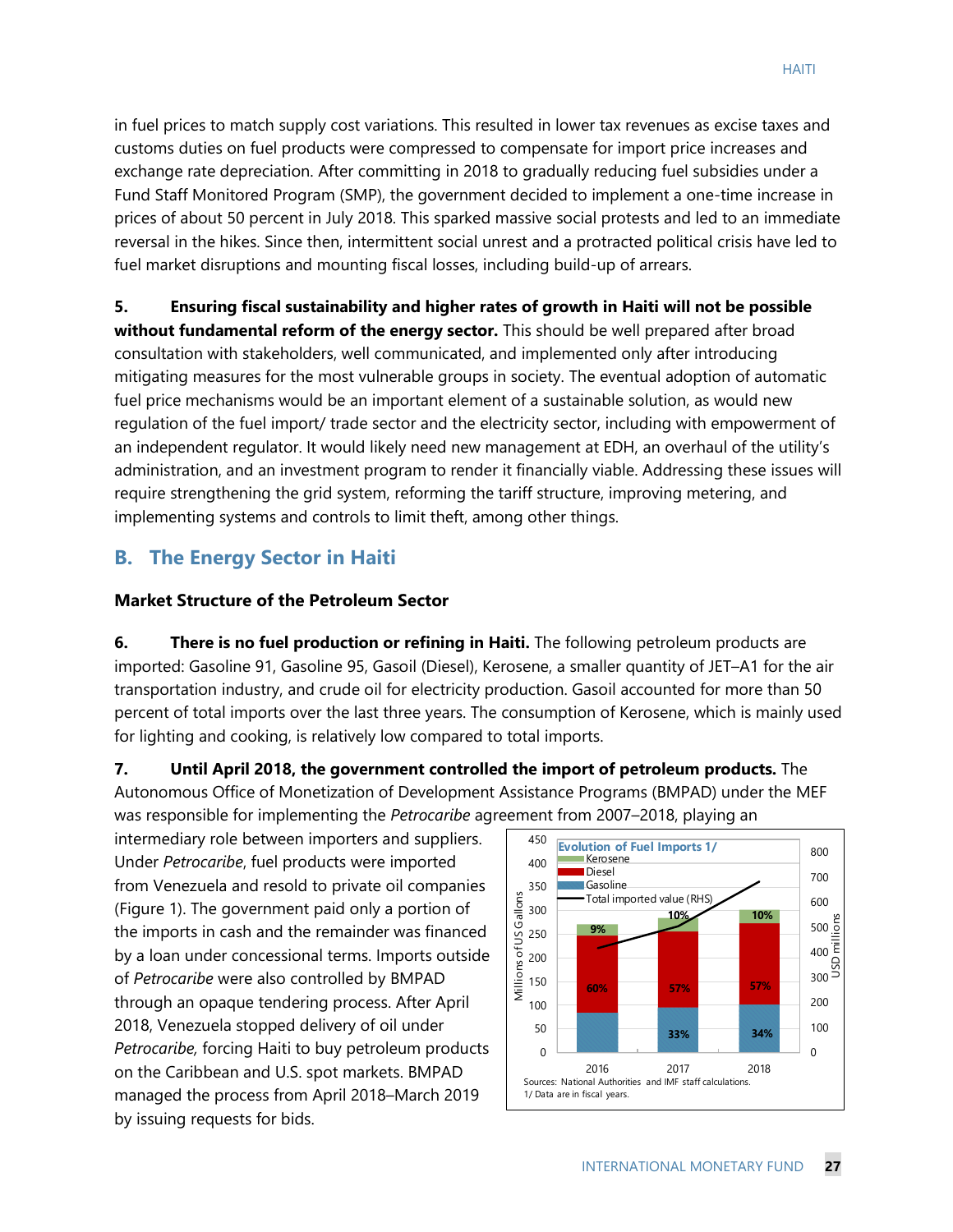**8. The end of BMPAD's intermediary role in March 2019 coincided with a political crisis and policy vacuum.** With the end of *Petrocaribe* in 2018, BMPAD had become an unnecessary intermediary between foreign suppliers and local distributors. With the liberalization of imports in March 2019, independent power producers (IPPs) began to purchase directly from importers who then supplied petroleum products at CIF prices directly to private distributors and non-distributors. This also meant that distributors could no longer recoup losses related to price by underpaying BMPAD for fuel purchases.<sup>[4](#page-28-0)</sup> Consequently, the government started accumulating arrears to distributers. Arrears were reported at 4.8 billion gourdes in September 2019. Since FY2018, the government has made direct transfers to distributors to cover the margins specified in the price structure and fuel import costs. With BMPAD's finances deteriorating rapidly and payment delays to foreign suppliers, fuel shortages emerged in August 2019.

#### **9. The fuel importing and distribution process in Haiti is illustrated in Figure 1:**

- Fuel purchasers import about 300 million U.S. gallons per year. Under *Petrocaribe*, Haiti received roughly 14,000 barrels of oil per day (bpd). Haiti paid the market price, in cash, for a portion varying between 40 and 75 percent and the remainder was financed by Venezuela over 25 years at 1.0 percent interest.<sup>[5](#page-28-1)</sup> The proceeds from domestic sales combined with deferred import payments were to be used by the government for economic development.
- Proceeds from the purchase of fuel were deposited in BMPAD accounts at the state-owned commercial bank (BNC) and the BRH.
- Fuel was sold to distributors (235 million U.S. gallons in total) who in turn sold it to gas stations at the administered pump price. The rest was sold to IPPs and EDH for electricity production and distribution. Fuel distributors were compensated by the state about 27 U.S. cents, on average, for every gallon of gasoline sold to customers.
- Due to its inability to meet electricity demand, EDH subcontracted some electricity generation to IPPs. The three IPPs, Haytrac, E-Power, and Sogener, generate about 11 percent of total electricity production in Haiti.
- Subsidized fuel, including in-kind shipments, is also delivered to EDH and the IPPs Sogener and PBM (Petion-Bolivar-Mart). PBM, a Haiti-Venezuelan-Cuban joint state enterprise, generates about 6 percent of Haiti's on-grid electricity.
- The private sector also relies on self-generation. More than 70 percent of all electricity consumed in Haiti is produced by small scale diesel-powered generators owned by households and businesses.

<span id="page-28-0"></span><sup>&</sup>lt;sup>4</sup> Oil companies used to recoup losses by importing fuel at a market price lower than the Caribbean price specified in the administered price structure, thereby increasing margins. They also deferred payments, or accumulated arrears, towards BMPAD. When BMPAD folded, the option to defer payments ended but administrated prices are still based on the Caribbean posted price and thus still providing a source of additional margin.

<span id="page-28-1"></span> $<sup>5</sup>$  The portion paid in cash represented a suppliers' credit to be settled within 90 days. Shipping charges were prepaid</sup> and the cash and loan portions were determined based on FOB prices on a shipment-by-shipment basis.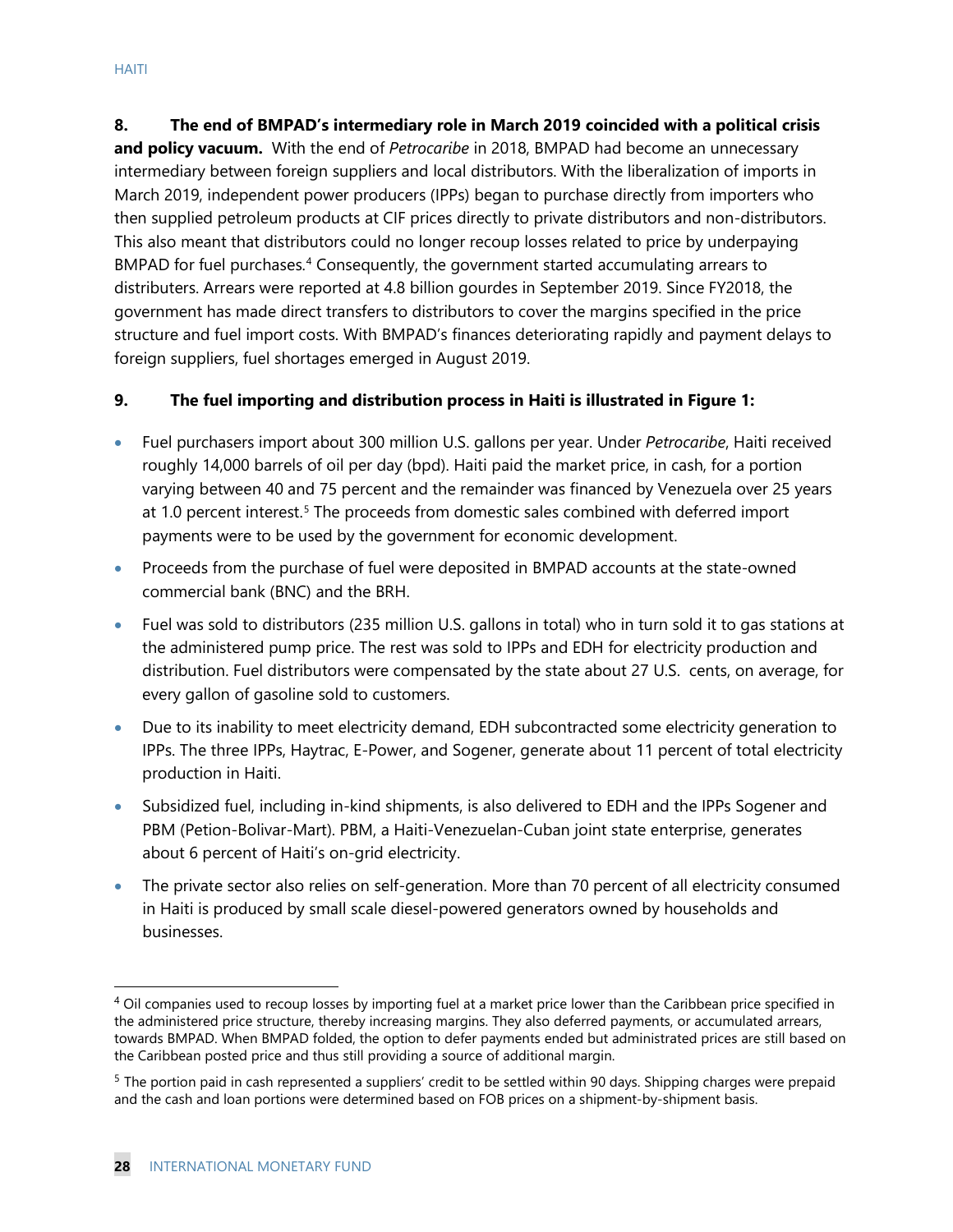

**10. Retail fuel prices at the pump are fixed by the government.** With the humanitarian situation following the 2010 earthquake, the Government of Haiti (GoH) halted the automatic price adjustment mechanism for fuel products in place since 1995. Gasoline, diesel and kerosene prices were frozen in nominal local currency terms. Under the earlier mechanism, any change in international prices greater or equal to 5 percent triggered a price change at the pump.

**11. Shortfalls in price below cost have been covered by the government.** There are two different price structures, one for distributors and another for non-distributors: non-distributors do not pay the margins of distribution but are required to return 60 percent of this margin to the state (Figure 2). As a result, non-distributors pay more taxes but their price is lower than that paid by consumers. When the difference between the fixed pump price and the import price was not sufficient to cover charges and fees, excise taxes and custom duties were adjusted/waived to compensate distributors. As the difference widened further in recent years, the government started to provide direct budget transfers to distributors in addition to forgoing taxes and duties (Figures 2, 6).

**12. As a consequence, administered fuel prices in Haiti are much lower compared to the region.** With the exception of two *ad-hoc* price increases in March 2011 (30 percent) and 2017 (20 percent) and a temporary increase from July 2014 to February 2015, the price freeze means that all international price volatility has been absorbed by the government. Retail fuel prices in Haiti are now among the lowest in the Caribbean—about 50 percent lower than in neighboring Dominican Republic (Figure 2). The large difference in oil prices/subsidies between Haiti and the Dominican Republic (DR) had created a strong incentive to smuggle petroleum products to the higher-priced destination, increasing the budgetary burden for Haiti (see SIP on cross border trade with the DR).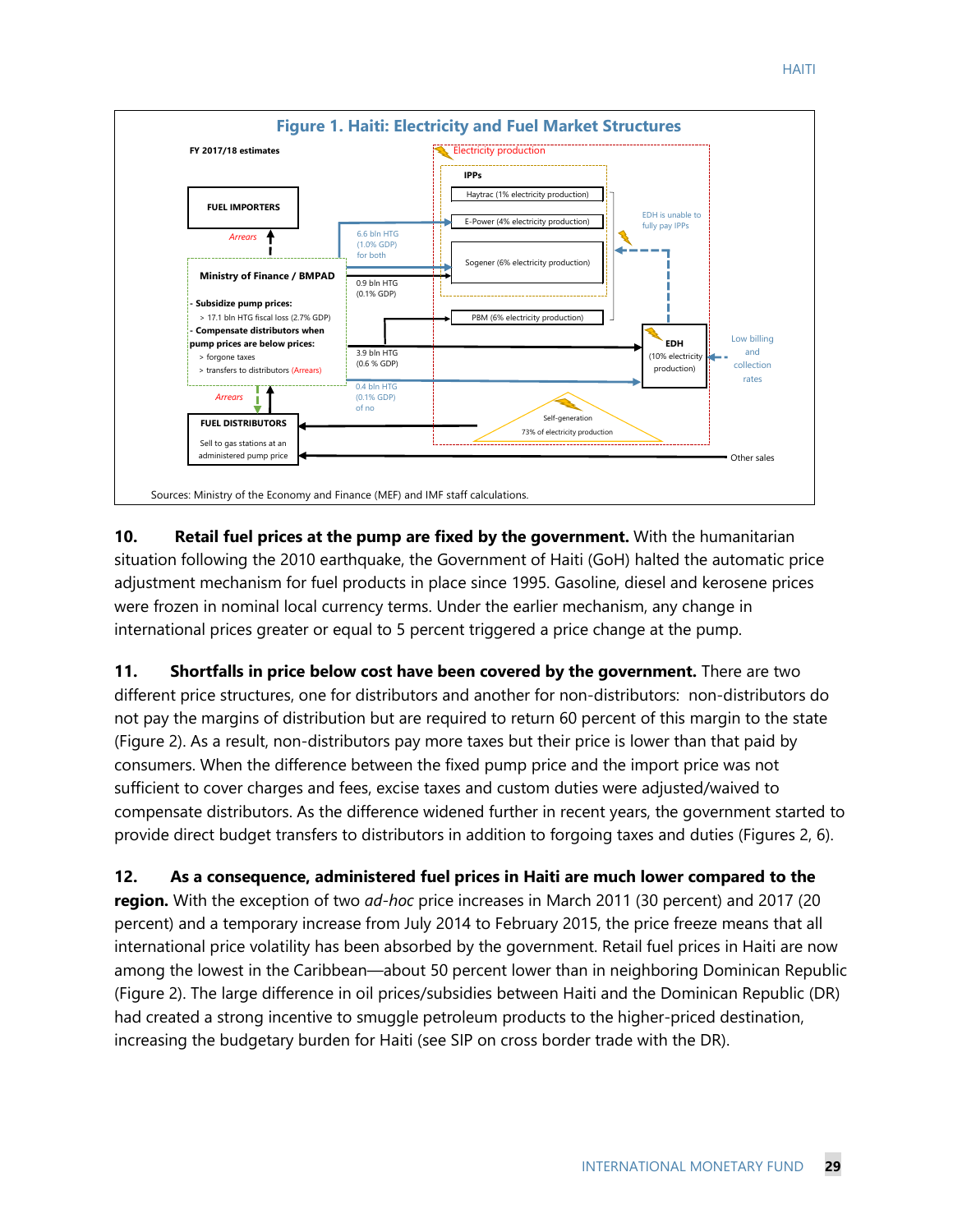

|                                                                                                 |                              | Diesel <sup>1/</sup>             |                              | Kerosene <sup>2/</sup>           |                              | Gasoline <sup>3/</sup>           |  |
|-------------------------------------------------------------------------------------------------|------------------------------|----------------------------------|------------------------------|----------------------------------|------------------------------|----------------------------------|--|
|                                                                                                 | <b>Distributors</b><br>(HTG) | <b>Non-Distributors</b><br>(HTG) | <b>Distributors</b><br>(HTG) | <b>Non-Distributors</b><br>(HTG) | <b>Distributors</b><br>(HTG) | <b>Non-Distributors</b><br>(HTG) |  |
| <b>CIF Price</b>                                                                                | 157.06                       | 157.06                           | 175.17                       | 175.17                           | 152.63                       | 152.63                           |  |
| <b>Financial Fees</b>                                                                           | 7.07                         | 7.07                             | 7.88                         | 7.88                             | 6.87                         | 6.87                             |  |
| <b>Total Customs Value</b>                                                                      | 164.13                       | 164.13                           | 183.06                       | 183.06                           | 159.5                        | 159.5                            |  |
| <b>Verification Fees</b>                                                                        | 9.85                         | 9.85                             | 10.98                        | 10.98                            | 9.57                         | 9.57                             |  |
| <b>Customs Duties</b>                                                                           | 24.62                        | 24.62                            | 18.31                        | 18.31                            | 63.8                         | 63.8                             |  |
| Port Fees                                                                                       | 0.69                         | 0.69                             | 0.69                         | 0.69                             | 0.64                         | 0.64                             |  |
| <b>Excise Duties</b>                                                                            | 25.05                        | 25.05                            | 23.05                        | 23.05                            | 3.31                         | 3.31                             |  |
| <b>Ex-Customs Price</b>                                                                         | 224.33                       | 224.33                           | 236.08                       | 236.08                           | 236.82                       | 236.82                           |  |
| Fuel Tax                                                                                        | 1                            | -1                               |                              |                                  | $\mathbf{1}$                 | 1                                |  |
| Companies' Margin                                                                               | 13.75                        | 13.75                            | 11.89                        | 11.89                            | 16.88                        | 16.88                            |  |
| <b>Transport Province</b>                                                                       | 1.56                         | 1.56                             | 1.56                         | 1.56                             | 1.56                         | 1.56                             |  |
| Distributors' Margin                                                                            | 19.89                        | $\Omega$                         | 16.72                        | $\Omega$                         | 21.4                         | $\Omega$                         |  |
| Subtotal                                                                                        | 260.53                       | 240.64                           | 266.25                       | 249.53                           | 277.66                       | 256.26                           |  |
| Excise Variable                                                                                 | 4                            | 4                                | 0.44                         | 0.44                             | 6.8                          | 6.8                              |  |
| <b>Stabilization Margin</b>                                                                     | $-85.53$                     | $-85.53$                         | $-93.69$                     | $-93.69$                         | $-60.46$                     | $-60.46$                         |  |
| <b>Recovered Excise</b>                                                                         |                              | 11.94                            |                              | 10.03                            |                              | 12.84                            |  |
| Price                                                                                           | At the Pump: 179             | Non-Dist Price:<br>171.04        | At the Pump: 173             | Non-Dist Price:<br>166.31        | At the Pump: 224             | Non-Dist Price:<br>215.44        |  |
| Source: Ministry of the Economy and Finance (MEF).<br>1/ In July 4, 2018<br>2/ In July 14, 2018 |                              |                                  |                              |                                  |                              |                                  |  |

#### **Market Structure of the Electricity Sector**

#### **13. Per capita energy consumption in Haiti is the lowest in the Caribbean at less than 100**

**kWh annually.** Most (75 percent) of total energy consumed in the country comes from wood burning and charcoal. Petroleum products provide about 20 percent of total consumption and electricity accounts for the remaining 5 percent. About 65 percent of the energy produced in Haiti is consumed by residences, 19 percent by industry, 12 percent in transportation, and 4 percent by services. Less than 35 percent of households are connected to the national electricity grid, of which only 12.5 are connected legally.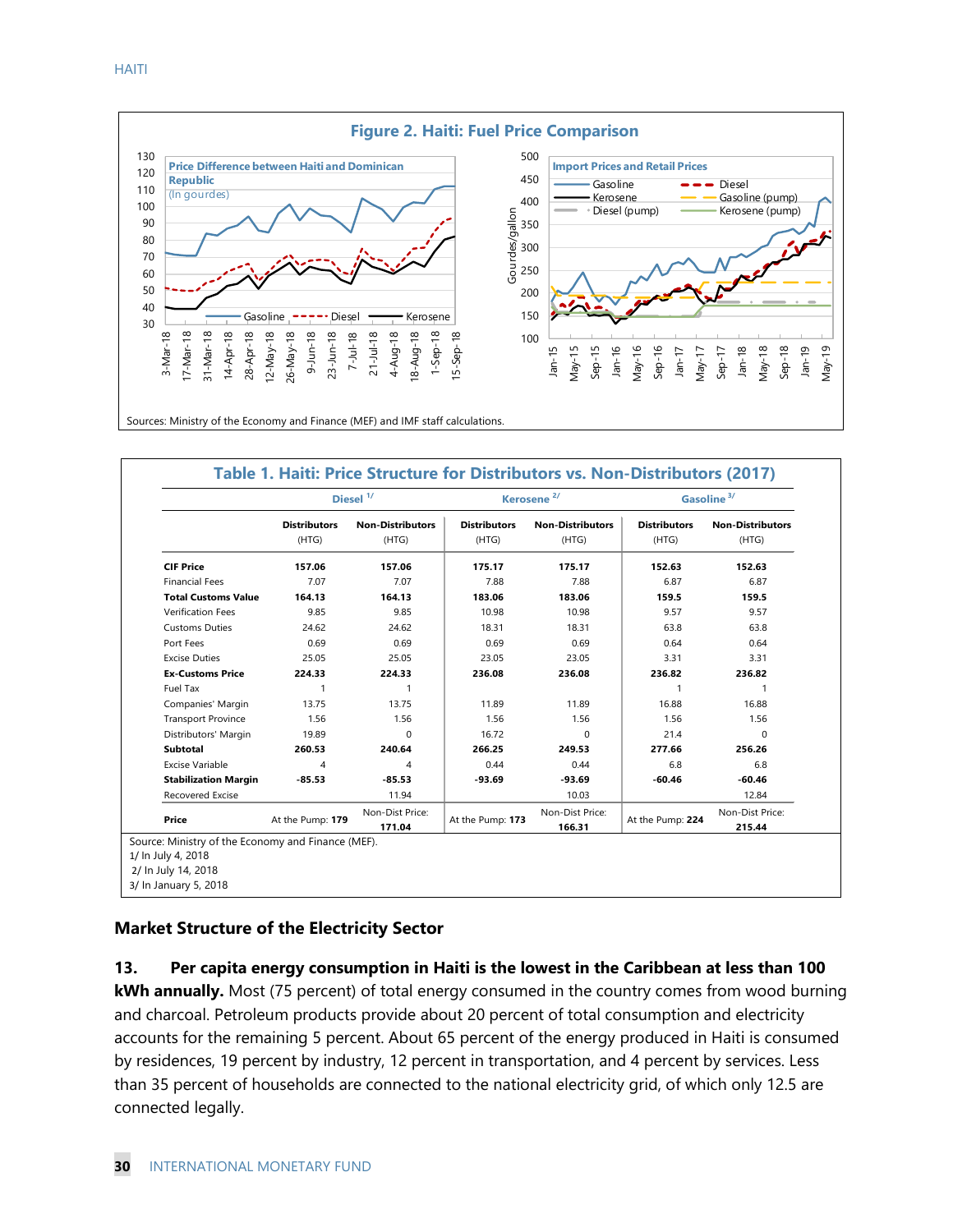#### **14. EDH is in charge of transmission, distribution, and some generation of electricity in**

**Haiti.** EDH runs ten separate unconnected distribution grids that are characterized by large average technical, commercial and collection losses (ATC&C). Daily blackouts have forced most businesses and many households to install private generators. While EDH provides most of the power in Haiti, most of that electricity is produced by IPPs that have signed power purchase agreements (PPAs) via indirect negotiations rather than through competitive bidding procedures. Three IPPs (Sogener, E-Power, and Haytrac) and a tri-national enterprise (PBM, Petion-Marti-Bolivar) produce most of the IPP power (Figure 3).

#### **15. EDH generates around 10 percent of the country's energy, with the rest coming from**

**IPPs and PBM.** About 90–95 percent of Haiti's on-grid electricity production comes from thermal sources—evenly split between diesel and more efficient heavy fuel oil. The remainder is produced by EDH's hydropower plants. The 2018 renovation of the large Péligre dam is expected to provide cheaper electricity and increase the share of hydropower in the energy mix, although volatile rainfall in 2019 prevented it from running at full capacity. By provider, EDH produced just 10 percent of Haiti's electricity in 2017 (Figure 3). PBM produced 6 percent of Haiti's on-grid electricity and IPPs produced the rest, led by Sogener, a Haitian private enterprise that is the base load power source for Port-au-Prince (meaning it satisfies minimum demand). E-power, the second most important IPP, is financed by the IFC and is active in both Port au Prince and the rest of the country.

**16. To attenuate supply constraints and unreliable service, the private sector has resorted** 

**to self-generation.** In the absence of a reliable on-grid supply, more costly self-generation via small generators has expanded significantly and now collectively produces more electricity than the official grid, both at the household and commercial level. Even so, only about one quarter of households have access to electricity, with charcoal providing the main energy source for the majority. While some businesses use self-generation as a hedge against blackouts, many have disconnected totally from the grid. This raises the country's oil import bill, particularly since self-generation is relatively expensive and inefficient, has caused deforestation and environmental degradation, hurts competitiveness and aggravates the financial situation of EDH since it loses viable, paying clients.

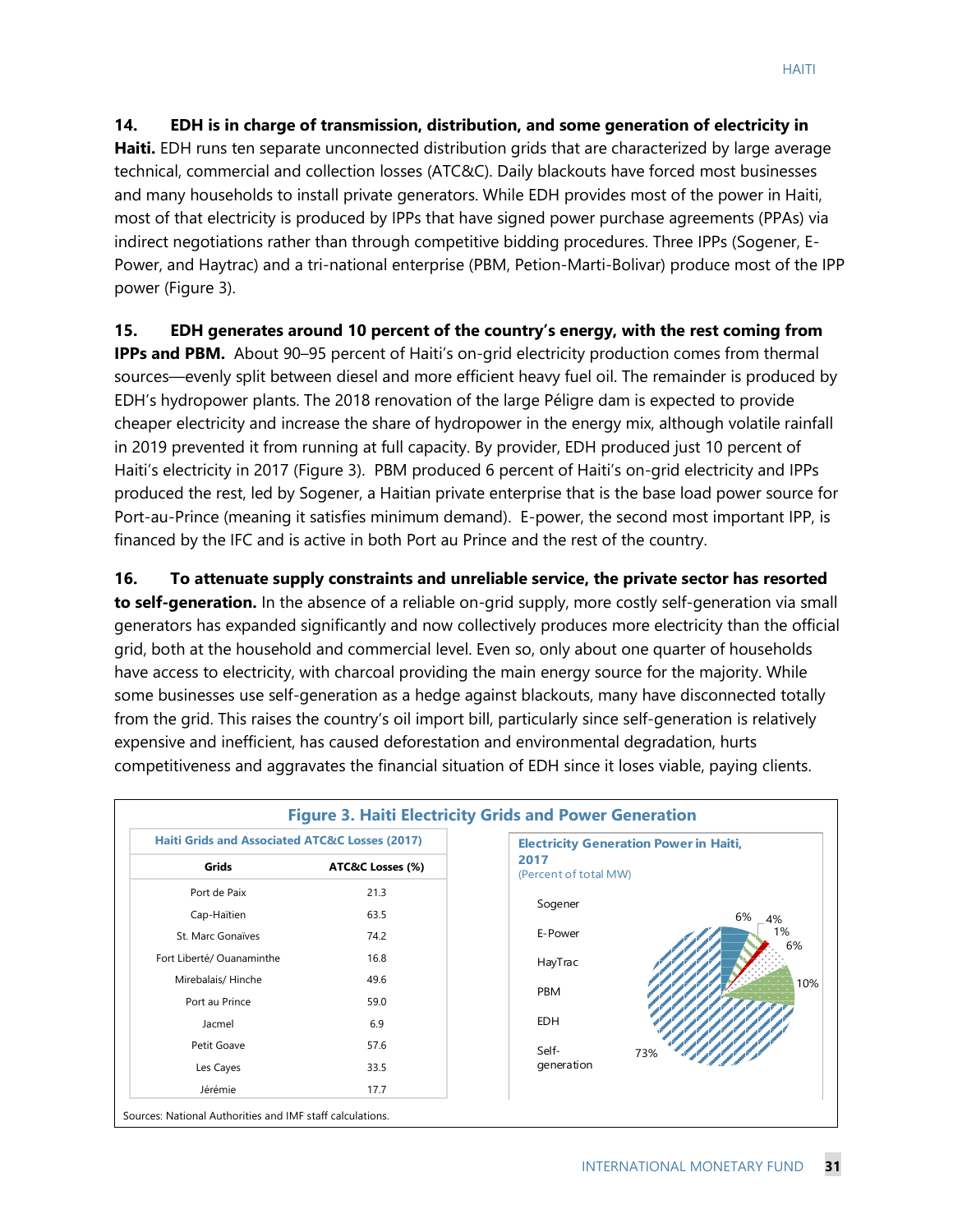

**17.** Billing and collection performance at EDH is woeful. Less than half of the electricity supplied to the grid was billed in FY2017 and FY2018, and of the accounts billed, only about 82 percent of the total sold were collected in FY 2018. A combination of weak governance at EDH and flawed systems and controls have led to large losses, including from theft and secondary market middlemen who intervene in the provision of electricity. Not all consumers on the grid have a meter, including many that are illegally connected, making it impossible to measure consumption or collect payment. Where meters have been installed, EDH often lacks the capacity to read or send bills. There is also theft or skimming at collection points, non-payment by government entities, particularly municipalities with very limited revenue sources, or connections to the grid operated by middlemen and organized gangs, among other things. Fighting electricity theft is very challenging given high levels of insecurity and corruption.

**18. Haiti has one of the lowest electricity consumption rates in the world.** Haiti is the 88<sup>th</sup> most populous country in the world but ranks  $184<sup>th</sup>$  in total electricity consumption (Figure 4). Per capita electricity consumption was 39 kWh in 2014, eighty times lower than the regional average according to Worldwatch Institute (2014) and the World Bank. As the majority of the grids are old and unreliable and its reach is limited, technical and non-technical electricity losses are very high. EDH estimates that 20 percent of households near the capital are paying customers, but the figure is under 10 percent everywhere else, including just 3 percent of households in the north-west.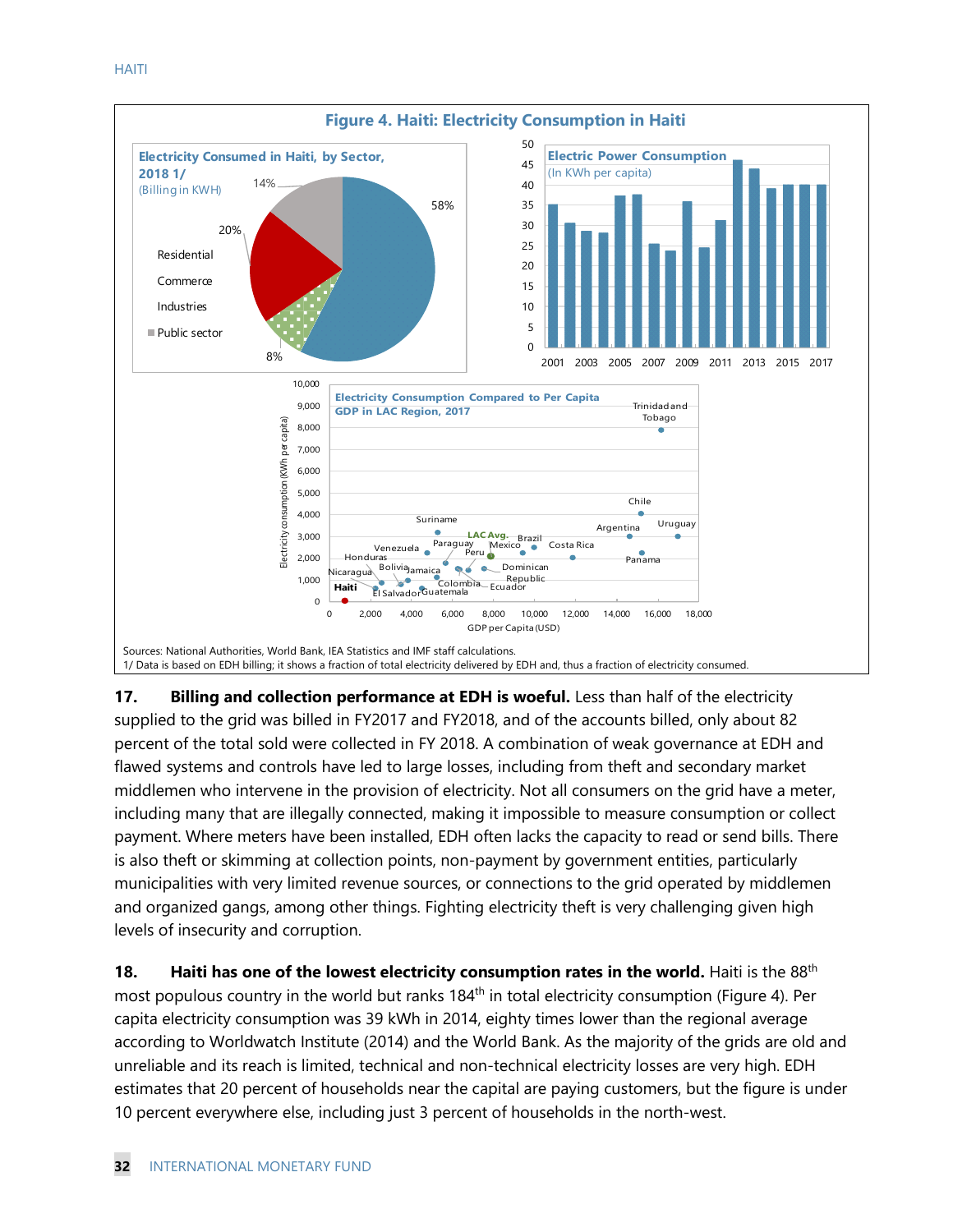# **C. Estimating Energy Sector-Related Losses**

#### **Fuel Subsidies**

**19. Retail fuel prices have been below the cost of supply since mid-2018** (Figure 6). The price should cover the import cost (CIF) plus charges for transport and distribution, and taxes. However, with prices rigidly administered since 2010, the gap between administered and cost recovery prices has been covered by foregone tax revenues or direct budget transfers. The newly-elected Moïse government implemented fuel price increases in 2017 following an agreement with transport unions: the gasoline price was increased by 19 percent (HTG35 per gallon), diesel by 20 percent (HTG30 per gallon), and kerosene by 17 percent (HTG25 per gallon). Although full pass-through parity was not achieved, the agreement provided for future adjustments to reach full parity in the medium term.

**20. This contributed to a vicious circle of monetized fiscal losses and depreciation, now compounded by supply disruptions.** Monetized fiscal shortfalls have contributed to exchange rate depreciation which has fueled further subsidy-related losses. With fuel prices fixed in local currency, these costs surged in 2018–2019. The gap between cost-recovery and administered prices increased from 55 percent (105 HTG per gallon) in September 2018 to 84 percent (160 HTG per gallon) in June 2019, mostly caused by gourde depreciation (33 percent)—equivalent to monthly subsidies of 0.3 percent of GDP. About 60 percent of this was forgone revenues and the remainder took the form of direct budget expenses financed in part—since the end of BMPAD—by arrears accumulation to distributors (Figure 5).



**21. In theory, 'efficient' prices should cover supply costs, relevant taxes, and additional amounts reflecting negative externalities** (IMF 2015). Information on the gap between the existing and 'efficient' levels of fossil fuel prices is a helpful benchmark for analyzing and reviewing policy trade-offs related to fuel price reform, including the welfare impacts of moving to efficient prices, the socio-political challenges, and differences across countries (Box 1). Options and alternative policies can then be evaluated to help policymakers assess tradeoffs, prioritize reforms, and communicate the case for reform.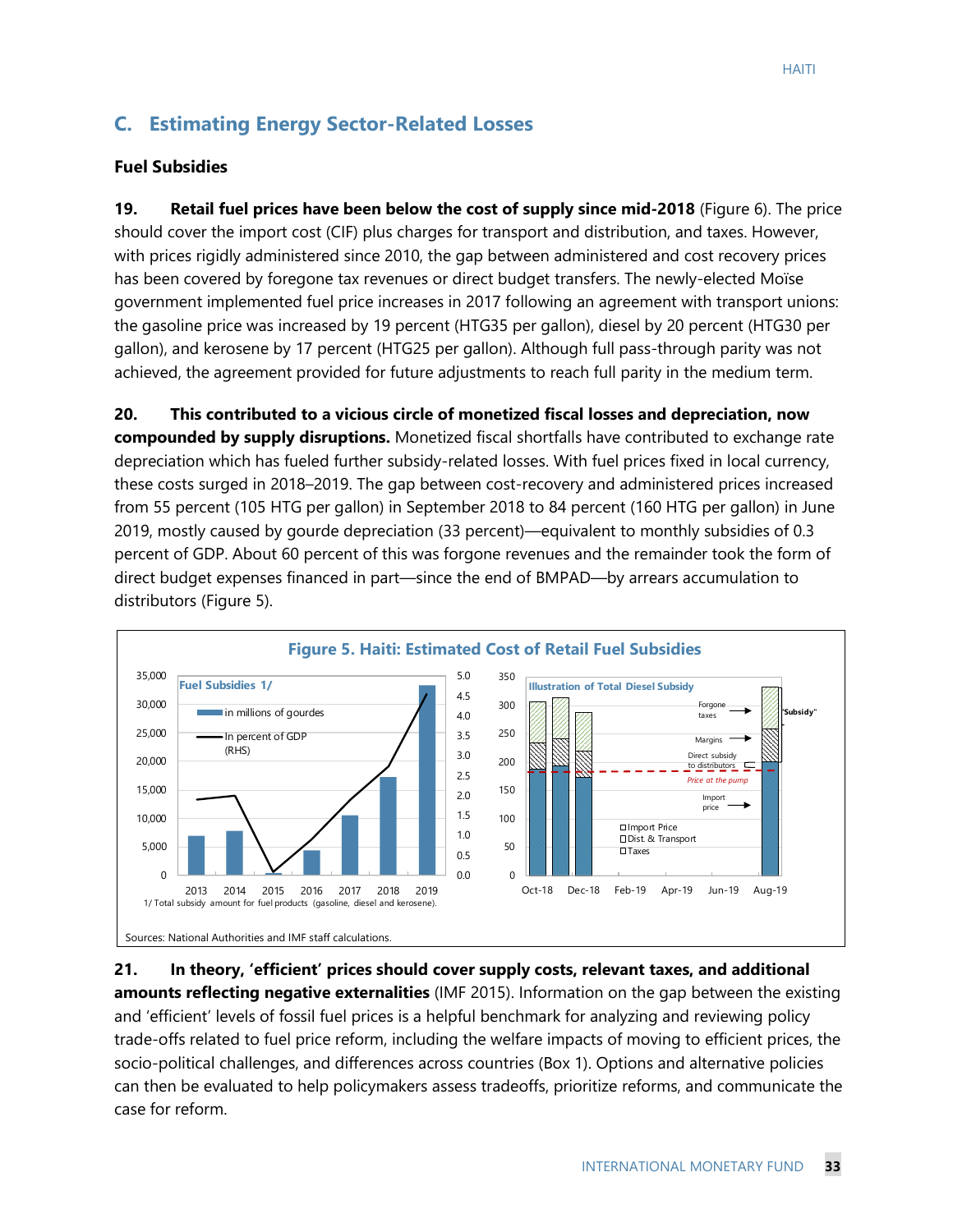#### **Electricity Sector Losses**

**22. Chronic losses by EDH are covered by the budget.** The state subsidizes the electricity sector in four different ways (Table 2, Panel C): (i) tax revenues collected by EDH but never transferred; (ii) the provision of free fuel to PBM and EDH thermal plants; (iii) payment guarantees in the form of electricity purchases from IPPs on behalf of EDH; and (iv) through the payment of fuel purchased by Sogener, supposedly in exchange for incomplete payments by EDH for electricity supplied. EDH routinely pays late charges on its billings from IPPs, continues to maintain unpaid debts to them, and in the past has borrowed from the state bank BNC to fund operations. The financing of EDH through transfers, arrears, and loans is neither clear nor transparent.

**23. Electricity tariffs have been administered in nominal terms and rarely adjusted since** 

**2009.** The average price charged by IPPs to EDH in 2017/18 was in the range of 14 Gourde cents/KwH while the price charged by EDH was 11 cents (Table 2, Panel A). This means that EDH incurred a loss on every residential consumer, even before losses from failure to bill or collect. Commercial and industrial users paid about 20 cent per KwH more (plus fixed charges), but over time have opted for self-generation powered by diesel fuel since that produces electricity at comparable rates on a more reliable basis. EDH provides electricity for only about 14 hours per day.

**24. Very low revenue collection, high generation costs and low rigid prices add up to chronic deficits at EDH.** The cost to the nonfinancial public sector (NFPS) deficit of electricity-related losses has hovered around HTG 10 billion over the last 5 years, reaching HTG billion (1.9 percent of GDP) in FY2019 (Figure 7). EDH reports do not include information about financing. Fiscal data suggest that the EDH deficit is financed indirectly by government transfers, as detailed above.

**25. The revenue collection and financial performance of EDH will be a critical issue to address in any reform.** In 2018, only about 45 percent of the electricity generated was invoiced. The cash recovery index (CRI) increased to over 55 percent during the first half of FY2019 following reforms initiated under the SMP (Figure 7).<sup>[6](#page-34-0)</sup> Aside from collection, invoicing and overall revenues are constrained by management problems, serious governance issues, and excessive expenditures related to expensive and inefficient oil-based power generation, onerous IPP contracts, and a large wage bill, which has increased during the past few years.

**26. Some collection gains were achieved through a combination of governance reform and suspension of electricity to nonpayers**. Governance reforms included the installation of meters and the implementation of a phased action plan when bills were not paid. A simple counterfactual exercise assuming a CRI of 90 percent instead of 38 percent in FY2018 would translate into collection gains equivalent to 1.0 percent of GDP (Table 2, Panel B). Notwithstanding these gains, EDH would still fail to cover its costs and incur a deficit of 0.5 percent of GDP.

<span id="page-34-0"></span> $6$  The CRI measures the percentage of power purchases paid for by consumers. The CRI is equal to: [(Energy billed by EDHs) x (Consumer bills paid to EDHs)] / [(Energy purchased by EDHs) x (Total billing of consumers by the EDHs)].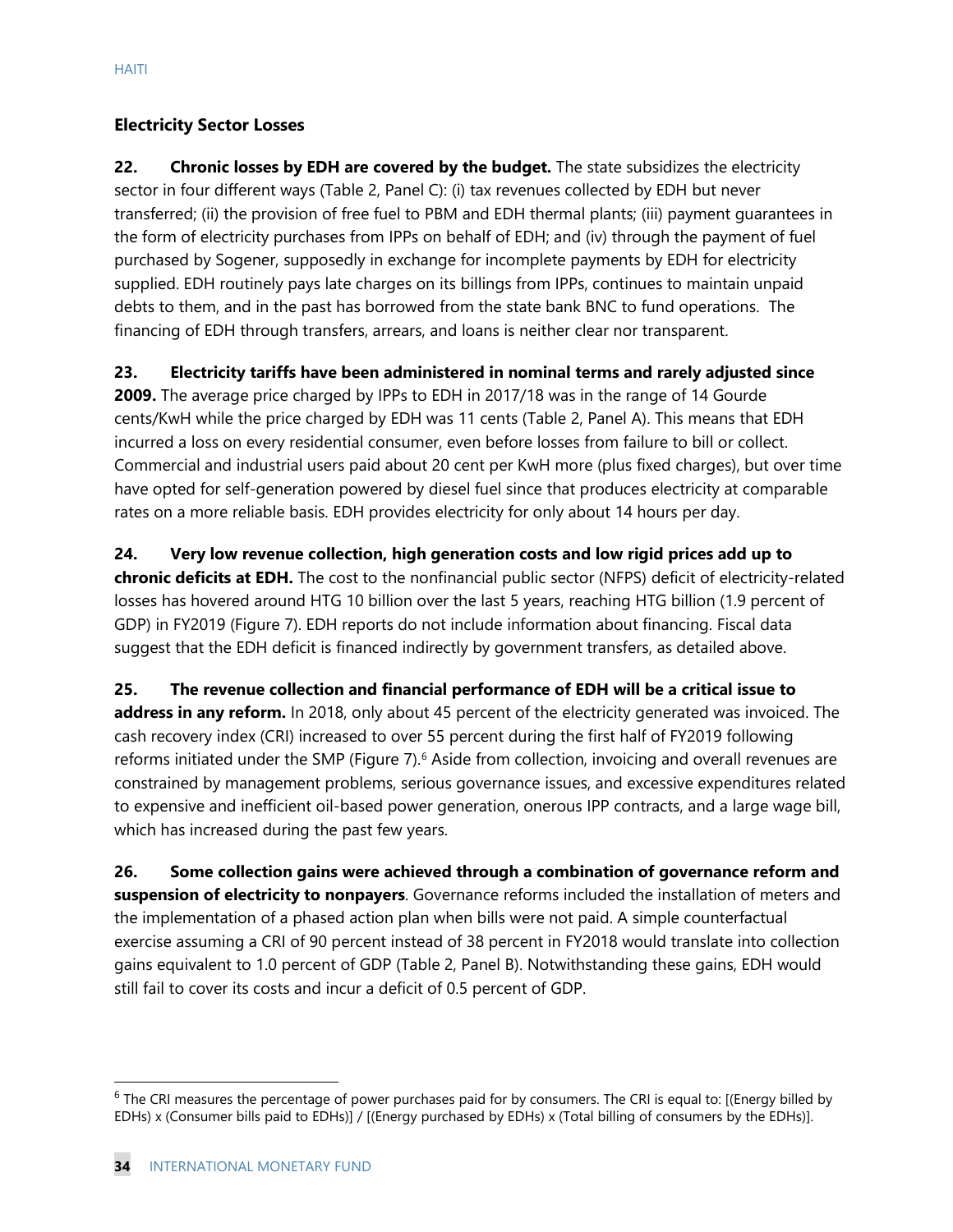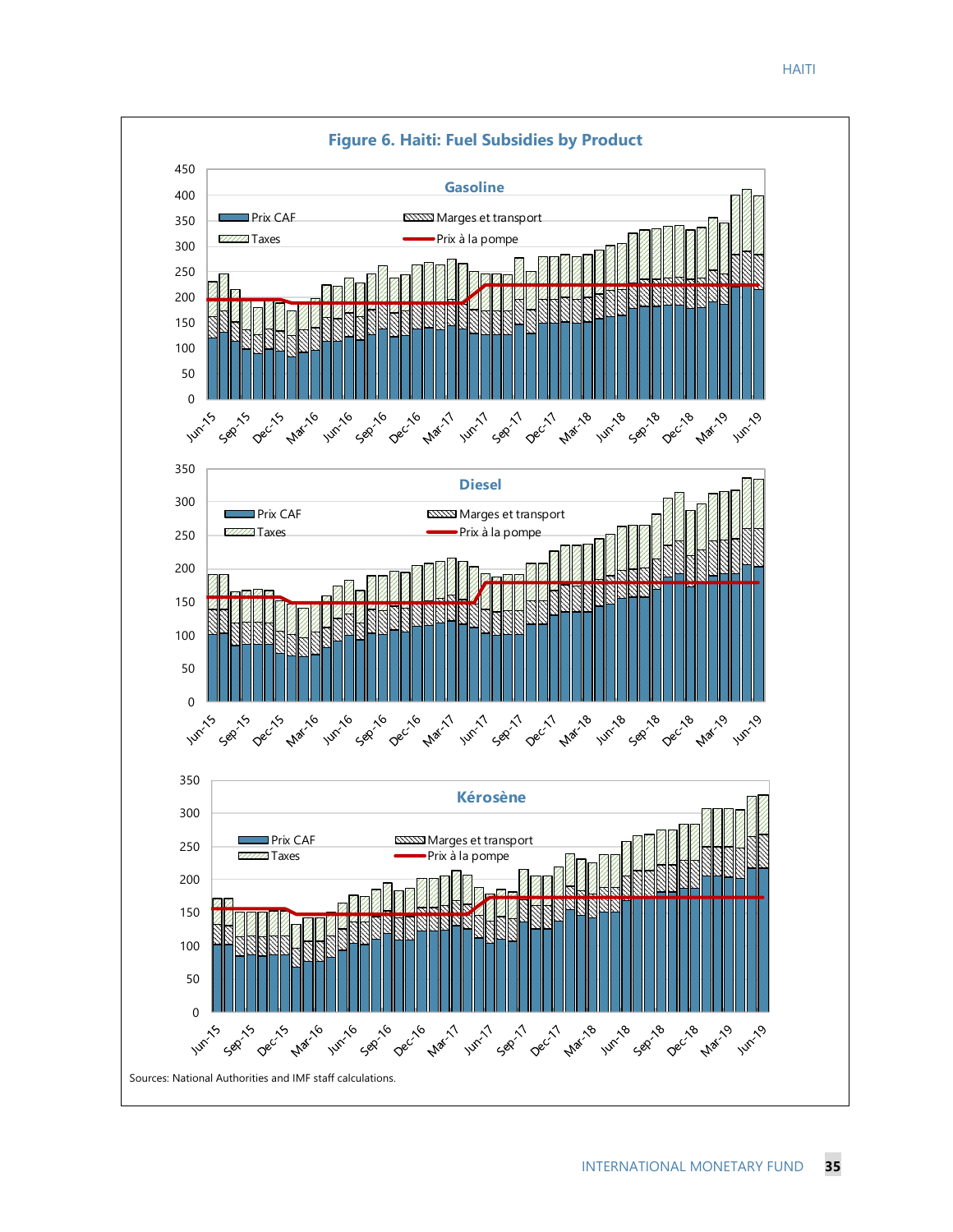#### **Box 1. Estimating the Cost of Fuel Subsidies**

#### **Economically 'efficient' fossil fuel prices have three basic components (IMF, 2018):**

- **The economic cost.** For traded products, such as gasoline and diesel, this can be measured by the international reference price as reflected in the cost faced by importers or the revenue foregone by domestically consuming rather than exporting the product. For non-traded energy, such as electricity, the supply cost is the domestic production cost or 'cost-recovery' price, with fuel inputs evaluated at international reference prices.
- **Environmental costs.** For fossil fuel use, this includes the impact on global warming, local air pollution, and other costs associated with the impact of road vehicles like accidents.
- **Revenue-raising considerations.** IMF guidelines apply consumption taxes to fuels similar to other goods, i.e., the VAT rate on final fuel consumption—based on prices reflecting supply and additional margins reflecting the public costs of related externalities (b. above)—but not on intermediate purchases.
- **Retail (pump) prices in Haiti are well below the efficient price and the gap is increasing.**  Drawing on the commonly accepted estimates of fossil fuel subsidy costs, the average cost of all post-tax externalities was estimated by the Fiscal Affairs Department at around HTG65 per gallon, about 40 percent of the supply cost.<sup>1</sup>



Post-tax subsidies are the sum of pre-tax and tax subsidies, where tax-subsidies arise if energy taxes are too low. Energy should be taxed in the same way as any other consumer product plus an adjustment for negative externalities such as the effect of energy consumption on congestion, climate change, etc.

# **D. Socio-Economic Implications**

#### **Economic and Environmental Aspects[7](#page-36-0)**

**27. Energy subsidies, if large and persistent, can have serious costs.** The literature is unequivocal on the perverse fiscal, economic and social consequences of energy subsidies, including higher deficits and public debt and crowding out of public spending on health, education, infrastructure, and social programs. Subsidies distort market signals, are regressive, and aggravate climate change and local pollution, congestion, and public health costs.

<span id="page-36-0"></span><sup>7</sup> All data discussed in this section, unless noted otherwise, is from the 2012 *"Enquête sur les Conditions de Vie des Ménages après le Seisme" (ECVMAS 2012*). (Survey of Household Living Conditions after the Earthquake).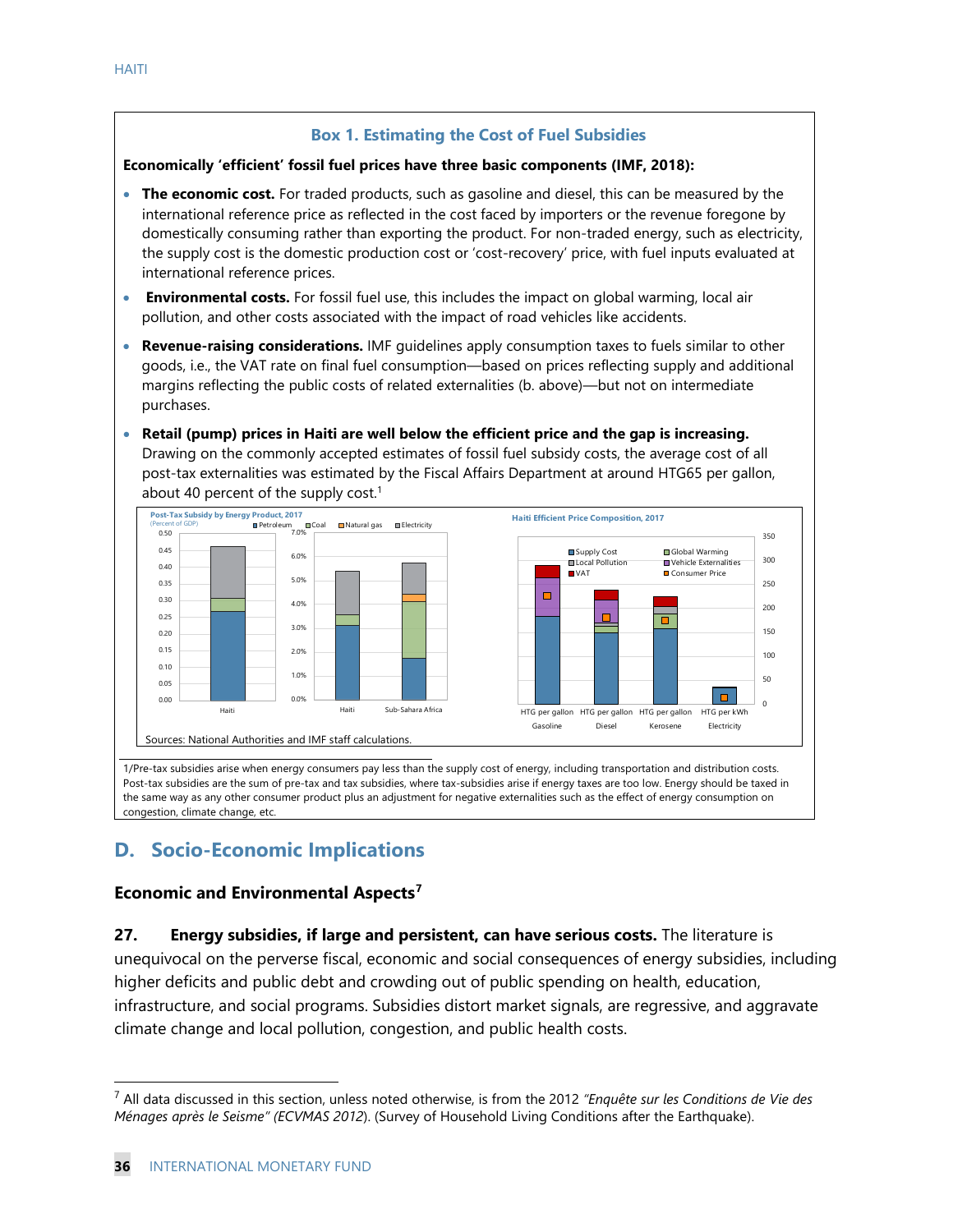



**28. Losses of the state energy company together with energy subsides have compromised fiscal and external sustainability in Haiti.** Since 2012, subsidies alone have raised public debt by 18 percent of GDP (including arrears). Energy subsidies also complicate budget management due to price volatility. In recent years, subsidies have become a drag on Haiti's long-term growth and competitiveness by diverting resources away from other spending priorities, discouraging efficiencyenhancing investment in the energy sector and alternative energy, and diverting resources into nonviable or capital-intensive activities. A recent study (IMF, 2014) suggests that pricing of fuel products is below efficient levels in most LAC countries, including Haiti.

#### **Box 2. International Household Energy Expenditures**

Internationally, maximum average expenditure on urban transport is estimated at about 25 percent of monthly household income. Monthly averages in Haiti are high when compared to other cities in Latin America and in Africa.

| <b>City and country</b> | Percentage of household income<br>spent on transport | Year | Source                |  |
|-------------------------|------------------------------------------------------|------|-----------------------|--|
| Port-au-Prince, Haiti   | 17,3%                                                | 2014 | World Bank, 2014      |  |
| Lagos, Nigeria          | 13,8%                                                | 2007 | Kumar & Barrett, 2008 |  |
| Lima, Peru              | 12,2%                                                | 2009 | CAF, 2010             |  |
| Dar es Salaam           | 11,6%                                                | 2007 | Kumar & Barrett, 2008 |  |
| Caracas, Venezuela      | 11,1%                                                | 2009 | CAF, 2010             |  |
| Abidjan, Cote d'Ivoire  | 10,1%                                                | 2007 | Kumar & Barrett, 2008 |  |
| Nairobi, Kenya          | 10.1%                                                | 2007 | Kumar & Barrett, 2008 |  |
| Santiago, Chile         | 10.0%                                                | 2009 | CAF, 2010             |  |
| Bogota, Colombia        | 9.8%                                                 | 2009 | CAF, 2010             |  |
| Buenos Aires, Argentina | 9,5%                                                 | 2009 | CAF, 2010             |  |
| Montevideo, Uruguay     | 8,1%                                                 | 2009 | CAF, 2010             |  |

Note: Households in Haiti spend on average US\$30 /month on electricity and electricity substitutes (such as lighting, batteries). However, rural/urban<br>and departmental averages vary greatly, and the poorest half of the pop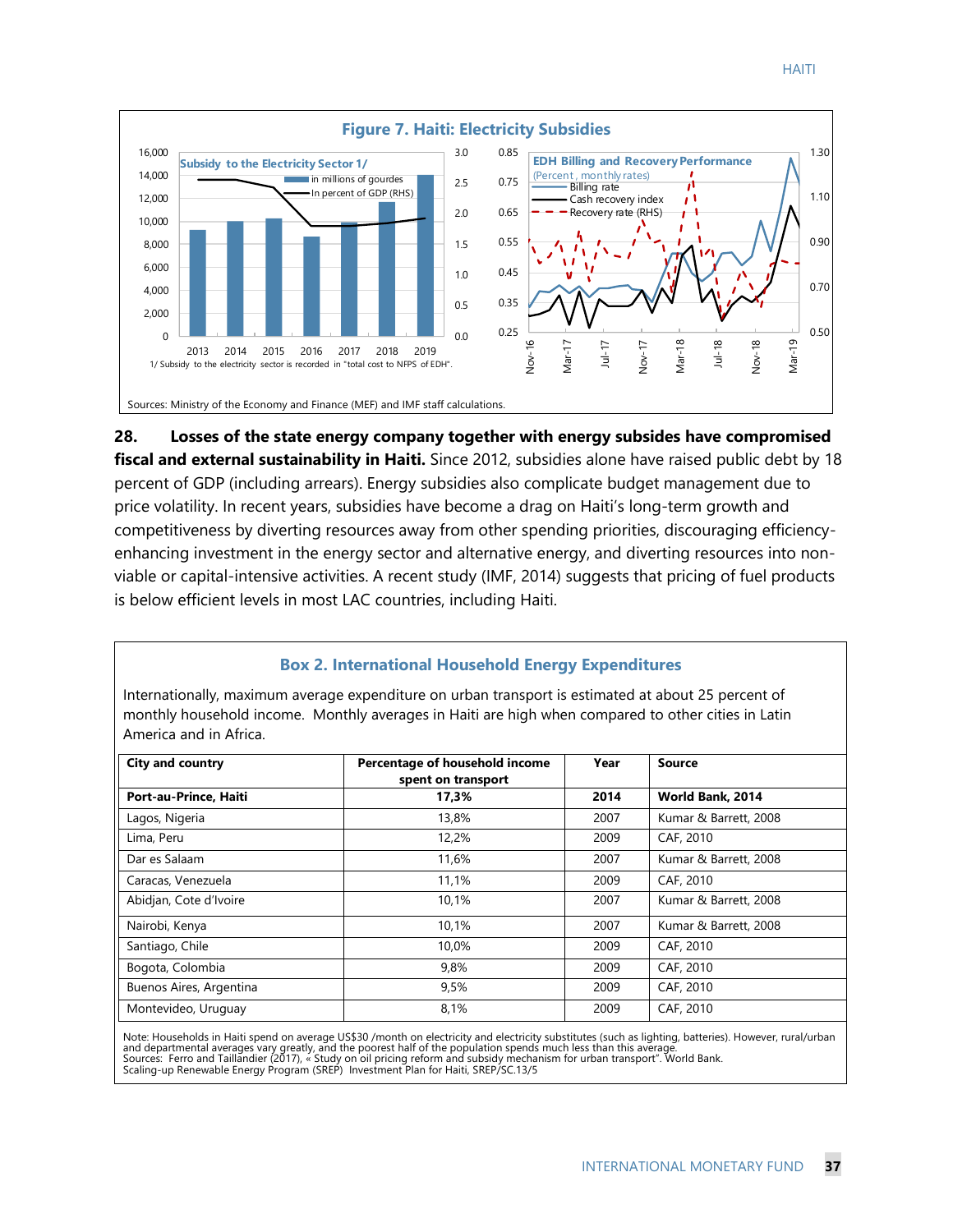#### **Equity and Social Implications**

**29. Subsidized fuels are mainly consumed by the wealthiest households in Haiti**. Poor households consume very little fuel, both in absolute terms and as a share of total consumption, consistent with the literature on the incidence of fuel subsidies (Arze del Granado, Coady, and Gillingham; Coady, Flamini, and Sears). On average, poor households spend only 112 Gourdes per year on fuels, or 0.1 percent of their annual budget. In comparison, average annual expenditure on petroleum products in the richest decile is 18,900 Gourdes, or 5.7 percent of total consumption (Figure 8). As a result, the poor receive only 1.6 percent of total subsidies accruing directly to households.

**30. An increase in fuel prices affects mostly the richest group of the population.** Since fuels (gasoline and diesel) are a very small part of poor households' consumption basket, the direct effect of a price increase is negligible (Figure 8). Considering a reduction in subsidies leading to a 30 percent rise in fuel prices, the price increase would reduce the real consumption of the average poor household by less than 0.05 percent, whereas households in the richest decile would experience a 1.65 percent decline in consumption. However, there would indirect, second-round effects on the price of food and transportation. Overall losses are estimated at 1.7 percent for the bottom quintile of the income distribution and above 2.8 percent for the top quintile. A World Bank (2016) report also estimated that 80 percent of rural households—among the poorest in Haiti—use kerosene as the main source of fuel and would be disproportionately affected by an increase in its price.

## **E. Evidence from International Experience**

# **31. International experience with energy sector reform points to a number of challenges**. Political constraints have often prevented or derailed reform, so understanding the political economy is critical for maximizing the probability of a successful reform strategy. Challenges arise from many aspects, including: (a) lack of information or understanding by the authorities and the public regarding the magnitude and shortcomings of subsidies (Ghana, Mexico, Nigeria, the Philippines,

Uganda, and Yemen); (b) lack of government credibility and administrative capacity (Indonesia in 2003 and Nigeria in 2011); (c) concerns regarding the adverse impact on the poor (Iran and Nigeria); and (d) concerns regarding the adverse impact on inflation, international competitiveness, and volatility of domestic energy prices.

#### **32. While the strategy has to be case-by-case, recent experience suggests the following ingredients can help to overcome barriers and increase the likelihood of implementation**:

- Develop a comprehensive and appropriately sequenced reform plan.
- Develop a far-reaching communication strategy.
- Include subsidy reform as part of broader reform of the energy sector, including regulation, governance, and transparency.
- Implement mitigating measures in advance and to coincide with reforms.
- Implement compensating social assistance before and during energy subsidy reform.
- Move to an automatic pricing mechanism that is removed from the political process.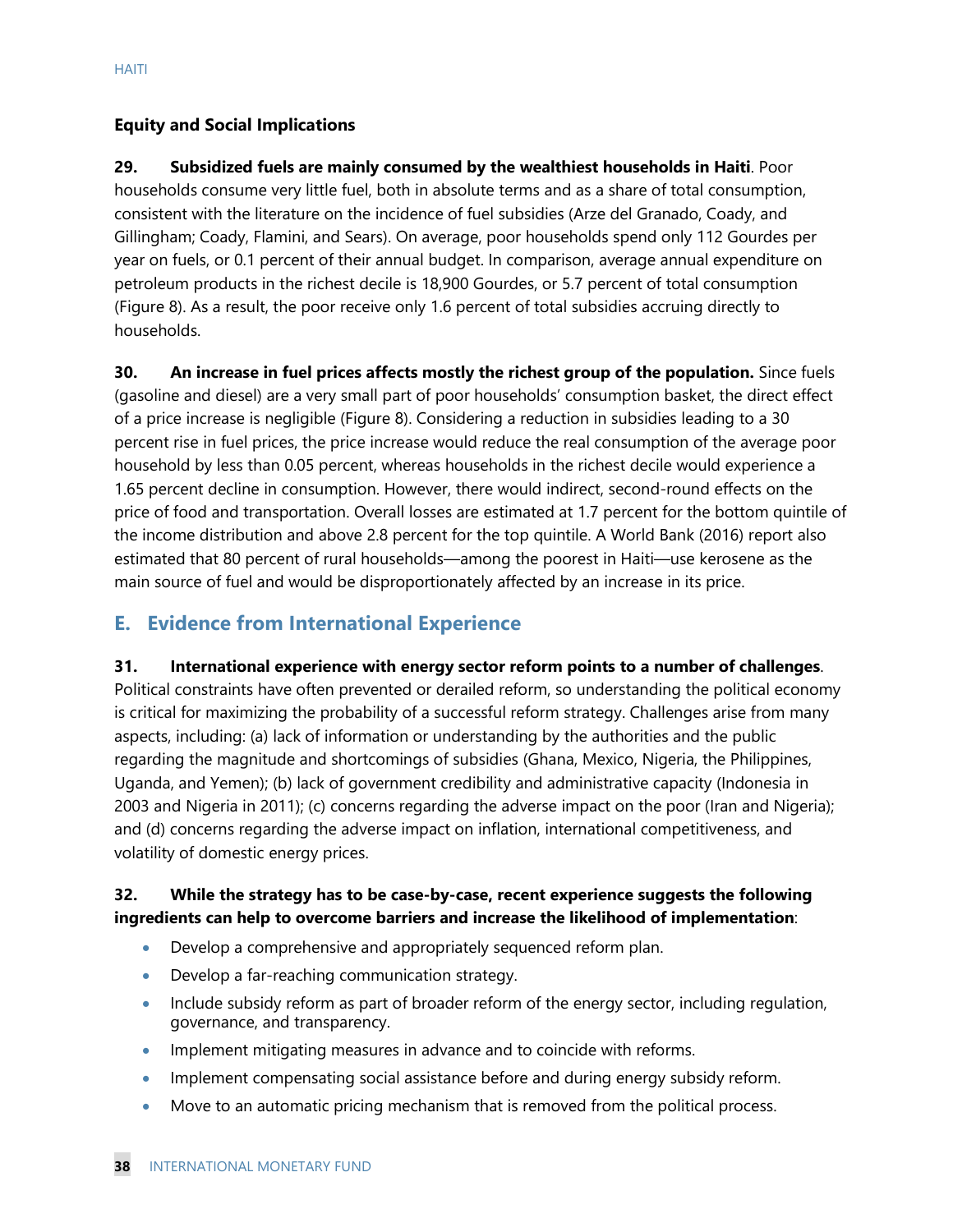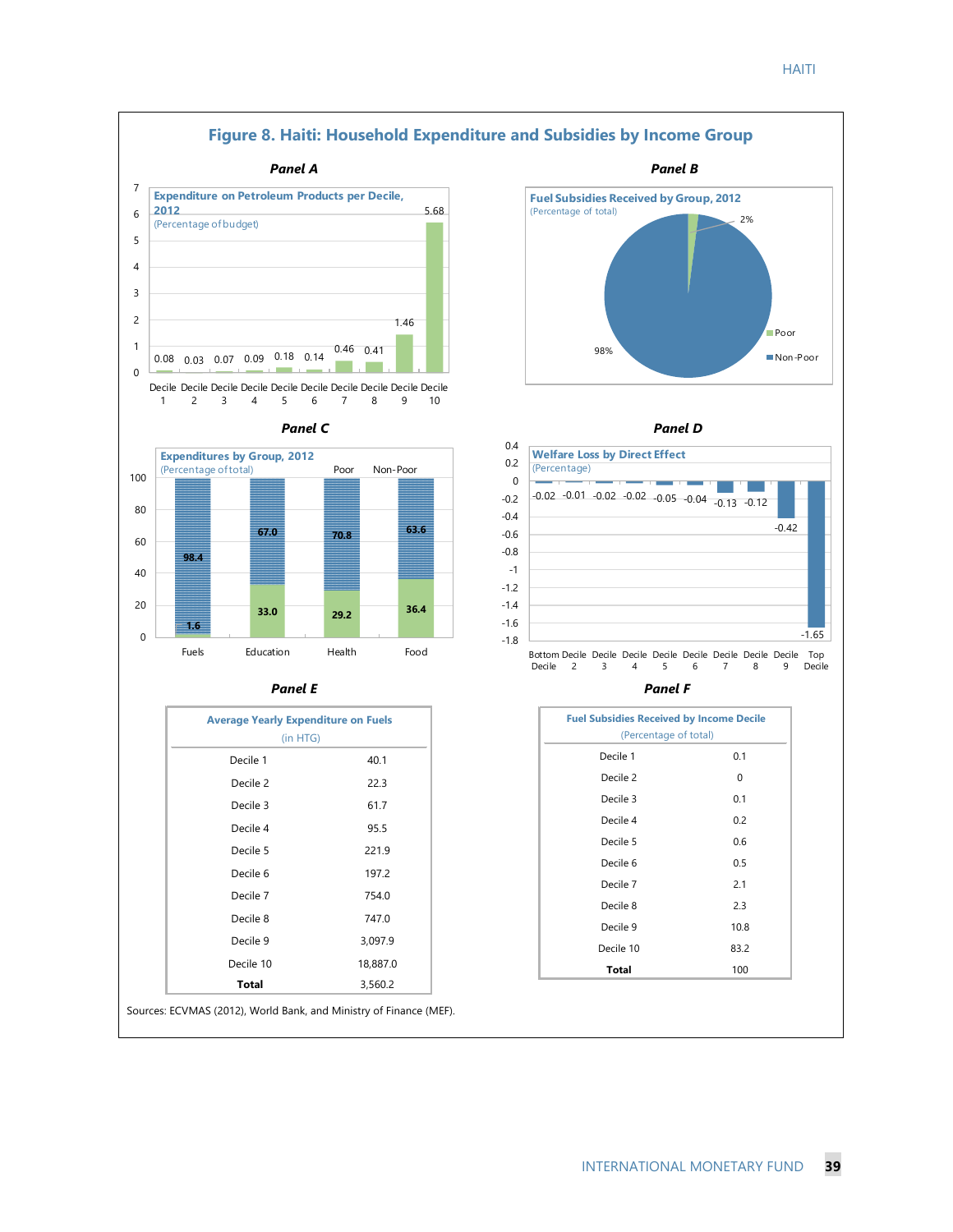#### **Table 2. Haiti: EDH Budget and Electricity Price Overview**

|                               |      | Panel A. Prices and Costs: FY2017/18 Average Prices in HTG/kWh |           |                       |       |
|-------------------------------|------|----------------------------------------------------------------|-----------|-----------------------|-------|
|                               |      | <b>Production</b>                                              |           | <b>Distribution</b>   |       |
| <b>IPP</b> sale prices to EDH |      | <b>EDH</b> production costs                                    |           | <b>EDH</b> sale price |       |
| Sogener                       | 15.5 | EDH plants                                                     | <b>NA</b> |                       | 11.21 |
| Haytrac                       | 14.2 | PBM plants                                                     | 13.7      |                       |       |
| E-power                       | 11.4 |                                                                |           |                       |       |

Sources: EDH FY2017/18 budget and IMF staff calculations.

| <b>Panel B. EDH Budget</b>                    |                          |              |                                  |                                  |  |  |
|-----------------------------------------------|--------------------------|--------------|----------------------------------|----------------------------------|--|--|
| FY2017/18 EDH budget (in million gourdes)     | Actual<br>(with 38% CRI) | $(%$ of GDP) | Counterfactual<br>(with 90% CRI) | $(% \mathcal{L}_{0})$ (% of GDP) |  |  |
| <b>Total revenues</b>                         | 4,546                    | 0.7          | 10,728                           | 1.7                              |  |  |
| Electricity sales                             | 4,452                    | 0.7          | 10,634                           | 1.7                              |  |  |
| Electricity billed                            | 5,301                    | 0.8          | 11,225                           | 1.8                              |  |  |
| Electricity supplied                          | 11,815                   | 1.9          | 11,815                           | 1.9                              |  |  |
| Other revenues                                | 94                       | 0.0          | 94                               | 0.0                              |  |  |
| <b>Total costs</b>                            | 14,048                   | 2.2          | 14,048                           | 2.2                              |  |  |
| Fuel costs (power plant inputs)               | 4,372                    | 0.7          | 4,372                            | 0.7                              |  |  |
| Electricity purchased from IPPs               | 5,841                    | 0.9          | 5,841                            | 0.9                              |  |  |
| Wage bill                                     | 1,726                    | 0.3          | 1,726                            | 0.3                              |  |  |
| Sales tax to be transferred to the government | 378                      | 0.1          | 378                              | 0.1                              |  |  |
| Other costs                                   | 2,110                    | 0.3          | 2,110                            | 0.3                              |  |  |
| <b>Balance</b>                                | -9,502                   | $-1.5$       | -3,320                           | $-0.5$                           |  |  |
| Financing from the government (EDH subsidies) | 10,799                   | 1.7          | 3,320                            | 0.5                              |  |  |
| <b>Errors and omissions</b>                   | -1,297                   | $-0.2$       | 0                                | 0.0                              |  |  |

Sources: EDH FY2017/18 budget and IMF staff calculations.

| <b>Panel C. Electricity Subsidy Overview</b>          |          |            |
|-------------------------------------------------------|----------|------------|
| FY2017/18 Subsidy Components                          | % of GDP | % of Total |
| (i) Sales tax collected by EDH but not transferred    | 0.1      | 3.2        |
| (ii) Free fuel to EDH and PBM power plants            | 0.6      | 33.1       |
| (iii) Electricity purchase from IPPs on behalf of EDH | 1.0      | 56.2       |
| <b>Subtotal: EDH subsidy</b>                          | 1.7      | 92.6       |
| (iv) Free fuel to Sogener power plants                | 0.1      | 74         |
| <b>GRAND TOTAL</b>                                    | 1.8      | 100.0      |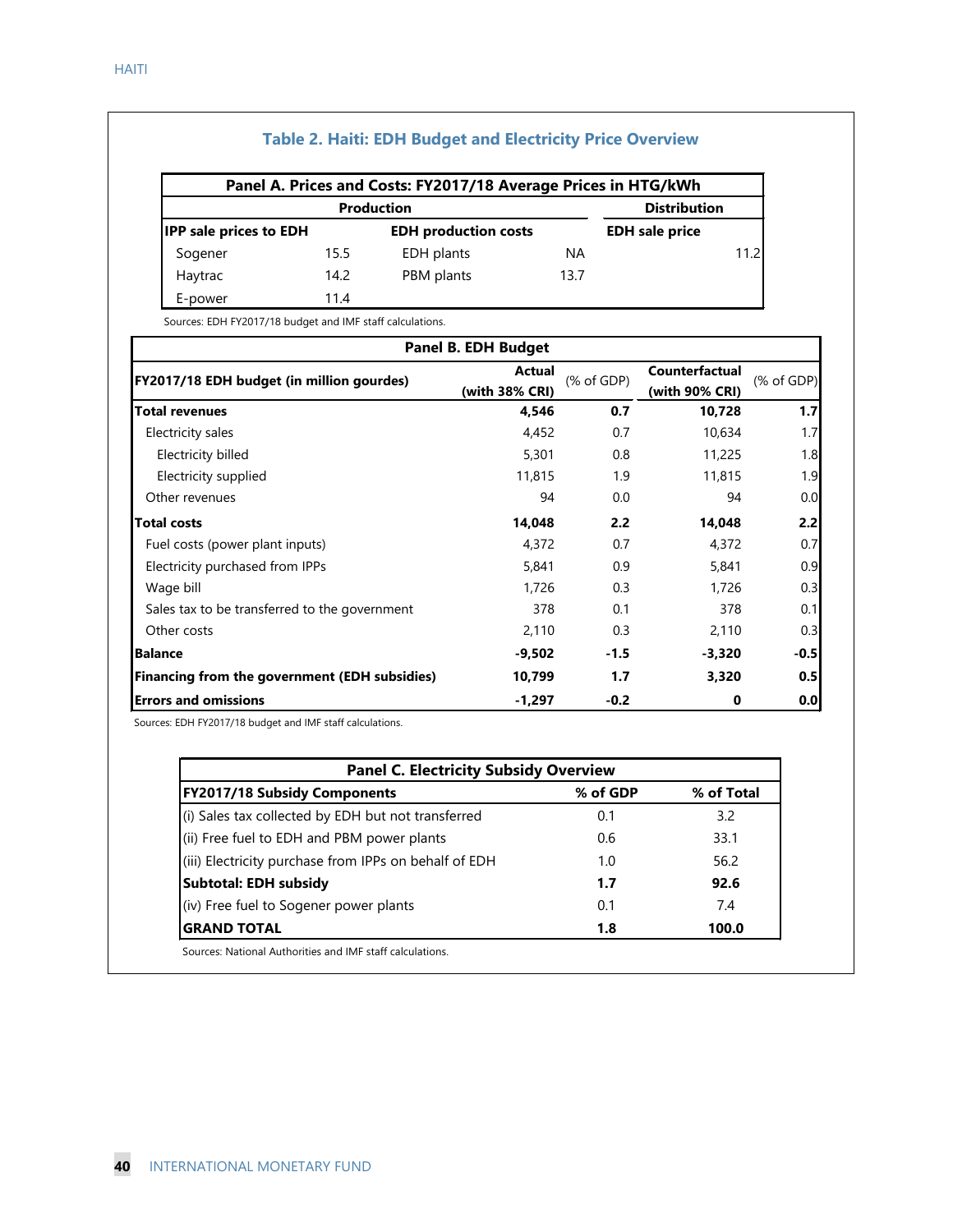## **F. A Proposal for Energy Sector Reform in Haiti**

#### **33. Any reform proposals for the fuel and electricity sectors should undergo a broad**

**process of consultation and communication with all stakeholders**. Broad consultations with relevant stakeholders should take place in advance to better inform the analysis and design of reforms. This should include parliament, civil society, labor, and key segments of the private sector. Public programs that mitigate the impact on key groups together with a strategic communications plan are needed to lay out in advance the rationale and end-goals, trade-offs, methods, mitigating measures, and timing of reform to the public. In this context, the following recommendations outline the key principles of reform without pre-judging the precise modalities, including sequencing and mitigating measures, which should be developed only after consultations.

#### **Reform Priorities in the Fuel Sector**

**34. A gradual, sequenced, and differentiated approach would help alleviate the impact on the most vulnerable groups and ease the transition, thereby raising the probability of success.** The experience of many countries has shown that the inflation response following the increase in petroleum prices tends to be short-lived and less than anticipated. Nonetheless, gradualism in eliminating subsidies would lower political economy risks by phasing and softening price transmission effects and their negative impact on the purchasing power of low-income households. Applying a different approach by product (differentiated) would help target the impact of reform.

- **a) Kerosene subsidies should not be touched until late in the reform process, if ever.** As noted above, kerosene is consumed mostly by the lower income quartiles (Figure 8, ¶19): over 50 percent of households use kerosene as the main source of lighting and over 80 percent of rural households use kerosene as the main source of fuel (World Bank, 2016). In urban settings, reliance on kerosene is mostly amongst the bottom quartile of the income distribution. Since an increase in the price of kerosene would be felt by the most vulnerable segments of the population, and since kerosene subsidies account for less than 10 percent of total subsidy costs, they should be addressed much later in the process, if ever.
- **b) Gasoline subsidies could be changed gradually, only after introducing mechanisms to mitigate the impact on the transport sector (¶28).** Gasoline is used more by middle-income groups directly in car use and indirectly through public and quasi-public transport—the *tap-tap* taxis. $8$  In 2014, it was estimated that two thirds of public transport services used gasoline and the remainder diesel. Price and subsidy reforms to gasoline should be gradual and be preceded by innovative ways to limit the impact on the cost to public transport providers and consumers.
- **c) Diesel prices could be first in line for reform since most of the subsidy benefits accrue to higher income groups.** Diesel is mostly used for luxury cars and household/business power generation. Reducing subsidies on diesel should be first in line and would be the most progressive step since diesel is consumed more by the top income quartile and the price elasticity of demand is likely to be very low, if not zero. The impact could however be difficult for

<span id="page-41-0"></span><sup>&</sup>lt;sup>8</sup> "Tap-taps" are privately-owned small buses or pickup trucks providing collective transportation. They comprise almost 40 percent of the vehicle fleet in Haiti (World Bank, 2016).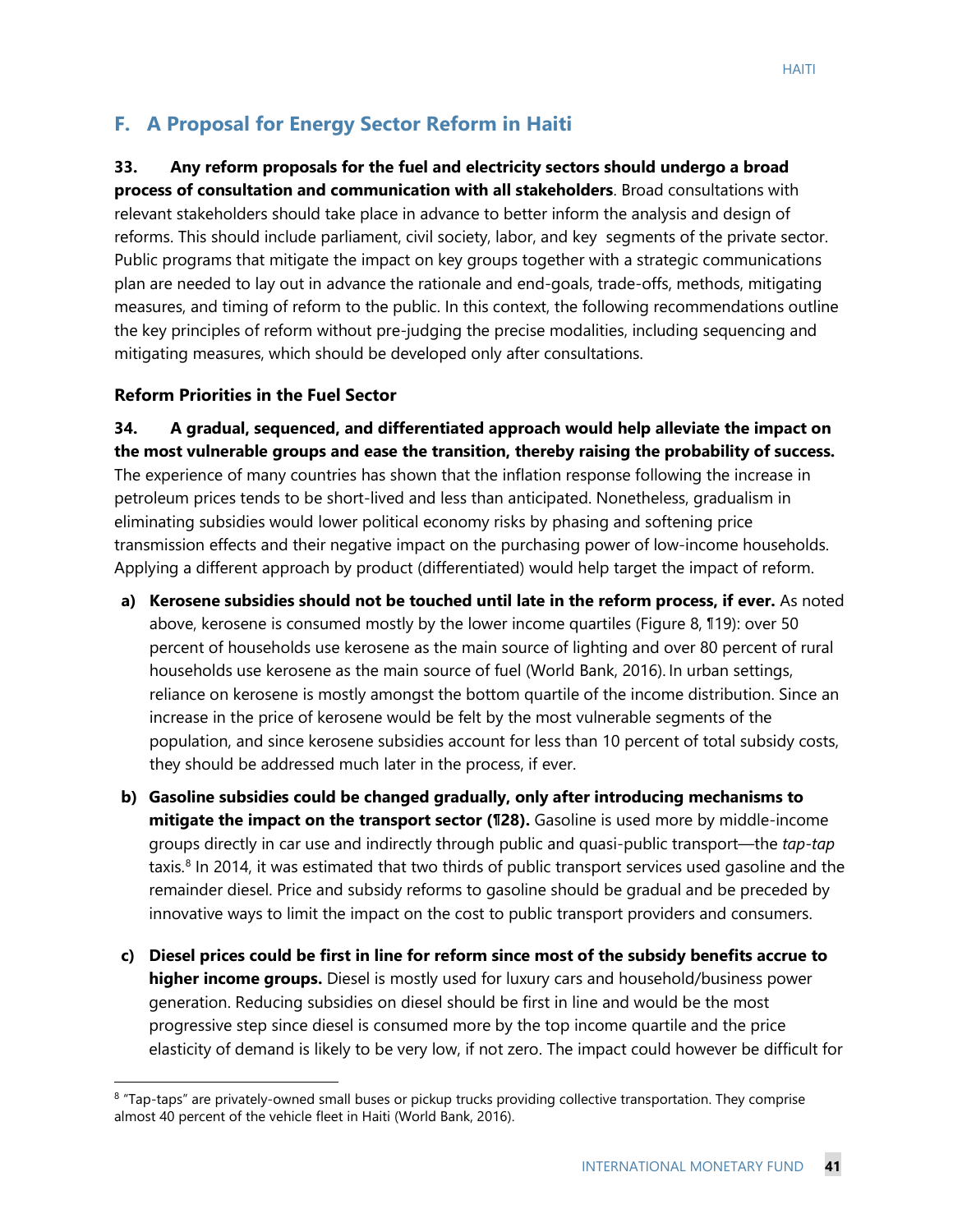small and medium sized businesses who rely on self-generation to run their operations and consideration should be given about how to support these groups during the transition.

**35. The plan should aim to eventually restore an automatic fuel price mechanism and move prices toward their 'efficient' level in the long term**. The future price setting structure should be based on market prices and provide appropriate margins for transportation and distribution. The current level of taxation should be preserved such that foregone revenues are eliminated, followed by reduction in direct subsidies. (Arrears to domestic suppliers would need to be registered and restructured or unwound in a transparent manner.) In the long-run, the plan should move toward an automatic price adjustment mechanism to ensure appropriate pass-through of changes in import prices and depoliticize price adjustments. The adoption of a new price mechanism would present an opportunity to revise the 1995 pricing formula and taxation structure to account for externalities while achieving a desired level of smoothing of short-term price fluctuations (Coady *et al*).

**36.** Stakeholder consultation and consensus building is crucial to win support. International experience shows that outreach to parliament and influential beneficiaries directly affected by subsidy reform plays a positive role in reform. In Haiti, support from the transport sector and oil importer are two key stakeholders the government needs to engage to build support for reform.

**37. A visible and scalable social protection program able to offset the impact on vulnerable groups is a pre-requisite.** Even if a small fraction of existing subsidies goes the poorest, the reform could nonetheless have important consequences for those with little room for budget adjustment, especially because of pass-through increase in transport and food prices. Staff recommend measures to build a better social safety net—within the framework of the new national plan—with a few demographic-based unconditional cash transfer programs. These could help also mitigate the impact of energy reform on the poor.<sup>9</sup> Staff recommend starting the reduction in the fuel subsidies only after identifying and launching a channel for the delivery of mitigating measures, including after a pilot program (see SIP).

**38. Specific targeted measures for the transport sector and users should be included.** While transport providers are directly affected, they may not be the most vulnerable group. Nevertheless, they are an important and vocal constituency in the country and their interests must be addressed as part of the package. Building on recent work by the World Bank, measures to lower costs in the transportation sector could be developed in exchange for a commitment to limit or stagger increases in tap-tap fares.<sup>[10](#page-42-1)</sup> Other structural measures to lower costs could include support to finance the replacement of old vehicles for newer more efficient ones, reduce administration costs, and eventually improve transportation infrastructure and roads that would lead to the optimization of tap-tap routes. [11](#page-42-2),

<span id="page-42-0"></span><sup>&</sup>lt;sup>9</sup> Successful reforms, like in Iran in 2010, included quasi universal cash transfers (see Annex I).

<span id="page-42-1"></span> $10$  The last successful fuel price increase in May 2017 followed a negotiated agreement between the government and tap-tap unions. Both parties agreed on a one-time increase in fares.

<span id="page-42-2"></span> $11$  The average age of Port au Prince transport vehicles is substantially higher than in comparable cities like Abidjan, Bamako, and Kigali. Replacing the fleet with more energy-efficient vehicles would allow for savings in maintenance and fuel costs (World Bank, 2016).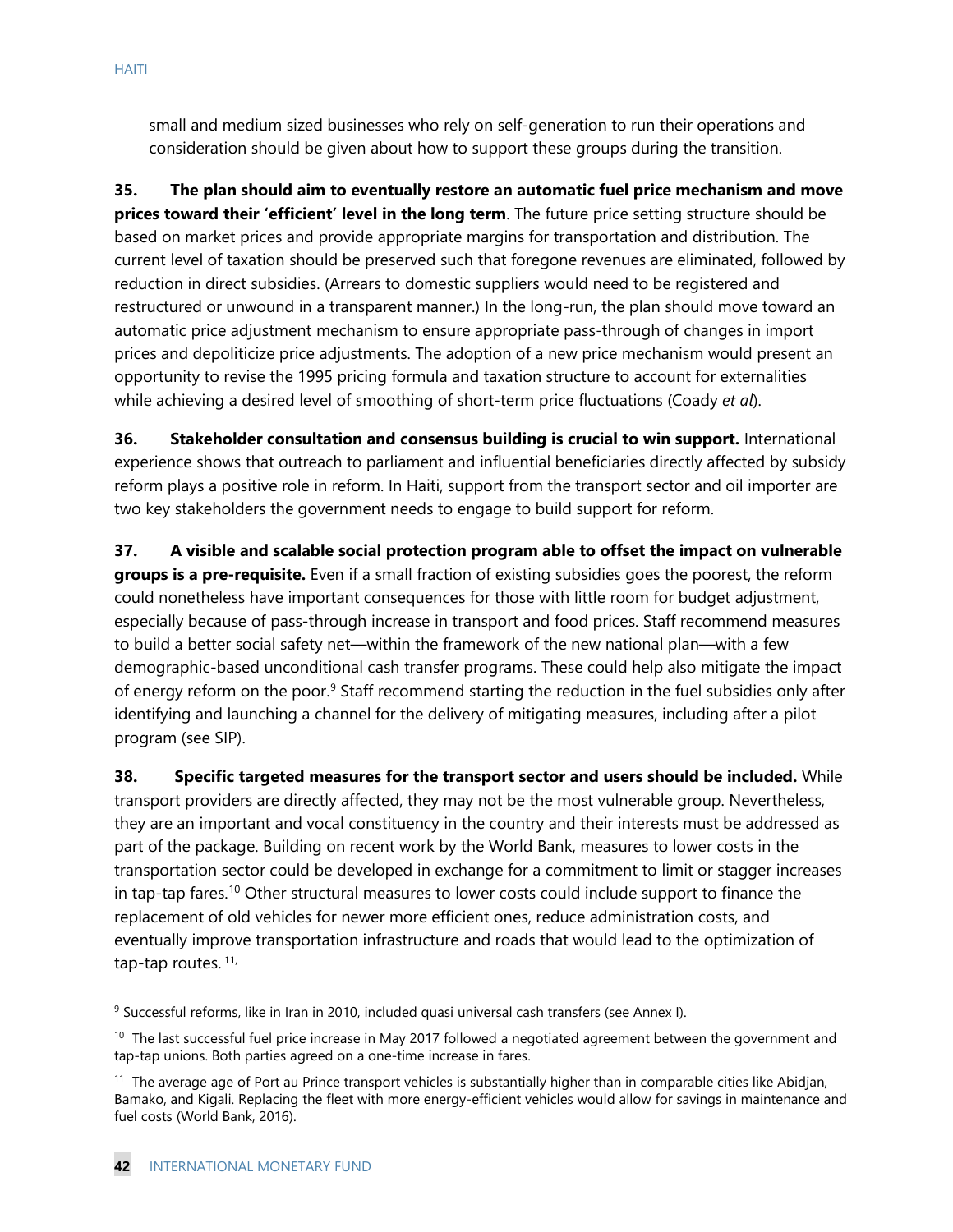#### **39. A clear communication strategy should be prepared and launched prior to any reform.**

Development of a strategy and implementation of communications should precede any reform actions and include discussion of the rationale and end-goals, trade-offs, methods, timing, and most importantly, the mitigating benefits to be provided to lessen the impact. In particular, the rationale should stress that present losses (much dead-weight) caused by energy policies, equivalent to 6.5 percent of GDP in FY2019, would be freed up for spending on social assistance, education, health and infrastructure—a reallocation toward more productive, higher return activities that would drive private sector growth and employment. The plan should involve outreach that is inclusive and possibly interactive, such as a public forum or town hall, and include public service announcements that educate in plain language why reform is in the public's best interests. Innovative methods tailored to Haiti's situation should be explored, drawing on successful experiences elsewhere (e.g., rap songs about monetary policy deployed by the central Bank in Jamaica).

**40. More generally, the overall regulatory framework would need to be reviewed and adapted to meet the needs of an evolving structure.** It should cover regulation, accountability, and market power issues, among other things and pave the way for the promotion and development of renewable energies. Discussions should be carried out on how to reduce reliance on fossil fuels through greater efficiency in the generation and use of power and the development of renewable sources of energy, namely geo-thermal, solar and wind.

#### **Reform Priorities in the Electricity Sector**

**41. Reform of the power generation sector should focus on three areas: performance of the public utility, reform of tariffs, and regulation of the sector.** Weak governance, theft, inadequate regulation, and low investment have formed a destructive cycle in Haiti's electricity sector. The overall legislative framework governing state-owned enterprises (SOEs) should be strengthened and regulation of the electricity sector overhauled. First, the dedicated unit within the Ministry of Economy and Finance (MEF) that oversaw the management of EDH and other SOEs should be reactivated and strengthened. Second, the authorities need to develop and implement a financial performance monitoring system for EDH (and other SOEs). Third, the government should prepare and publish annual consolidated financial performance reports for EDH (and SOEs).

**d) Reform of the electricity utility EDH is the top priority.** This would include revising legislation, strengthening the role and independence of the newly established regulator, and installing new management contracts until the governance legislation of SOEs is revised. It is not clear why 100 percent of EDH customers cannot be billed. Revenues should be increased by raising billing and collection rates significantly, including over time with the installation of remotely-controlled meters, remote payment systems—starting with large customers—and eventually renovation of the grids to reduce technical losses. Additionally, cost reductions could be achieved with the renegotiation in due course of supplier contracts awarded on the basis of transparent and competitive public tenders. Improved management and governance at EDH should lead to better cash flow for more investment to improve raise capacity and efficiency, capturing customers who currently depend on self-generation.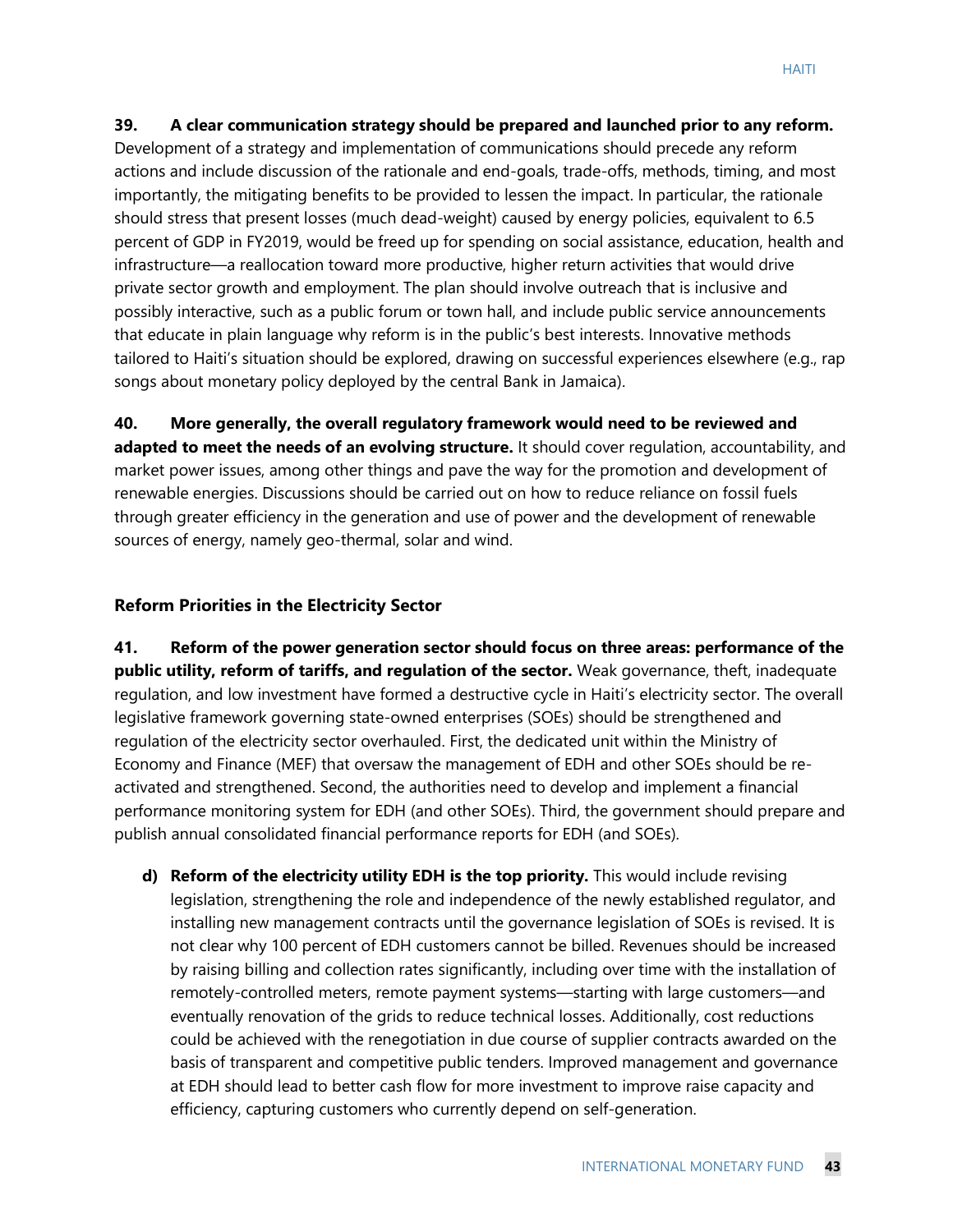- **e) Reform of electricity tariffs should be considered and targeted first at those able to pay.** The government should prepare a plan to increase tariffs following a rationale and sequence like the one proposed above for the fuel sector. Any increase in electricity tariff should be preceded by consultation with stakeholders, communication campaign, and implementation of mitigating measures, and should be phased progressively on higher income users and larger accounts.
- **f) Review and strengthening of regulation in the sector is needed to ensure a transparent and level playing field for a configuration involving a blend of public and private operators.** While that might involve an end to the monopoly over the distribution and sale of electricity, regulation should put all operators on a level playing field, remove opportunities for rent-seeking and corruption, provide systems to control and reduce theft, ensure accountability and transparency, reduce universal subsidies, and include medium term objectives to expand the electricity grid in a way that strengthens productivity and efficiency, and lowers pollution.

Reforms of EDH and the sector should be part of a long-run strategy aimed at crowding in private investment, transitioning to a cleaner production mix, and expansion of electrification to remote offgrid areas.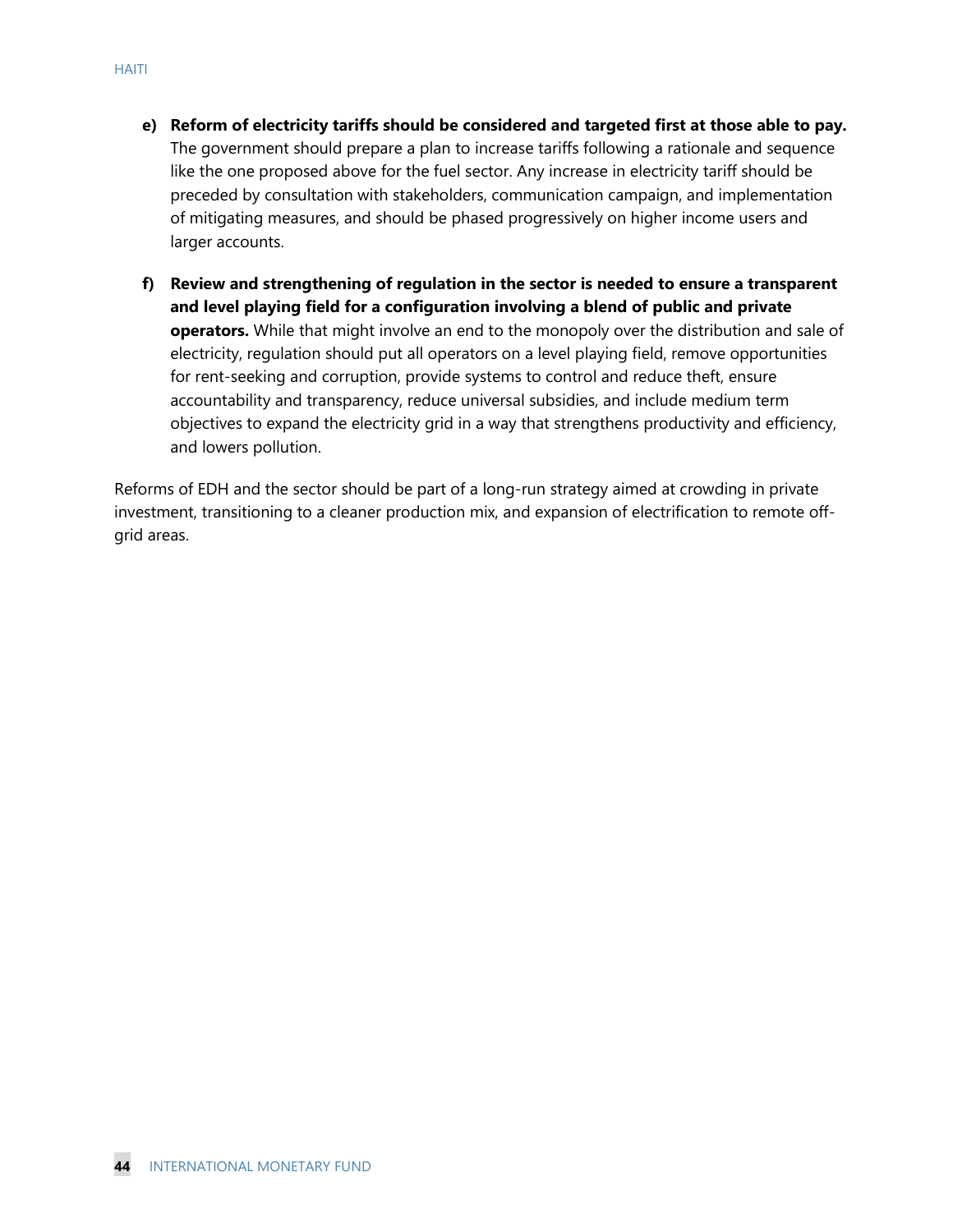٦

# **Annex I. Lessons from International Energy Price Reforms**

|        | <b>Mitigating Measures</b>                                                                                                                                                                                                                                                                                                                                                                                                                                                                                                                                                                                           | Lessons                                                                                                                                                                                                                                                                                                                                                                                                                                                                                                                                                                                                          |
|--------|----------------------------------------------------------------------------------------------------------------------------------------------------------------------------------------------------------------------------------------------------------------------------------------------------------------------------------------------------------------------------------------------------------------------------------------------------------------------------------------------------------------------------------------------------------------------------------------------------------------------|------------------------------------------------------------------------------------------------------------------------------------------------------------------------------------------------------------------------------------------------------------------------------------------------------------------------------------------------------------------------------------------------------------------------------------------------------------------------------------------------------------------------------------------------------------------------------------------------------------------|
| Kenya  | To address social objectives and affordability<br>concerns, a number of measures have been<br>adopted. These include:<br>A rural electrification program that has<br>$\bullet$<br>helped increase the number of connections<br>from 650,000 in 2003 to 2 million at present.<br>A revolving fund for deferred connection fee<br>$\bullet$<br>payments (financed by donor funds).<br>Commercial bank loans for connection fees,<br>$\bullet$<br>and a "life-line" tariff (below costs) for<br>households that consume less than 50 kWh a<br>month, which is cross-subsidized by rates<br>imposed on larger consumers. | Improving the technical and administrative<br>$\bullet$<br>efficiency of state-owned companies was<br>significant in eliminating hidden costs.<br>The establishment of a relatively sound<br>$\bullet$<br>regulatory framework (including a regulator<br>that is considered to be largely effective and<br>independent) has also been vital to the<br>durability of the reform process and has<br>encouraged greater private sector participation<br>in generation capacity.                                                                                                                                     |
| Uganda | The key explicit mitigating measure to power<br>$\bullet$<br>tariff reform is the lifeline tariff for low-<br>income consumers.<br>Uganda has a lifeline tariff for poor domestic<br>consumers for power consumption up to 15<br>kWh a month. This lifeline tariff has remained<br>unchanged at USh 100 per kWh.                                                                                                                                                                                                                                                                                                     | Increasing power tariffs alone will not be<br>$\bullet$<br>enough. Performance is equally affected by<br>high levels of distribution network losses and<br>under-collection of bills.<br>The utility's financial sustainability needs to be<br>$\bullet$<br>pursued through measures to improve<br>efficiency. Regulatory policies can help provide<br>utilities with appropriate incentives to improve<br>efficiency.<br>Tariff increases require a careful strategy for<br>$\bullet$<br>communication and implementation. A large<br>portion of the media considered increasing<br>tariffs a pro-poor measure. |

|  | A. Lessons from Electricity Subsidy Reform |  |
|--|--------------------------------------------|--|
|  |                                            |  |

 $\Gamma$ 

|       | <b>Mitigating Measures</b>                                                                 | Lessons                                                                                                                                       |
|-------|--------------------------------------------------------------------------------------------|-----------------------------------------------------------------------------------------------------------------------------------------------|
| Ghana | Elimination of fees for state-run primary and<br>$\bullet$<br>secondary schools.           | A constant dialogue with stakeholders and civil<br>society at large about the cost of subsidies is<br>necessary to maintain commitment to the |
|       | An increase in public-transport buses.<br>о                                                | reform.                                                                                                                                       |
|       | A price ceiling on public-transport fares.                                                 | Supportive research and analysis are important                                                                                                |
|       | More funding for health care in poor areas.<br>۰                                           | for convincing the public of the benefits of<br>reforms.                                                                                      |
|       | An increase in the minimum wage; and<br>۰<br>investment in electrification in rural areas. | Visible mitigating measures increase the<br>likelihood of success.                                                                            |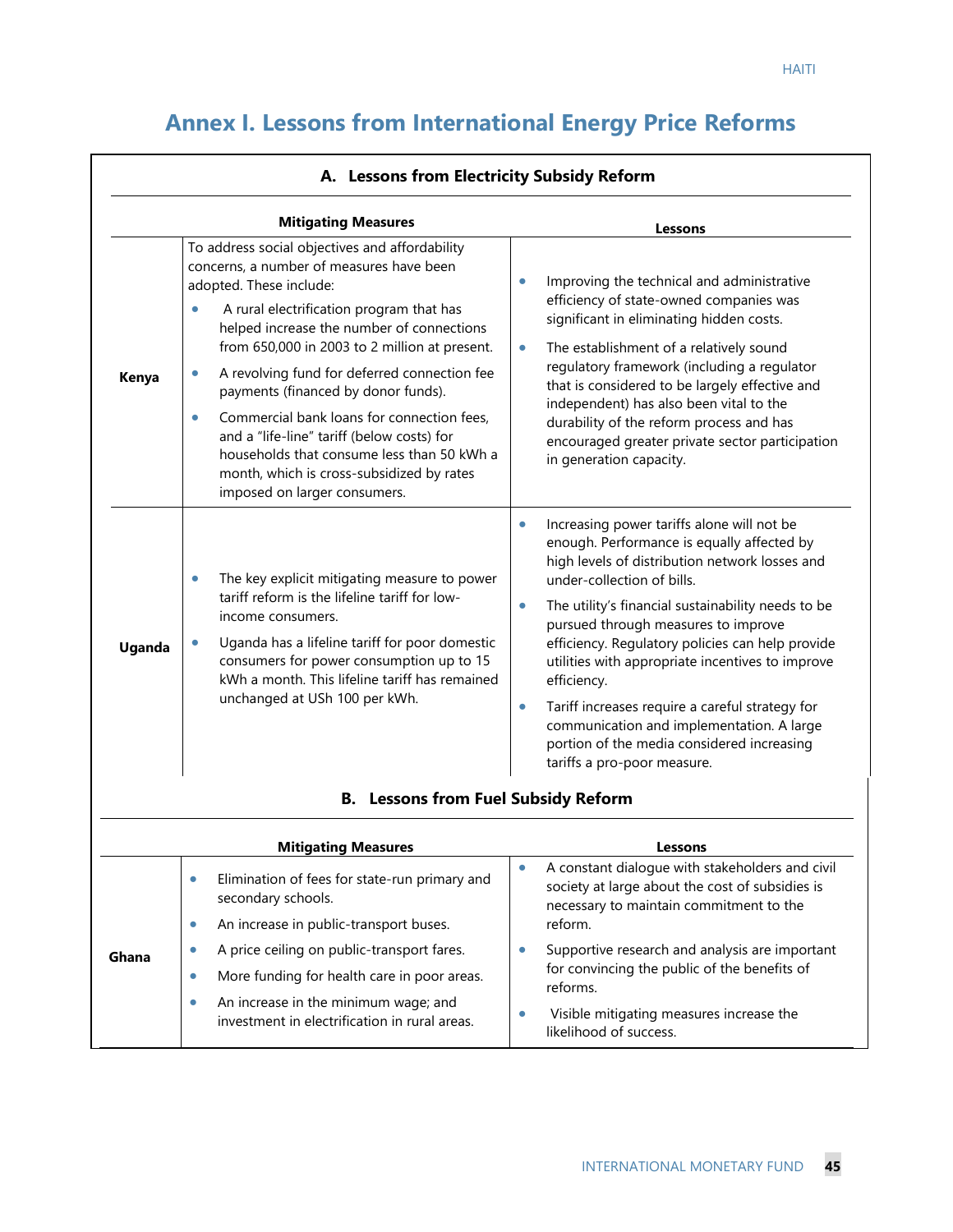| <b>Namibia</b> | A zero-rate value-added tax on selected food<br>$\bullet$<br>items, rebate facilities for food importers, and<br>a food distribution program to feed the most<br>vulnerable.<br>Rural pump prices are subsidized as part of<br>$\bullet$<br>the socioeconomic policy of the government.<br>This is achieved by subsidizing transportation<br>costs to remote areas to ensure that the<br>pump price in remote areas is not inflated by<br>retailers' transport costs.                                 | Comprehensive planning and gradual<br>$\bullet$<br>implementation were key to success.<br>Reforms were implemented gradually which<br>$\bullet$<br>allowed enough time for consensus building<br>between the government and various<br>stakeholders.<br>Price adjustments that employed smoothing<br>$\bullet$<br>mechanisms helped prevent social unrest.                                                                                                                                                                                                                                                                                                                                                                                                                                                                                                                                  |
|----------------|-------------------------------------------------------------------------------------------------------------------------------------------------------------------------------------------------------------------------------------------------------------------------------------------------------------------------------------------------------------------------------------------------------------------------------------------------------------------------------------------------------|---------------------------------------------------------------------------------------------------------------------------------------------------------------------------------------------------------------------------------------------------------------------------------------------------------------------------------------------------------------------------------------------------------------------------------------------------------------------------------------------------------------------------------------------------------------------------------------------------------------------------------------------------------------------------------------------------------------------------------------------------------------------------------------------------------------------------------------------------------------------------------------------|
| <b>Niger</b>   | Following negotiations with the civil society<br>and private sector operators, a direct subsidy<br>to the transport sector was introduced<br>(tickets modérateurs).<br>The discontinuation of the subsidy on fuel<br>$\bullet$<br>products created room for a 19 percent<br>increase in social spending in the 2012<br>budget compared to 2011, with particular<br>emphasis on investment in education. The<br>public wage bill was increased to<br>accommodate the recruitment of 4,000<br>teachers. | Promoting an understanding of the issues by<br>$\bullet$<br>society as a whole is important.<br>Being transparent about the costs of the<br>$\bullet$<br>subsidy by an explicit budget line proved very<br>useful in Niger.<br>Planning an adequate public information<br>$\bullet$<br>campaign also played a crucial role in ensuring<br>the support of the society for reform. In Niger,<br>there were debates on TV and radio about this<br>issue.<br>Sufficient time to explain, negotiate, and<br>$\bullet$<br>implement the reform must be allowed.<br>Building reform momentum, stakeholders'<br>consensus, and social support requires time.<br>Engaging partners can help to ensure that there<br>is sufficient information about the problem and<br>put pressure to launch the reform process.<br>Ensuring that mitigating measures reach the<br>most affected groups is crucial. |
| <b>Nigeria</b> | Increasing mass transit availability by<br>$\bullet$<br>facilitating the procurement of diesel-run<br>vehicles (subsidized loans, reduced import<br>tariffs, etc.) to established operators. In the<br>first step of this program, the government<br>intended to import 1,600 buses within<br>months.                                                                                                                                                                                                 | The government must establish credibility for its<br>$\bullet$<br>promise that the proceeds from the removal of<br>the subsidy will actually be used for the benefit<br>of the broad population.<br>Thorough research on the costs and<br>$\bullet$<br>beneficiaries of subsidies is important for<br>bolstering the case for subsidy reform.                                                                                                                                                                                                                                                                                                                                                                                                                                                                                                                                               |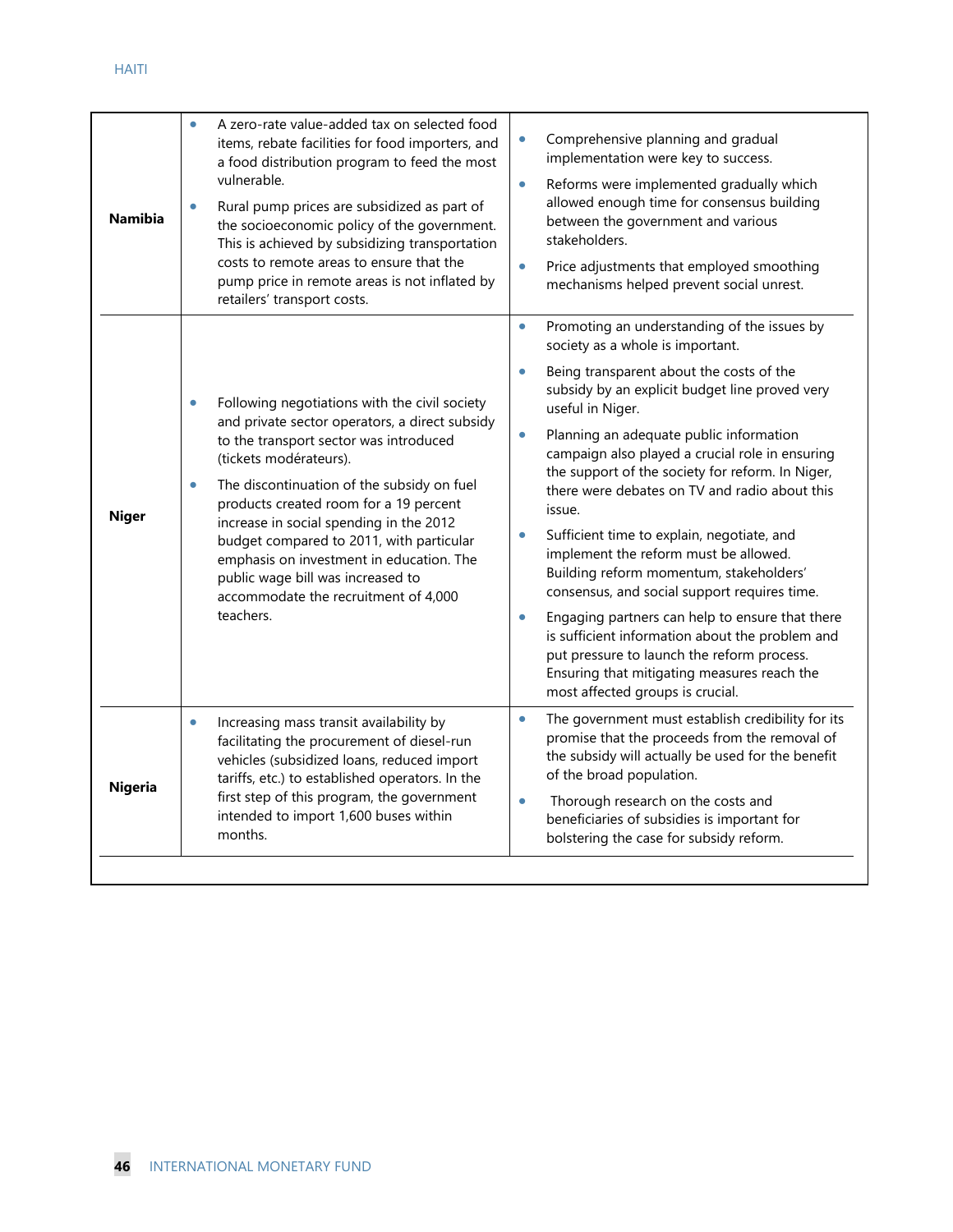# **Annex II.** *Petrocaribe* **in Haiti**

**1.** *Petrocaribe* **was an agreement established in 2005 through which Venezuela exports oil and derivatives to Caribbean and Central American countries using concessional financing.**  *Petrocaribe* allowed countries to make up-front payments to Venezuela for a share of the total cost of imports. Up-front payments ranged from 30 percent to 95 percent of the cost, priced at market values. The higher the current oil price, the smaller the share the beneficiary paid up front. The remaining balance was loaned at 1–2 percent interest rates, with repayment periods ranging from 17 to 25 years.

**2. For about 10 years, Haiti benefited from concessional financing under the** *Petrocaribe* **Agreement.** Haiti joined the initiative in March 2007 and started benefiting from the agreement in October 2007. Haiti reliably supported Venezuela in regional forums such as the Organization of American States (OAS) and United Nations. Financing inflows were calculated as a proportion of Haitian purchases of oil products from PDVSA *(Petroleos de Venezuela*, the state-owned Venezuelan oil company.

**3. The sale of oil products in the domestic market generated considerable financing resources for the government.** As of end-FY 2018, the stock of *Petrocaribe*-related debt was US\$1,825.5 million (20.2 percent of GDP). This entire debt stock was accumulated between 2010–18 since Venezuela cancelled all of Haiti's pre-2010 *Petrocaribe* debt (US\$395 million) after the 2010 earthquake.

**4.** *Petrocaribe* **resources were used to finance investment projects and support the electricity sector.** All related investment decisions were published in a resolution in the official gazette listing the projects and the amounts to be financed. Disbursements were reported in BMPAD's webpage on a regular basis. The BMPAD website containing information on the projects financed with *Petrocaribe* resources is available at *<http://www.bureaudegestion.gouv.ht/index.php> .* Although the budget included information about capital spending financed with these flows, their use did not follow the same rules applied for treasury resources, including on procurement.

**5.** *Petrocaribe* **flows served as a crucial source of financing in post-earthquake Haiti and their termination last year has led to substantial fiscal strain**. The end of *Petrocaribe* flows has constrained investment spending and the financing of the electricity sector. The shock to growth has hit domestic tax revenues and international reserves.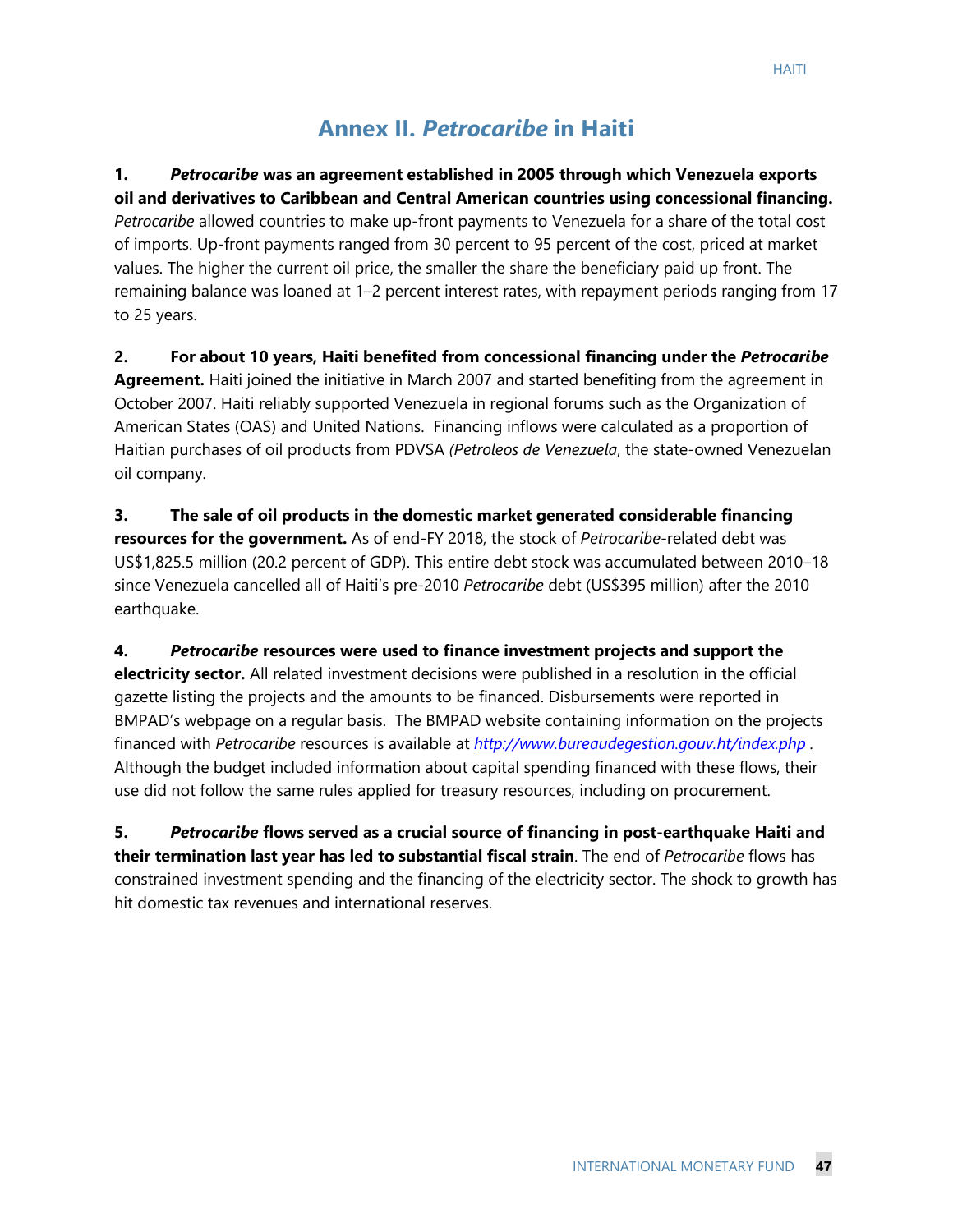# **Annex III. Experience from Recent Fuel Reform Attempts**

**1. In 2017, the newly elected President Jovenel Moïse was able to raise retail prices by 20 percent on average after extensive media outreach and discussions with civil society and transport unions.** The government had negotiated with unions an increase in transportation fares to compensate drivers and promised the development of a health insurance for the sector and the construction of parking spaces. However, the government failed on delivering on the promises. With no subsequent price increase, the fiscal costs from subsidies started rising again.

**2. To help pave the way for another ECF, staff and the authorities agreed in February 2018 on a Staff-Monitored Program (SMP) for the period March-August 2018.** A key reform at the heart of the program was the full elimination of the sizable fuel tax subsidy by end-June 2018––a measure that was supported by the Fund and international donors. The authorities were advised by staff of the Fund and the World Bank to strengthen the social safety net and develop a communications strategy to help mitigate the social impact of this measure. EU and IDB provided additional technical assistance.

**3. The government announced, on July 6th, an increase in prices for gasoline (38 percent), diesel (47 percent) and kerosene (51 percent).** However, it suspended the price hikes the following day, before they could be implemented, amid widespread and occasionally violent protests. The move was met by strong opposition from public transportation drivers and also urban populations, even though other regions and segments of society were likely to have been more vulnerable.

**4. While a package of measures had been developed to mitigate the social and political impact of the fuel price reform, these measures were neither communicated to the public nor implemented, because of the lack of implementation capacity and their likely ineffectiveness.**  The package included subsidized meals for students and workers, transport vouchers for workers, health insurance for transport providers, enhancement of an existing maternal support program, distribution of seeds and fertilizer in rural areas, and public works to support employment.

**5. Some other ideas considered included: (i) Compensate taxi (Tap-tap) drivers with the aim of maintaining unchanged public transport fares after reform.** This strategy was deemed impractical because of the absence of a register of participants in public transportation. (ii) Directly compensate workers who use public transport. However, the available register of workers comprised only workers in the formal sector, a minority of the labor force and not necessarily the most vulnerable. (iii) Compensate food producers. This was deemed inefficient since it would introduce distortions in the local food production market. There was also uncertainty about how to ensure that benefits would be passed on to consumers.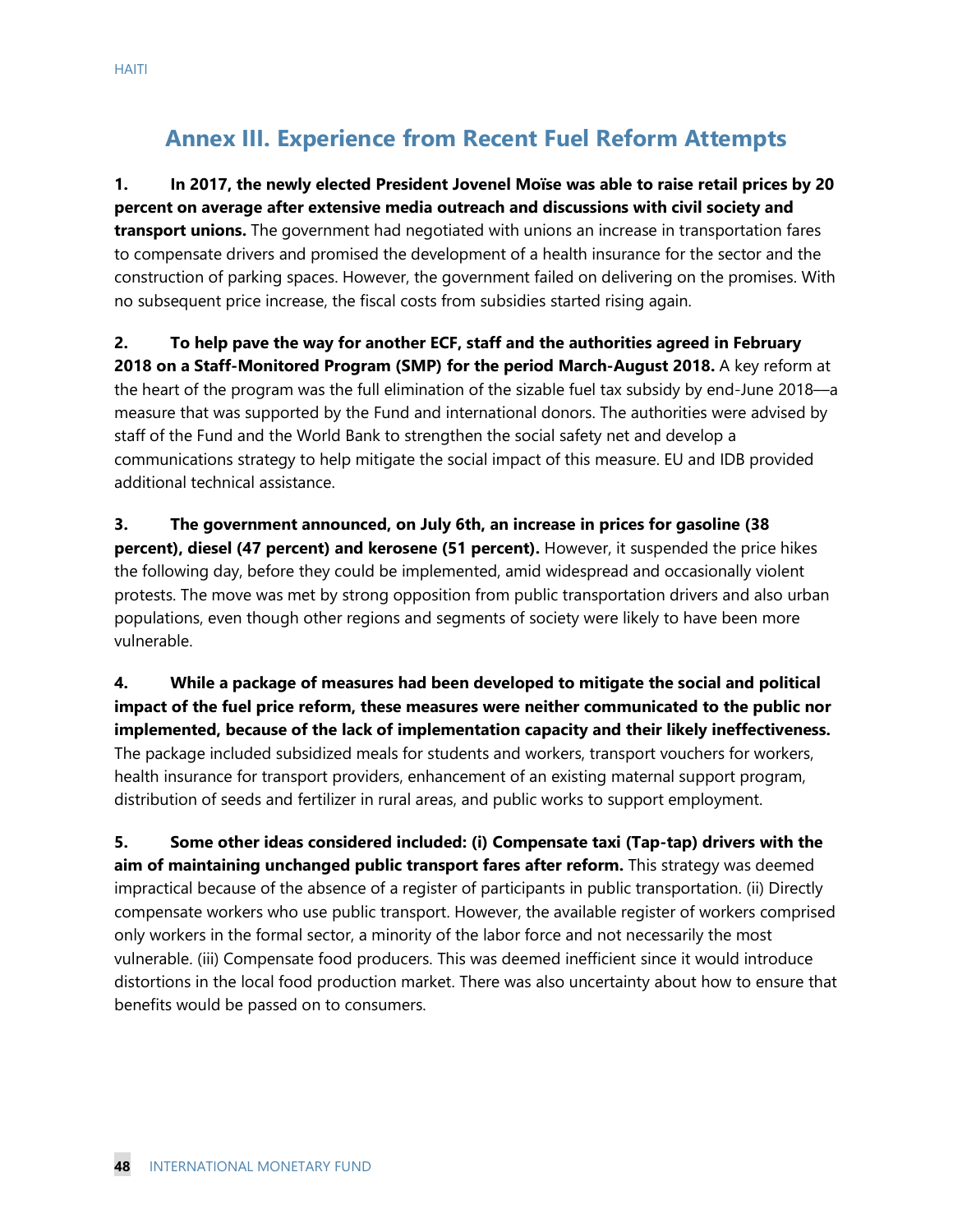# **Annex IV. Experience from Electricity Sector Reform Attempts**

**1. Several reform attempts took place over the last decade by donors through a number of projects designed to improve the operations of EDH.** Most of these projects have largely failed in strengthening EDH as a result of corruption and poor management controls. These projects have been somewhat timid in terms of the reforms or were weakened after approval because of political pressure.

**2. For example, a USAID-funded project to strengthen EDH initially contemplated a quasimanagement contract, with incentives for performance, where the consulting firm would have significant control of EDH, including hiring and firing of staff.** But eventually, the Government of Haiti converted this contract to technical assistance contract, where the consulting firm was limited in its role to providing advice to management of EDH and supporting the procurement of some equipment. Improvements of efficiency under this contract were minor. Because of this poor performance, USAID reprogrammed more than \$100 million originally intended for the power sector in Haiti, to other sectors in Haiti and to other countries. The USAID-funded program was one of a multitude of efforts by many donors, including also the World Bank and the IDB.

**3. More recently, there have been a number of efforts undertaken as part of the World Bank and IDB investment operations aimed at improving the power system.** These efforts have been largely unsuccessful. Lack of success is the result of a failure to reform EDH, which in turn is a result of lack of political will. Additionally, an important, and recent initiative by USAID provides support for the *Caracol* Power Plant. USAID initially provided funding for the construction of 10 MW diesel-fired plant and distribution network. Afterwards, USAID funded a management team under the National Rural Electric Cooperative Association (NRECA) and now ATC&C losses are under 10%, and all other efficiency indicators have also improved.

**4. The government of Haiti has allowed private sector investment in electricity generation to compensate for EDH's inability to supply sufficient power.** Three private power producers generate electricity for EDH. The most recent entry, E-Power, opened a 32 megawatt, USD 56 million, IFC-financed heavy fuel-oil powered generation plant in Port-au-Prince in 2011. The National Regulatory Authority of the Energy Sector in Haiti (ANARSE), a state body created by decree in February 2016, concluded prequalification rounds for regional and mini electricity grids and power production, in October 2018 and March 2019 respectively. ANARSE is expected to start issuing tenders in 2019 for concessions for public private partnership for these regional and mini grids.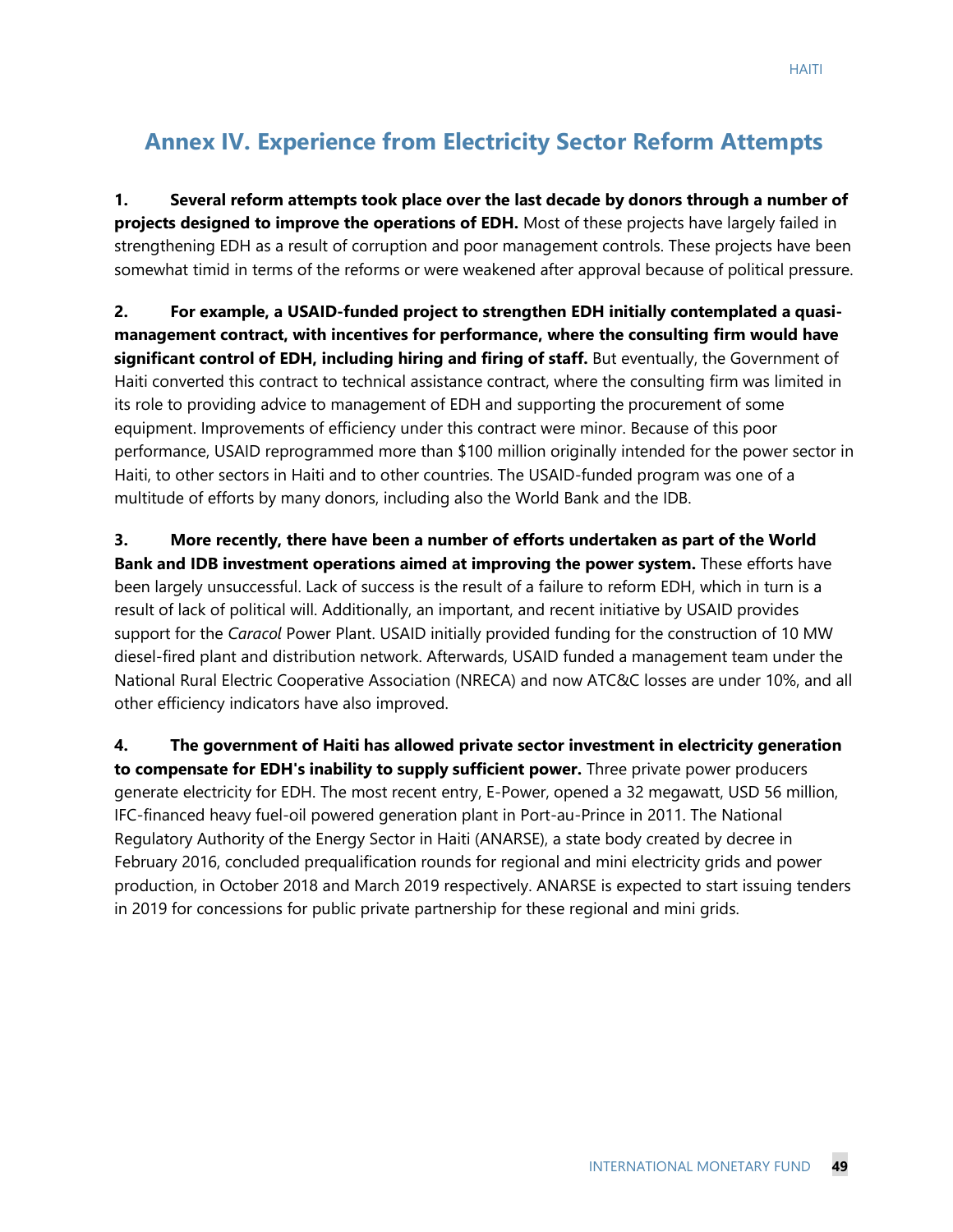# **References**

- Coady, D., del Granado, M.J.A., Eyraud, L. and Tuladhar, M.A., (2013). Automatic fuel pricing mechanisms with price smoothing: Design, implementation, and fiscal implications. International Monetary Fund.
- Coady, D., Parry, I., Le, N. and Shang, B. (2019) Global Fossil Fuel Subsidies Remain Large: An Update Based on Country-Level Estimates"
- Enquête sur les Conditions de Vie des Ménages après le Seisme (2012).
- International Monetary Fund (IMF), 2014a, "Getting Energy Prices Right: From Principle to Practice", Washington D.C.
- Scaling-up Renewable Energy Program (SREP) Investment Plan for Haiti, SREP/SC.13/5
- [World Bank. 2016.](http://documents.banquemondiale.org/curated/en/964461467030596497/Better-spending-better-services-a-review-of-public-finances-in-Haiti) *Better Spending, better services - a review of public finances in Haiti (Vol. 2) (English)*[. Public expenditure review \(PER\). Washington, D.C.: World Bank Group](http://documents.banquemondiale.org/curated/en/964461467030596497/Better-spending-better-services-a-review-of-public-finances-in-Haiti) [\(link\)](http://documents.banquemondiale.org/curated/en/964461467030596497/Better-spending-better-services-a-review-of-public-finances-in-Haiti).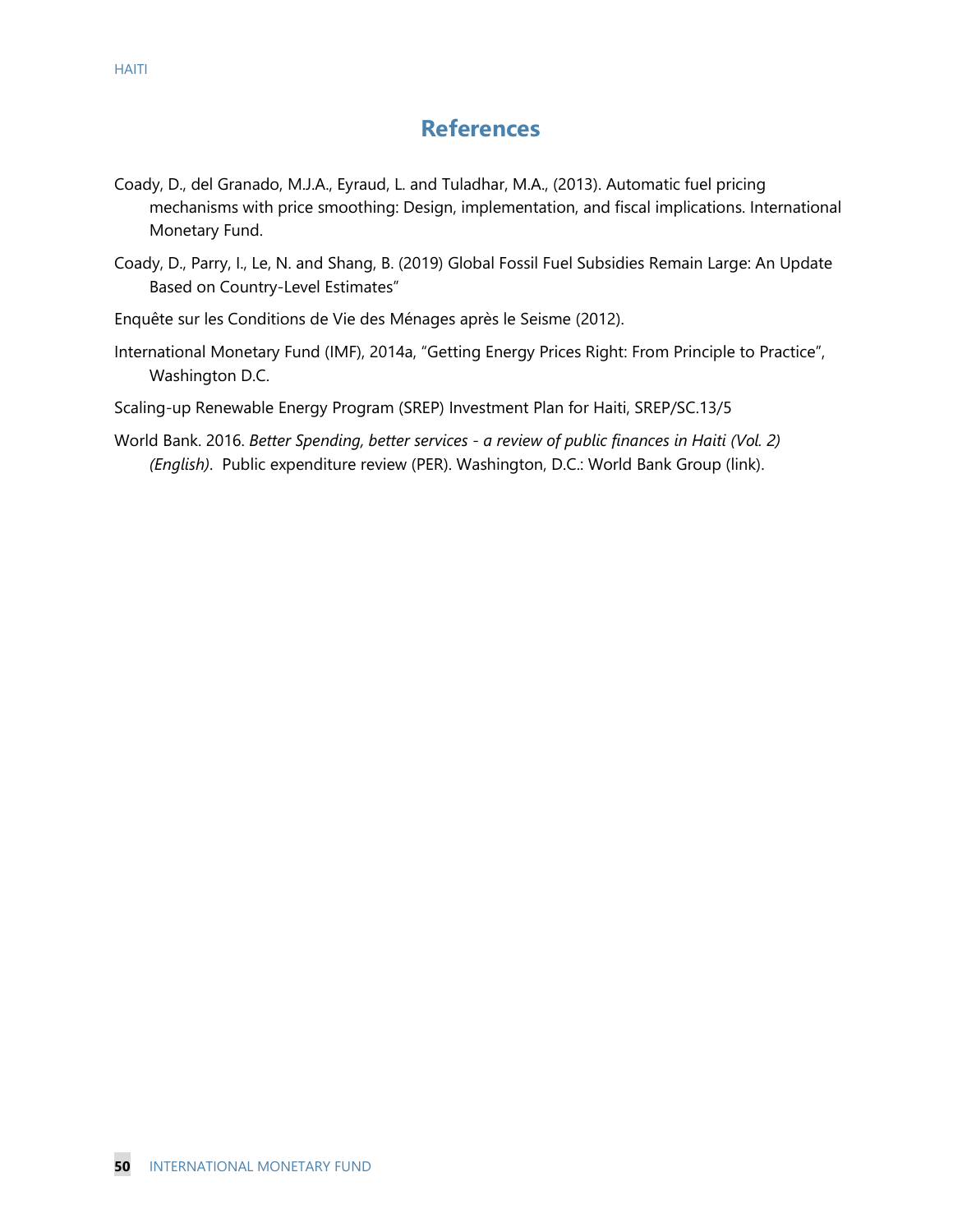# **HAITI'S CROSS BORDER TRADE WITH THE DOMINICAN REPUBLIC[1](#page-51-0)**

## **A. Background**

**1. Official trade statistics with the Dominican Republic (the DR) are lopsided.** The border between these two countries, which spans 360 kilometers, is very porous and much trade goes unrecorded, particularly Haitian imports from the DR. The purpose of this study is to estimate the magnitude of informal cross-border trade between Haiti and the DR, and assess its impact on tax and customs revenues in Haiti. The main findings show that informal trade is estimated to represent an important chunk of bilateral trade with the DR, equivalent to about 50 percent of the official data, and that foregone tax revenues amount to about 7 percent of total revenues. Further observations are made about non-fiscal costs of informal trade. The paper reflects on priority areas to improve customs' effectiveness and strengthen compliance and border control.

#### **2. Haiti's trade deficit with the DR has increased significantly over the last two decades.**

More than 25 percent of Haiti's recorded imports come from the DR. Haitian imports from the DR rose from US\$208 million in 2002 to about US\$875 million in 2018, after peaking at US\$1.5 billion in 2012. Haitian exports to the DR are small at US\$51 million, or less than 10 percent of imports. Most bilateral trade (85 percent) moves overland. Anecdotal evidence suggests that a significant share of imports from the DR—mostly food items—are not officially recorded, while goods going unrecorded to the DR mostly fuel products—are minimal.



# **B. Cross-Border Informal Trade**

#### **3. The border is porous with hundreds of poorly monitored or unmonitored crossing**

**points.** The border region attracts Haitians from other parts of the country who are looking to take advantage of the additional employment and trade opportunities. The populations of the Haitian communities in the border zone for which data is available have grown by nearly 4 percent annually over the last 10 years compared to 1.3 percent in the rest of the country (Duret, 2010). However, the border area on the DR side is thinly populated as the incidence of extreme poverty there is twice the national average (UNDP, 2013).

**4. An important share of Haiti's imports from the DR are not registered.** Informal trade refers to goods that are unrecorded on official government records and/or that fully or partly evade

<span id="page-51-0"></span> $1$  Prepared by Rand Ghayad (WHD).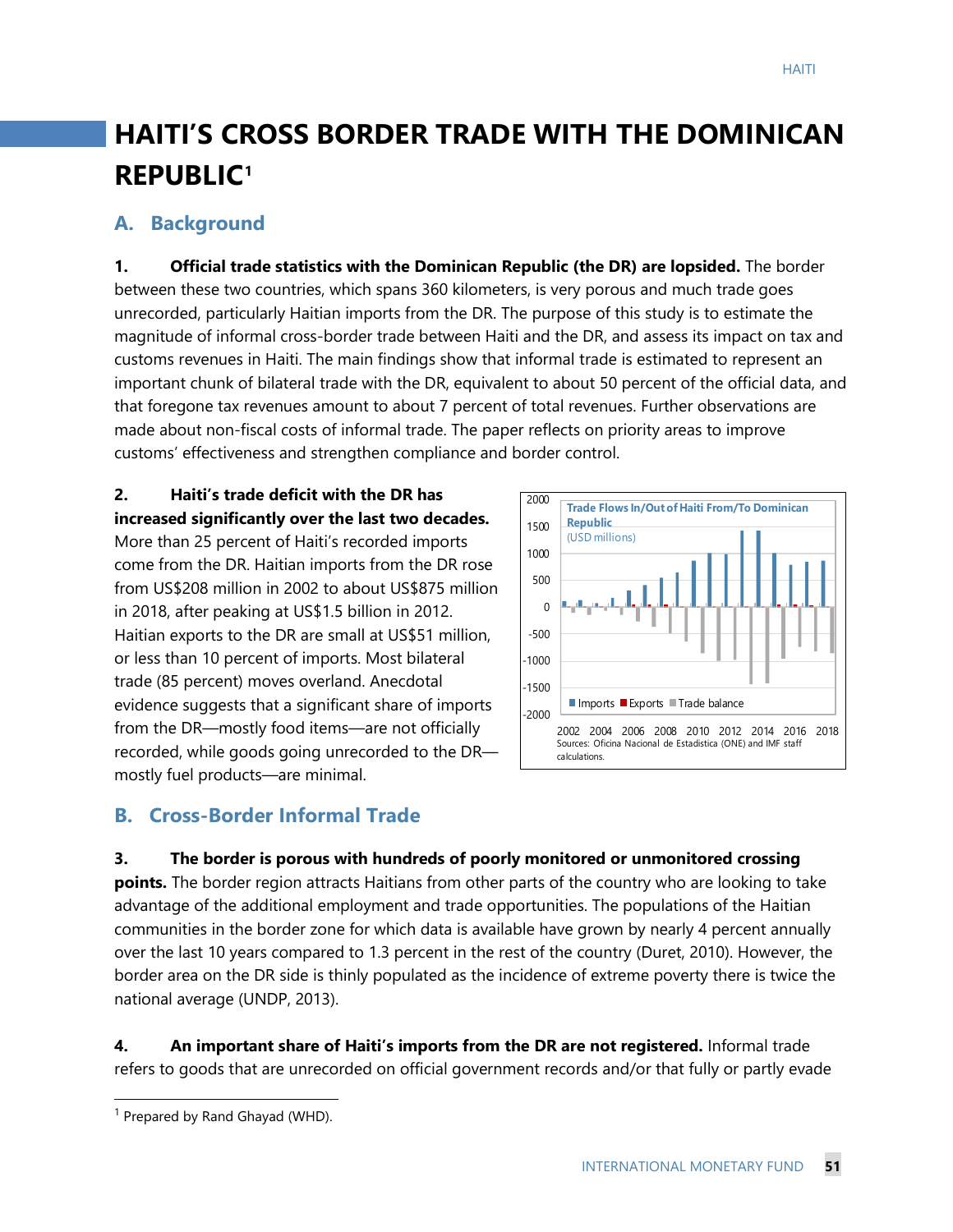payment of duties and charges. Such goods include commodities that pass through unofficial routes and avoid customs controls, as well as goods that pass through official routes yet involve illegal practices such as under-invoicing, lower tariff payments, misclassification (i.e., falsifying the description of products), or bribery of customs officials (Box 1). Merchandise traded informally can cover both small volumes transported by individual traders across the border by foot, as well as larger volumes transported by other means.

#### **5. There are significant discrepancies in trade flows reported by the Haitian and the DR**



**authorities.** Estimating the extent of informal cross-border trade can be done by comparing Haiti's customs data with that of its trading partners. Corresponding "mirror" trade statistics point to a large negative gap between Haiti's recorded imports and the corresponding DR exports as recorded by the DR. In 2016, the total value of formal exports from the DR to Haiti was valued at US\$800 million, while the total value of Haiti's formal imports from the DR was estimated at US\$400 million.<sup>[2](#page-52-0)</sup> As a result, US\$400 million is the estimated approximate value of unrecorded imports, about 50 percent of the official data on exports from the DR.

**6. The difference between Haiti's recorded imports and corresponding exports from the DR cannot be explained by freight-related costs.** In principal, the value of imports recorded from one country should be higher, or at least as high, as the corresponding value of exports recorded by the trade partner in a common currency. As a rule of thumb, the OECD (2005) estimates "Cost-In-Freight" (CIF) values paid by the importer should generally be about 10 percent higher than "Free-On-Board" (FOB) values received by the exporter. However, the value of DR exports to Haiti exceeded the corresponding import value recorded by Haiti



by about US\$400 million in 2016— a much larger discrepancy that goes in the opposite direction, implying that other factors must be in play .

**7. By contrast, other trade flow data does not suffer from large unexplained discrepancies.** Panel A of the figure below plots the value of Haiti's recorded imports from the U.S. and the

<span id="page-52-0"></span><sup>2</sup> Data on Haitian imports come from the *Administration Generale des Douanes* (AGD) which collects, among other things, data on the taxes paid, value of imported goods, and information on the importing person/institution. Trade data in the DR are collected by the *Direccion General de Aduanas* (DGA) which has a more advanced reporting system with data collected at highly disaggregated levels.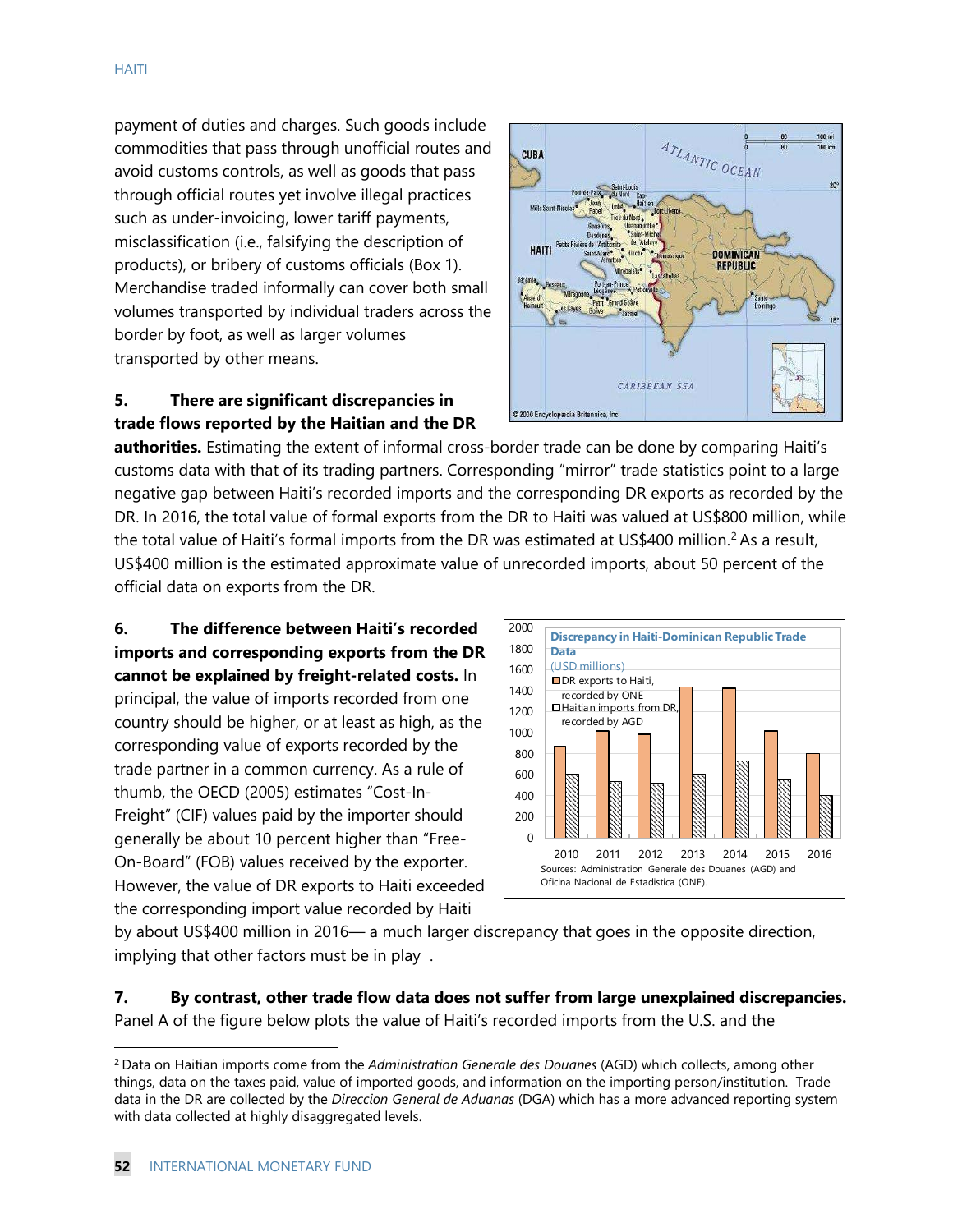corresponding U.S. exports to Haiti. In this case, the discrepancy between US exports to Haiti and corresponding Haitian imports from the US has averaged around 6 percent over the period 2011- 2016. In addition, the ratio of CIF imports to FOB exports calculated on the value of Haiti's total imports to the sum of export values reported by all other partner countries was minimal, averaging about 0.99 during the last 20 years, implying that insurance and shipping related costs cannot account for the difference.. (Panel B).



#### **Box 1. Disparity in Bilateral Trade Statistics**

Disparity in mirror statistics can be attributed to both methodological and economic factors:

- Misclassification of products by customs offices can drive discrepancies when the same good is recorded under different commodity codes by either the importing or the exporting party.
- Misclassification of source country of imports.
- Overinvoicing of exports by exporting countries, for example if firms try to benefit from VAT exemptions on exported goods.
- Cross-border smuggling, whereby imported goods are not recorded at entry into the country, for example to avoid duties or other official levies, or because they are illegal products.
- Undervaluation or under-invoicing in order to maximize profits, or misreporting of products to take advantage of differences in tax rates across products.
- Timing or lag effects related to the delay between recording of exports from the exporting country (the DR) and delivery to customs authoritis in the importer (Haiti).

## **C. Drivers and Implications of Cross-Border Trade**

#### **8. Haiti's informal trade with the DR is likely related to weak institutions, poverty, and**

**corruption.** Households and small businesses are incited to escape trade-related regulations and duties when price disparities arise between formally and informally traded goods. In addition, Haiti's limited monitoring and enforcement capabilities and alleged widespread corruption could enable individuals and small enterprises to conceal activities and evade taxes. Informal cross-border trade can also arise if officially traded goods are subject to complex, non-transparent, or divergent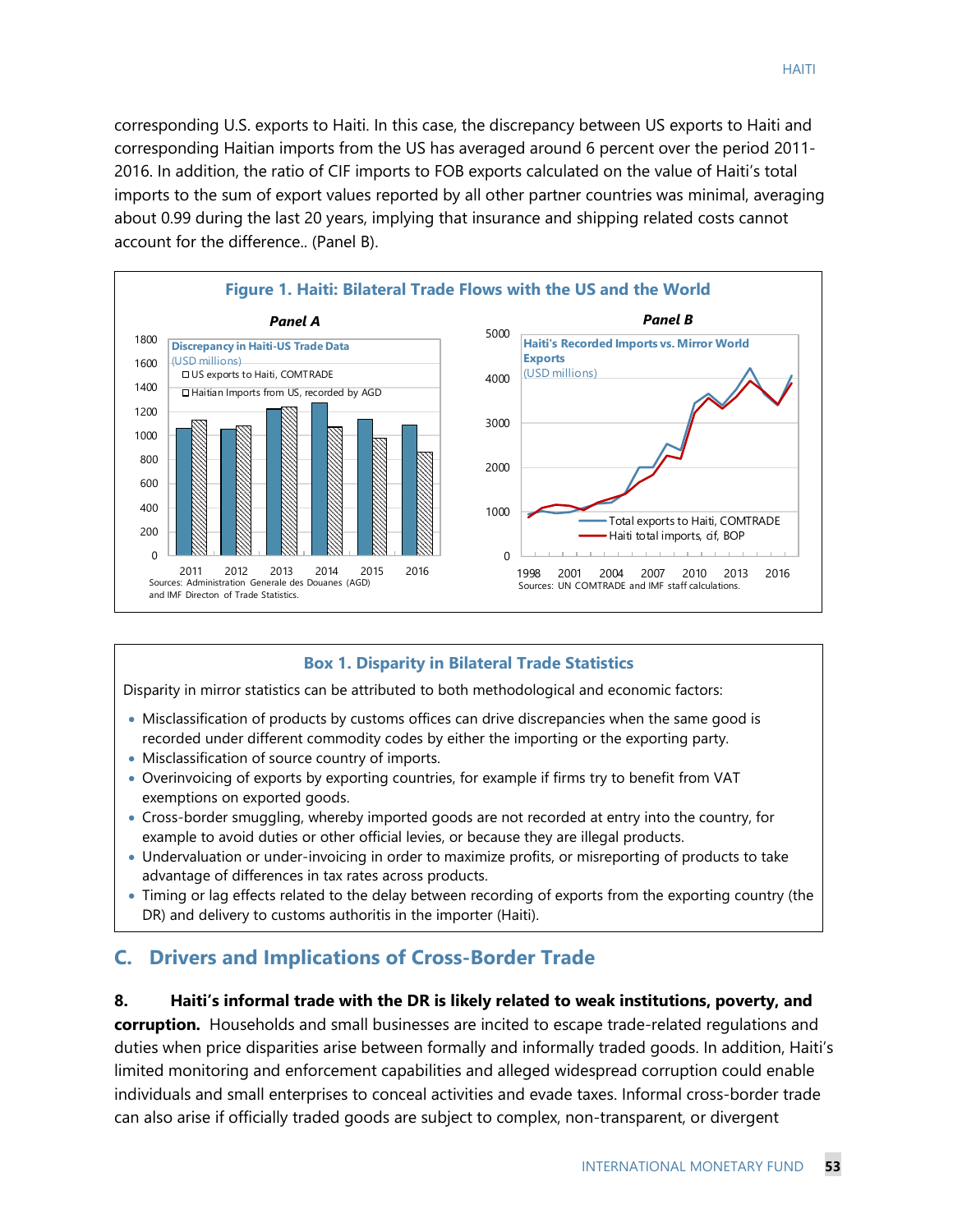regulatory requirements such as customs formalities, quality controls, or sanitary standards that raise trade transaction costs. Finally, loss of government legitimacy and weak law enforcement facilitates the conduct of informal trade and undermines the rule of law. This reduces the general sense of obligation to comply with civic and legal obligations and can result in a vicious circle. $3$ 

**9. Large scale unrecorded trade has important fiscal implications.** Table 1 presents a simple calculation of the possible loss of revenue from under-reporting of Haiti's imports from the DR based on the assumption that unreported imports would be subject to the overall average tariff estimated in a given year. Revenue forgone as a result of Haiti's unrecorded imports is estimated at about US\$78 million in 2016, or 7 percent of total domestic revenues.<sup>[4](#page-54-1)</sup> The government also loses revenues through legal loopholes. A 2015 World Bank study found that powerful, family-based economic groups benefited disproportionately from fiscal and customs duties incentives, paying duties that were 13 percent lower on average than those paid by other companies in the same sector.

| USD millions                                                | 2010  | 2011   | 2012   | 2013   | 2014   | 2015   | 2016  |
|-------------------------------------------------------------|-------|--------|--------|--------|--------|--------|-------|
| Recorded Tariff Revenue                                     | 66.1  | 92.3   | 69.9   | 70.8   | 78.1   | 69.4   | 78.5  |
| AGD Recorded Imports from the DR                            | 604.9 | 535.5  | 520.2  | 607.4  | 731.5  | 554.2  | 400.4 |
| Average Tariff (percent)                                    | 11%   | 17%    | 13%    | 12%    | 11%    | 13%    | 20%   |
| Dominican Republic exports<br>published by COMTRADE         | 802.0 | 1013.6 | 1037.4 | 1042.9 | 1423.2 | 1012.2 | 800.2 |
| Imports recorded at Haitian Customs                         | 604.9 | 535.5  | 520.2  | 607.4  | 731.5  | 554.2  | 400.4 |
| Unrecorded Imports                                          | 197.1 | 478.1  | 517.2  | 435.5  | 691.7  | 458.0  | 399.8 |
| <b>Estimated Lost Tax Revenue,</b><br><b>Average Tariff</b> | 21.5  | 82.4   | 69.6   | 50.8   | 73.8   | 57.4   | 78.4  |
| Lost Tax Revenue (percent of<br>domestic revenue)           | 2.8%  | 8.5%   | 6.7%   | 4.7%   | 6.7%   | 4.7%   | 6.9%  |

Source: IMF staff's calculation based on data from AGD and UN COMTRADE.

#### **10. In the long-run, informal trade can have negative economic and developmental effects.**

While informal trade can enhance income earnings and employment opportunities for poor households, it creates unfair competition vis-à-vis formal traders and reduces the incentives to invest in the formal economy. Second, informal cross-border trade lowers the effectiveness of measures put in place to ensure quality controls and product regulatory standards. Third, unregistered trade flows lead to unreliable external trade statistics which might hinder the formulation of appropriate trade and structural policies. Finally, inaccurate trade data could distort analysis of the traded sector and external sustainability, and mislead macro policies.

<span id="page-54-0"></span> $3$  Smart (2013) observes that the inability to eradicate smuggling reflects social attitudes regarding the legitimacy of government rules. Perry *et al* (2017) show that the general perception that governments are corrupt undermines tax morale and rule of law.

<span id="page-54-1"></span><sup>4</sup> The country-level approach has the disadvantage of measuring tariffs using an average rate applied to all products, possibly introducing aggregation bias into the estimates of tariff evasion. However, the results were similar using both trade-weighted average tariffs and simple averages of tariff rates.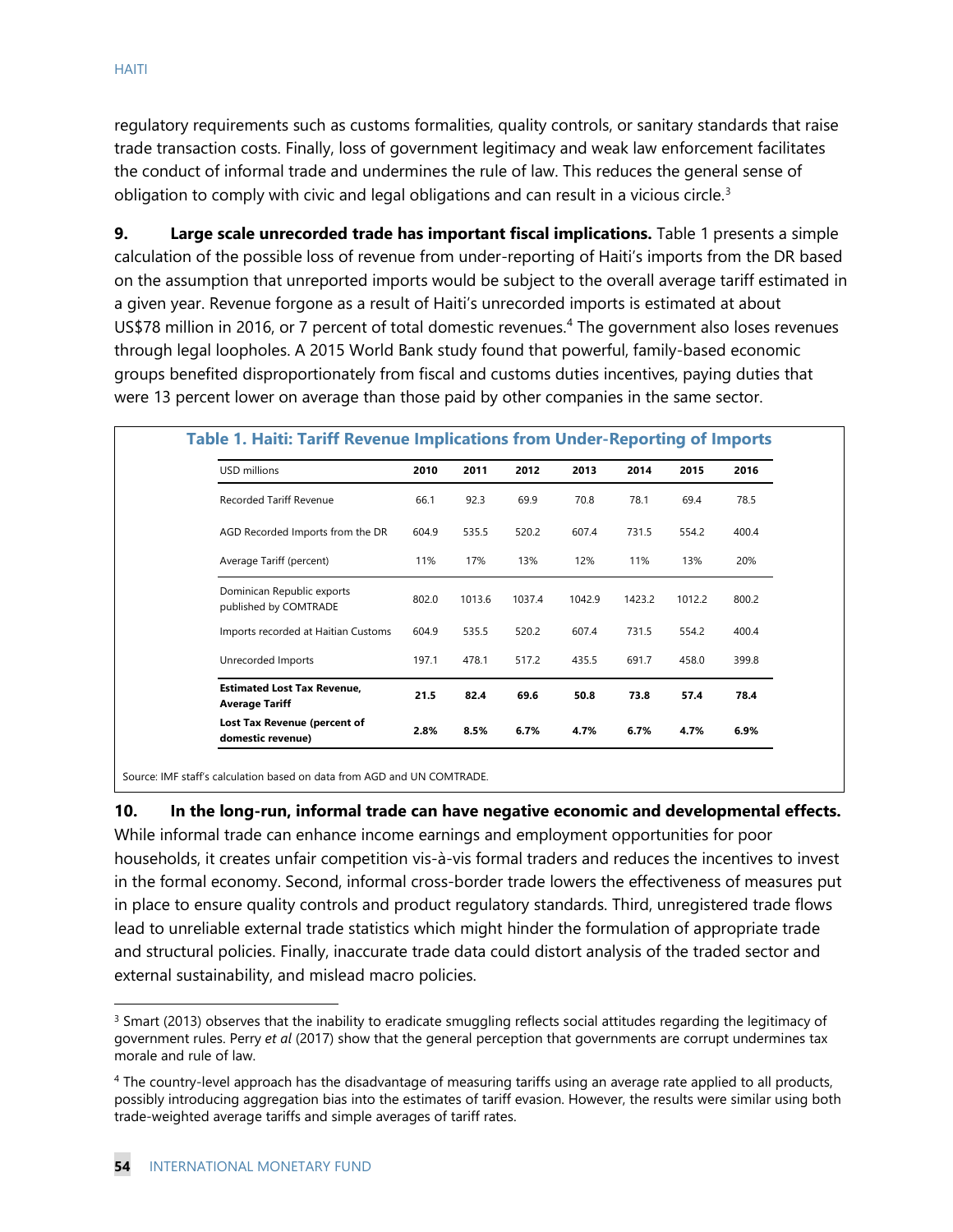## **D. Recommendations**

#### **11. The implications of informal trade reinforce the need to strengthen border security.**

Haiti has made efforts in the past to strengthen border control with the help of the UN stabilization force and in 2015 contracted with a foreign company to improve border-surveillance capabilities and enhance manpower capacity. However, the contract was not executed and Haiti remains unable to secure its borders against illicit trade activities. To address concerns, anti-smuggling and anti-fraud capabilities should be enhanced. Custom officers in Haiti are known to have faced political pressure and the threat of physical violence (CSIS, 2019). In addition to strengthening border security, surveillance capabilities, and intelligence, efforts should work to minimize the use of discretion at the border by implementing a risk-based inspections regime and requiring pre-arrival, online declarations, and tax payments.

**12. Reforms are needed to enhance the administrative structures that monitor cross border** 

**trade.** The Haitian authorities have signed various cooperation agreements with Dominican customs directors over the years to combat contraband and customs fraud. The two countries recently revived these efforts and aim to establish joint centers for information-sharing and to conduct joint surveillance. While this initiative is very welcome, other measures recommended in recent technical assistance (TA) provided by the Fund should also be implemented. Priority areas include adopting a new organizational structure to clarify roles and responsibilities; streamlining customs policies and procedures; broadening the use of ASYCUDA World to reduce the degree of discretion given to customs officers; improving control and monitoring of exemptions; and enforcing cooperation agreements with the DR to facilitate the digital exchange of information between the two countries, essential to ensuring that goods cross the border legally and efficiently.

**13. A revised trade regime consisting of simplified documentation formalities and lower trade-related fees could be introduced to formalize low value cross-border transactions.** Measures discussed in the framework of the WTO Negotiations on Trade Facilitation also have the potential to reduce informal cross-border trade. These measures include simplifying and reducing documentation requirements and formalities; streamlining transit and clearance processes; expediting the release and clearance of goods from customs custody; and enhancing transparency and predictability of trade-related regulations and fees. Such measures lower the incentive for corruption and enhance the efficiency of controls at the border, thus improving compliance with trade-related regulations. Finally, additional efforts to assist traders in understanding and complying with existing trade regulations could further reduce informality.